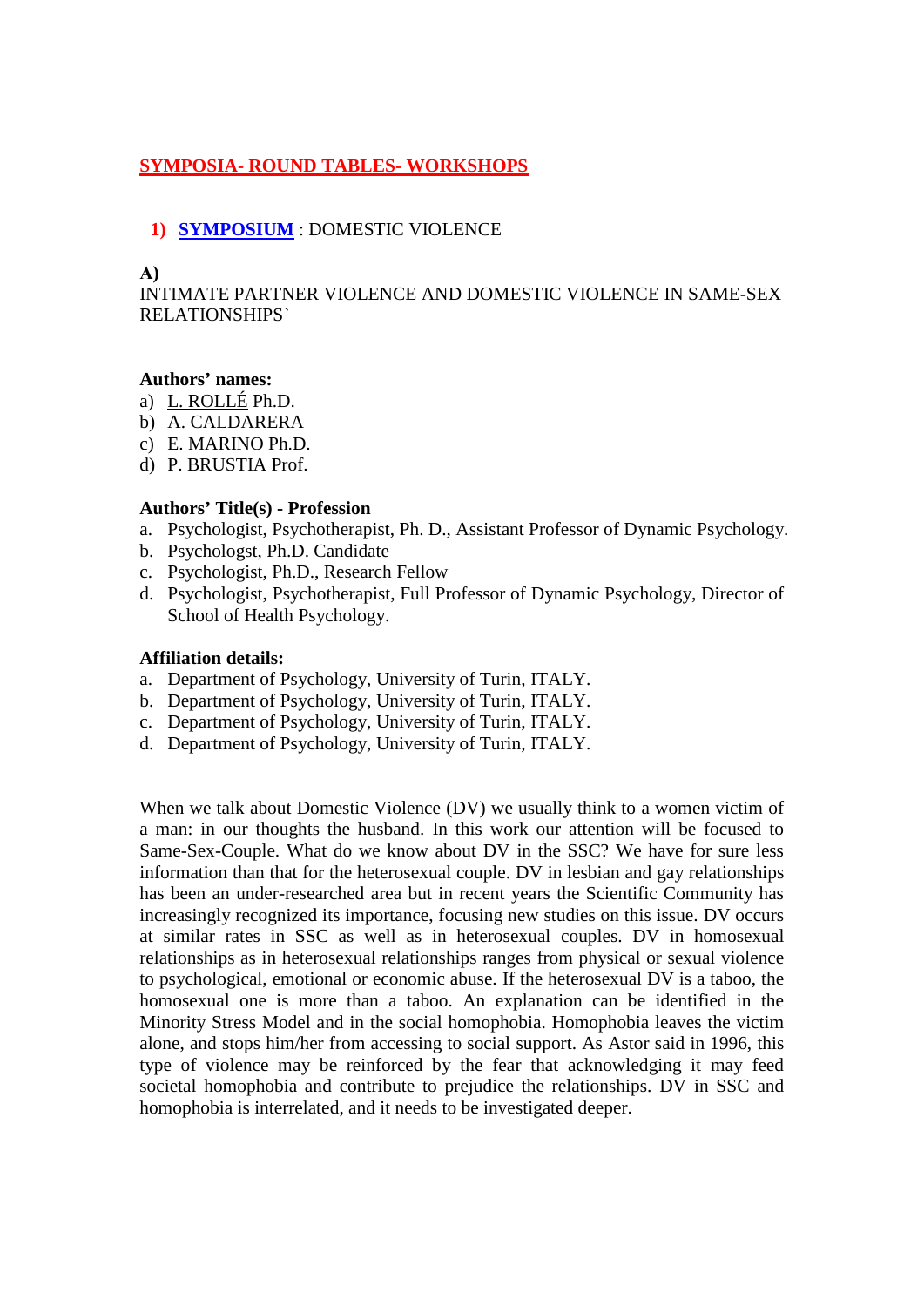### **Β)**

`THE REPRESENTATION OF DOMESTIC VIOLENCE IN THREE ITALIAN DAILY NEWSPAPERS`

### **Authors' names:**

- e) L. ROLLÉ Ph.D.
- f) N. ALLOCCO
- g) S. FAUDA
- h) R. FAZZINO
- i) R. TARANTINO
- j) A.C.VIGHI
- k) P. BRUSTIA Prof.

### **Authors' Title(s) - Profession**

- e. Psychologist, Psychoterapist, Ph. D., Assistant Professor of Dynamic Psychology.
- f. Postgraduate student
- g. Postgraduate student
- h. Postgraduate student
- i. Postgraduate student
- j. Postgraduate student
- k. Psychologist, Psychoterapist, Full Professor of Dynamic Psychology, Director of School of Health Psychology.

### **Affiliation details:**

- e. Department of Psychology, University of Turin, ITALY.
- f. Department of Psychology, University of Turin, ITALY.
- g. Department of Psychology, University of Turin, ITALY.
- h. Department of Psychology, University of Turin, ITALY.
- i. Department of Psychology, University of Turin, ITALY.
- j. Department of Psychology, University of Turin, ITALY.
- k. Department of Psychology, University of Turin, ITALY.

One of the aims of our research was to identify the differences between three Italian daily newspapers in the expression and therefore in the representation of Domestic Violence (DV). The software used for the analysis was T-Lab. We focalized our attention on the years 2002 and 2012 in order to point out the differences that there might be. In 2002, the research on the newspaper "Corriere della Sera" has produced a total of 12 articles; 4 of them were only available in the online version. The keywords we chose were "violence in the couple" and "violence wife". The keyword "stalking", absent in 2002, is one of the most common in 2012 (64 articles). The articles in "La\_Stampa" (2002) were 43. "Violence husband" and "family violence" are the most encountered keywords, while "domestic violence" is the one that produces fewer results; in 2012, 69 articles occupying full pages. On "La\_Repubblica" in 2002 the research provided 34 articles, 26 of which were only

available in the online version. The first results have shown: an increased number of articles in the year 2012, differences in the ways of defining the DV, articles about the prevention of DV, a new image of the victim.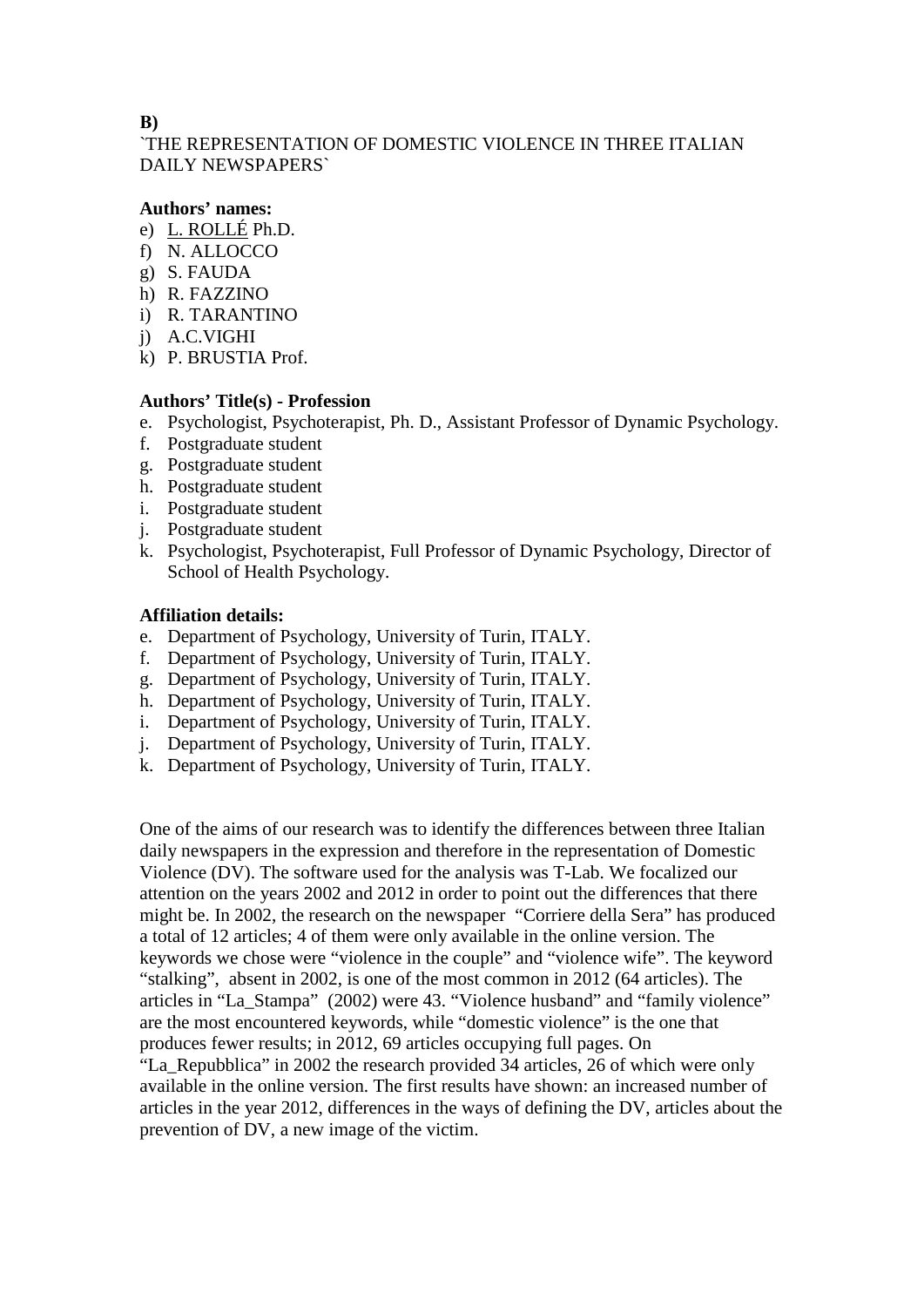#### **Γ)** `NARCISSISTIC PERSONALITY DISORDER AND CHILD ABUSE. IS THERE A RELATIONSHIP? `

DG Lyrakos, Clinical Psychologist, Maastricht University, Elpis Care, NETHERLANDS

The present study makes a preliminary investigation of the association between Narcissistic Personality Disorder and Child Abuse. It examines 10 convicted child abusers in terms of diagnosis and schema modes. Although the sample is too small for definite conclusion, it shows high associations between Narcissistic Disorder and/or Symptomatology, in terms of symptoms and way of thinking.

# **2) ROUND TABLE**: PSYCHOSOCIAL CONSEQUENCES OF SEAFARERS' **PROFESSION**

### **Α)**

'ΠΟΙΕΣ ΟΙ ΨΥΧΟΚΟΙΝΩΝΙΚΕΣ ΕΠΙΠΤΩΣΕΙΣ ΤΟΥ ΕΠΑΓΓΕΛΜΑΤΟΣ ΤΟΥ ΝΑΥΤΙΚΟΥ ΣΤΟΝ ΙΔΙΟ ΚΑΙ ΣΤΗΝ ΟΙΚΟΓΕΝΕΙΑ ΤΟΥ; (WHAT ARE THE PSYCHOSOCIAL CONSEQUENCES OF THE SEAFARERS' PROFESSION TO THEM AND TO THEIR FAMILIES?)'

Th. Tsouti, Ψυχολόγος, UK

Η ναυτιλία είναι μια από τις μεγαλύτερες βιομηχανίες παγκοσμίως η οποία γνωρίζει συνεχή ανάπτυξη. Η χώρα μας έχει μακρά παράδοση στην ναυτιλία και αποτελεί την νούμερο ένα δύναμη παγκοσμίως. Ένας από τους βασικούς παράγοντες ανάπτυξης που την απαρτίζει είναι ο ίδιος ο ναυτικός. Είναι ένας πολίτης του κόσμου που μας μεταφέρει ιδέες, γνώση και επαφή με άλλους πολιτισμούς και αξίες. Ο ίδιος καλείται να απουσιάζει, συνήθως, μεγάλες περιόδους από την οικογένειά του και τον ευρύτερο κοινωνικό του κύκλο. Επιλέγει έναν τρόπο ζωής που χαρακτηρίζεται από συνεχείς αποχωρισμούς και επανασυνδέσεις και μεταβάσεις από το οικογενειακό και κοινωνικό περιβάλλον που ανήκει στο εργασιακό περιβάλλον του πλοίου. Σύγχρονες έρευνες μας δίνουν πολύτιμες πληροφορίες σχετικά με τις ψυχολογικές επιπτώσεις στον ναυτικό και στην οικογένειά του από τις απαιτήσεις του επαγγέλματος αυτού. Κάποια από τα θέματα που θα μας απασχολήσουν σε αυτή την παρουσίαση είναι το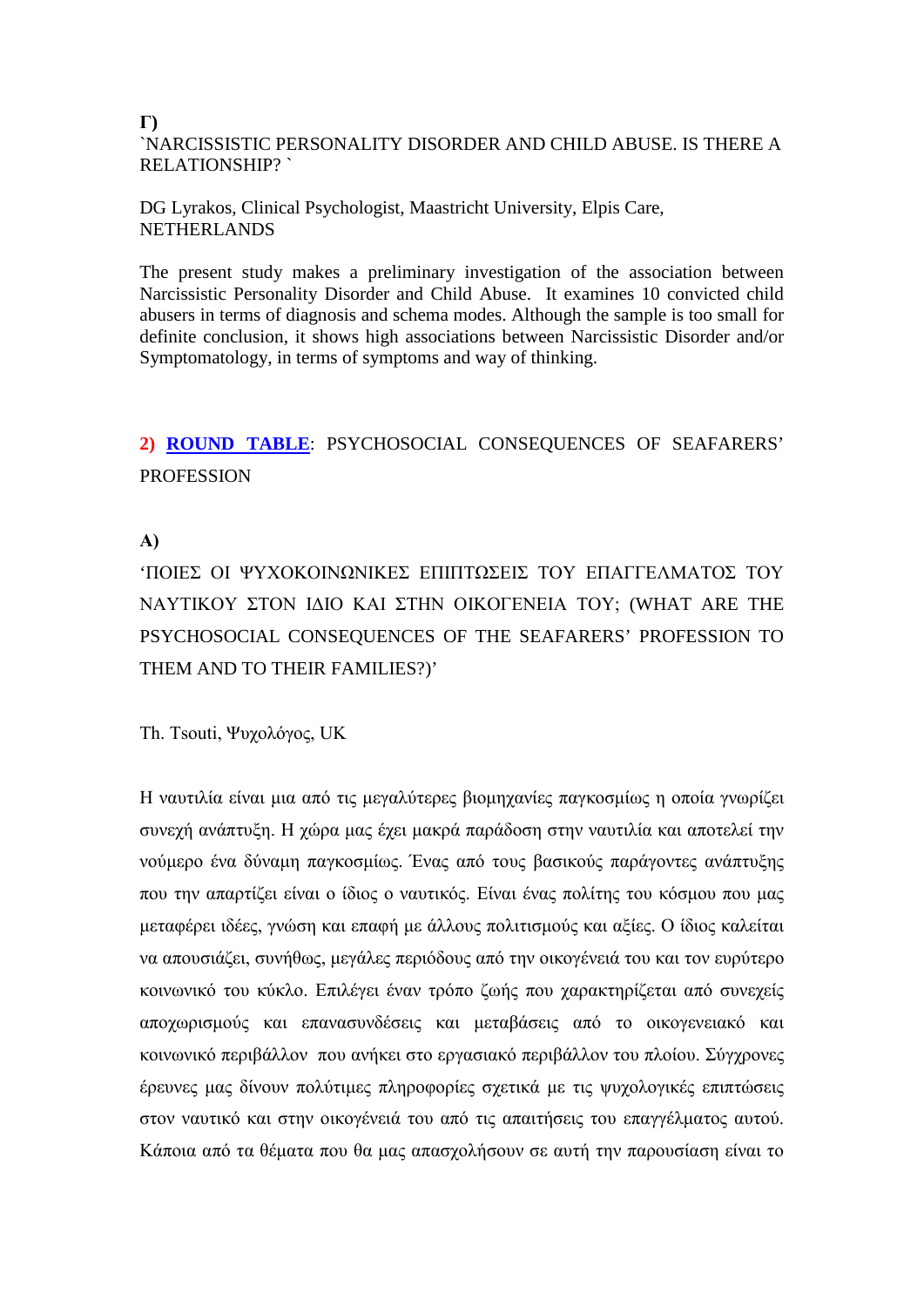πώς διαμορφώνεται η σχέση του ζευγαριού, ποια είναι η ψυχοσυναισθηματική κατάσταση των συντρόφων και ποια των παιδιών στην οικογένεια .

The shipping industry is one of the largest industries worldwide with a continuous growth. Our country has a long tradition in this industry with a leading position globally. One of the main factors of growth that composes it, is the Seafarer himself. He is a citizen of the world who brings us concepts, knowledge and contact with other cultures and values. He is absent usually for long periods of time from his family and his broader social cycle. The seafarer chooses a lifestyle characterized by continuous separations, reunions and transitions from the family and social environment he belongs to, to the one of the ship's environment. Recent research gives us valuable information about the psychological impacts on the seafarer and his family that derive from the requirements of this profession. Some of the issues considered in this presentation are, how the couple's relationship is formed and what the psychological and emotional state for each of the spouses and the children in the family is.

#### **Β)**

# 'Η ΧΡΗΣΗ ΤΟΥ ΕΡΩΤΗΜΑΤΟΛΟΓΙΟΥ ΑΞΙΟΛΟΓΗΣΗΣ ΤΗΣ ΣΥΜΠΕΡΙΦΟΡΑΣ (ΜCMI-III) ΣΤΗΝ ΑΞΙΟΛΟΓΗΣΗ ΠΡΟΣΩΠΙΚΟΥ (USE OF BEHAVIOR EVALUATION QUESTIONNAIRE (MCMI-III) FOR PERSONNEL EVALUATION)'

A Golfi, Εργασιακή Ψυχολόγος Hellas EAP, ΔΓ Λυράκος, Κλινικός Ψυχολόγος, Maastricht University, Elpis Care, NETHERLANDS

Η εξέλιξη των μεθόδων και μέσων αξιολόγησης προσωπικού αποτελεί θέμα που απασχολεί σταθερά την κοινότητα της σύγχρονης εργασιακής/οργανωτικής ψυχολογίας, της Ψυχομετρίας αλλά και της Διοίκησης Ανθρώπινου Δυναμικού. Πολλά εργαλεία έχουν δημιουργηθεί με σκοπό να αξιολογήσουν τους παράγοντες ψυχοκοινωνικών κινδύνων στην εργασία καθώς και εργαλεία που αξιοποιούνται στην επιλογή του προσωπικού ανάλογα με την εργασιακή θέση, τις ικανότητες και το συμπεριφορικό και ψυχολογικό προφίλ των υποψηφίων. Τα εργαλεία αυτά έχουν την τάση είτε να είναι περιορισμένων δυνατοτήτων αναφορικά με τους τομείς αξιολόγησης είτε είναι πολύ μεγάλα, χρονοβόρα και δύσχρηστα στην συμπλήρωση. Το Ερωτηματολόγιο Αξιολόγησης της Συμπεριφοράς (ΜCMI-III) είναι ένα εργαλείο σταθμισμένο σε ελληνικό πληθυσμό, σύντομο (175 ερωτήσεις) και με χρόνο συμπλήρωσης 30' περίπου. Η ανάλυση των αποτελεσμάτων της ελληνικής έκδοσης του ΜCMI-III προσφέρει μια καλή περιγραφή της συμπεριφοράς και του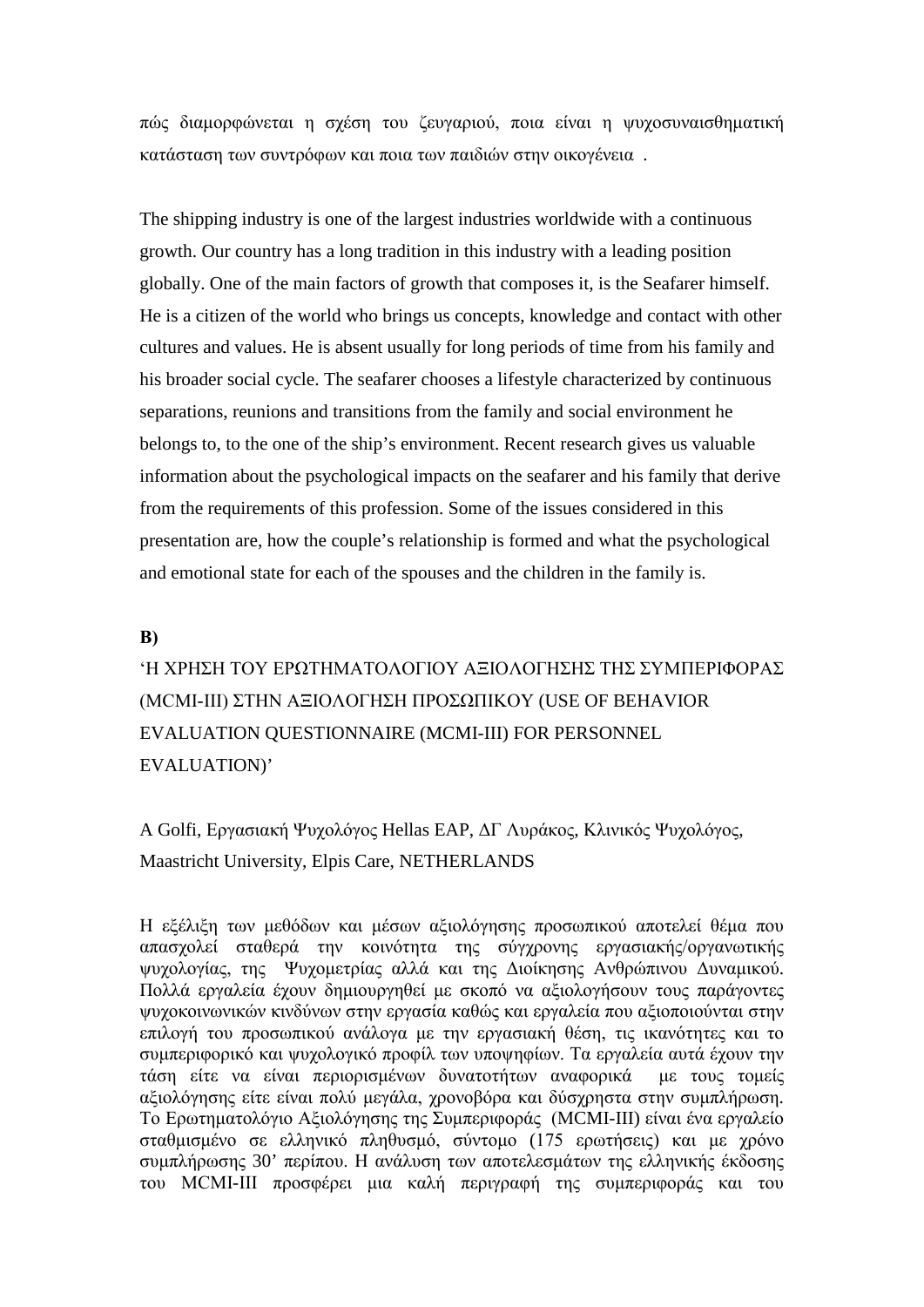ψυχολογικού προφίλ του ατόμου και μπορεί να αποκτήσει μια αξιόπιστη και έγκυρη «θέση» στα εργαλεία επιλογής και αξιολόγησης της συμπεριφοράς υποψηφίων και εργαζομένων σε έναν οργανισμό.

**Γ)**

'ΨΥΧΟΛΟΓΙΚΑ ΚΑΙ ΨΥΧΙΑΤΡΙΚΑ ΠΡΟΒΛΗΜΑΤΑ ΠΑΙΔΙΩΝ ΝΑΥΤΙΚΩΝ ΠΟΥ ΕΛΕΙΨΑΝ ΜΕΓΑΛΑ ΔΙΑΣΤΗΜΑΤΑ ΣΕ ΜΙΚΡΗ ΗΛΙΚΙΑ ΤΩΝ ΠΑΙΔΙΩΝ, ΣΥΝΕΠΕΙΕΣ ΚΑΙ ΘΕΡΑΠΕΙΕΣ (PSYCHOLOGICAL & PSYCHIATRIC PROBLEMS OF CHILDREN OF PEOPLE WORKING IN CARGOS AND ABSENT FOR BIG PERIODS WHEN THE CHILDREN ARE VERY YOUNG, CONSEQUENCES & THERAPIES)' Dr. J Kouros MD Psychiatrist/Ps/President and Scientific Director of the A.P.P.A.C., **GREECE** 

### **3) ROUND TABLE :** DIVORCE AND PROBLEMS IN CHILDREN

Dr. J. Kouros, President and Scientific Director of the A.P.P.A.C.,

H. Gonou, Lawyer,

Dr. G. Freris, Child Psychiatrist, Director of 'Sotiria' Public Gen. Hospital of Athens, EFTA Member Athens,

**GREECE** 

### **4) WORKSHOP :** THE MOVING SENSE

A Kougioufa, Dance therapist, B.Ed. GADTR, Senior President of the Greek Association of Dance therapists, GREECE

It is through the senses of our body, that we become aware of our self and the world around us. Touch, sound, sight, smell, taste , kinesthesis(balance, body position) and the combinations of these, inform us of who we are , how, where, when, allowing us to enter into a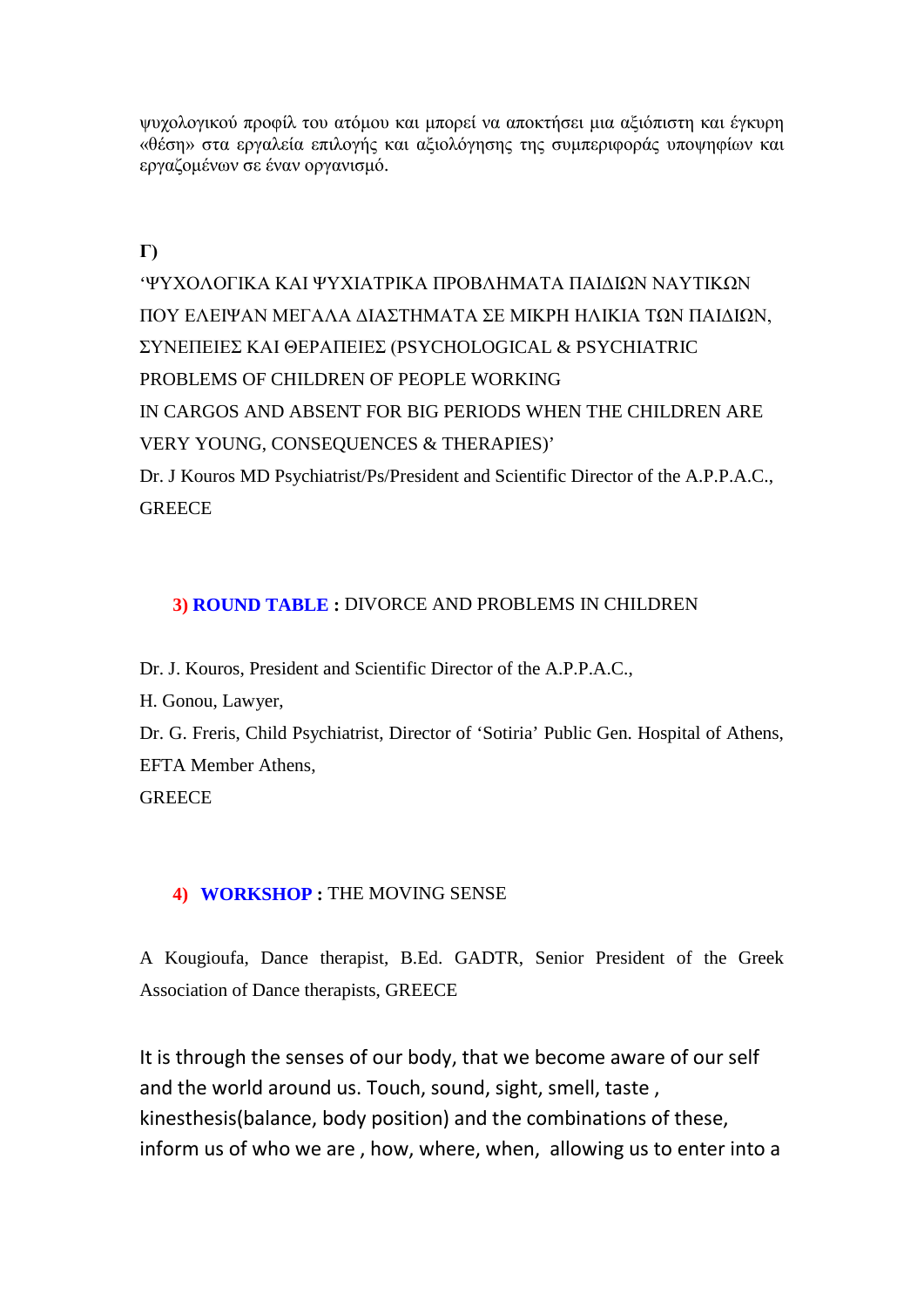*dialogue* with the environment and rediscover parts of ourselves which may lead to a sense of wholeness.

- It is advisable for the participants to wear comfortable clothes.

### **5) WORKSHOP:** WORKING WITH PEOPLE WHO SELF-HARM

**Laura Farleigh MA** *UKCP Reg. BACP Acc. Integrative Arts Psychotherapist Trainer and Group Facilitator*

**Sharon Blacker Dip.Couns.** *MBACP Psychodynamic Counsellor Trainer and Group Facilitator*

### UNITED KINGDOM

This workshop will empower participants to give emotional and practical support to people who harm their bodies. It is aimed at: mental health professionals, teachers, health professionals, counsellors, head teachers, nurses, probation officers, youth offender support teams, social workers, social anthropologists, teaching and medical staff in colleges and universities.

A person who harms their own body, wounding the skin and drawing blood, is feeling so helpless and confused that they are unable to find any other way of managing mental anguish and chaos that arises from their unmanageable emotions. This goes far beyond adolescent angst; self-harm shows that the mind has slipped away from its ordinary perspective, losing sight of pain and danger, therefore giving in to an act

that will bring an immediate solution to emotional pain. Self Harm modifies a state of mind that would otherwise become unbearable.

During the Workshop there will be time for personal reflection to allow participants to explore their own self-harming tendencies such as smoking, driving too fast, abuse of over the counter medication, which will better equip them to understand and contain self-harm in their clients. Learning methods of the workshop will include an analysis of the primary causes of self-harm, theoretical templates to underpin our thinking. Case studies will be used to bring theory to practice and therefore increase confidence. Participants will have a space to explore their own reactions and learn practical skills to support people who self-harm.

The workshop will include:

- Definition of self-harm
- How physical pain drowns out emotional distress
- Who is at risk? (Including, looking at primary attachment, lack of attuned primary handling, psychosomatic indwelling, environmental insecurity)
- Different types of self-harm
- Why do people harm themselves?
- The brain's response to anxiety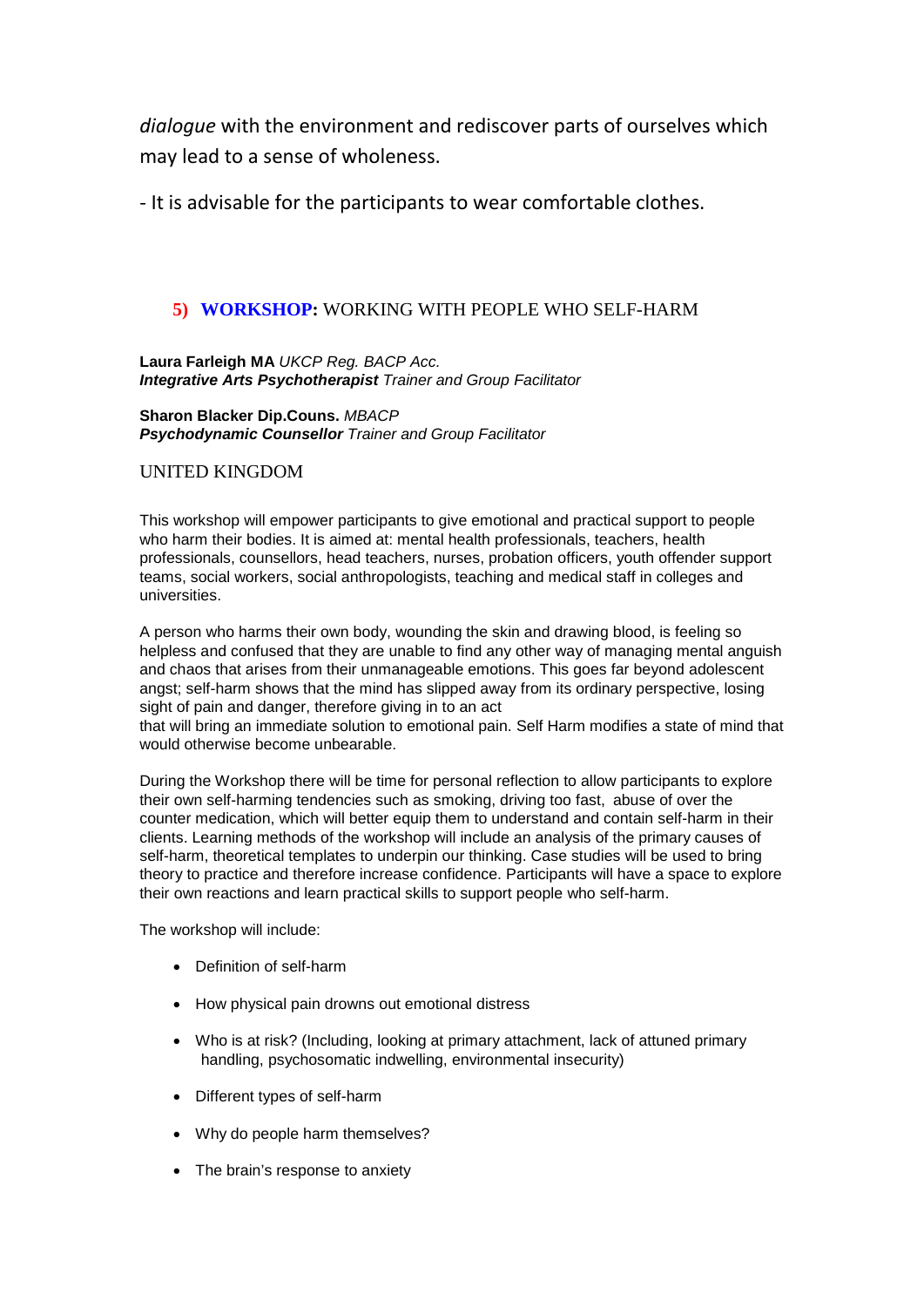- Common responses to self-harm
- Clinical study
- Participants' case material
- Helping the client reduce their unmanageable feelings through the Therapeutic Relationship.
- Educating the Client to help them pre-empt and moderate their response of overwhelming feelings when they lose the ability to self-regulate, or the capacity for cognitive reasoning.
- Identifying structures for self-support
- Resources: books, help-lines, websites

*"Developing an understanding is in itself, containing of anxiety" Bion (1962)*

# **6) INTERACTIVE TRAINING WORKSHOP : BUILDING TRUST AND COMMUNICATION**

Dr. A Sotirchou, M.A., Psychologist, Psychotherapist, Counselor

Center of Psychological Applications, Athens, GREECE

The interactive workshop will train participants in techniques that ensure effective communication. In addition the workshop will introduce and train in techniques that are important to the building of trust amongst members of newly formed groups. As a result of such techniques the participants as well as the trainer develop a relationship that ensures the positive outcome of any workshop.

### **7) ROUND TABLE** : CLINICAL AND LEGAL ASPECTS OF HOMICIDAL BEHAVIOR IN SCHIZOPHRENIA

'Schizophrenia and homicide' Petsas Dimitrios – Psychiatrist, Psyciatric Hospital of Attica, Daphni

'Ιssues regarding capacity to stand trial in schizophrenia' Tsopelas Christos - Psychiatrist, Psyciatric Hospital of Attica, Daphni

The psychiatric community has clearly accepted the fact that mental illness alone does not usually lead to violent behavior, unless the patient also has a substance use disorder or history of violence. In spite of that, when a psychiatric patient reaches the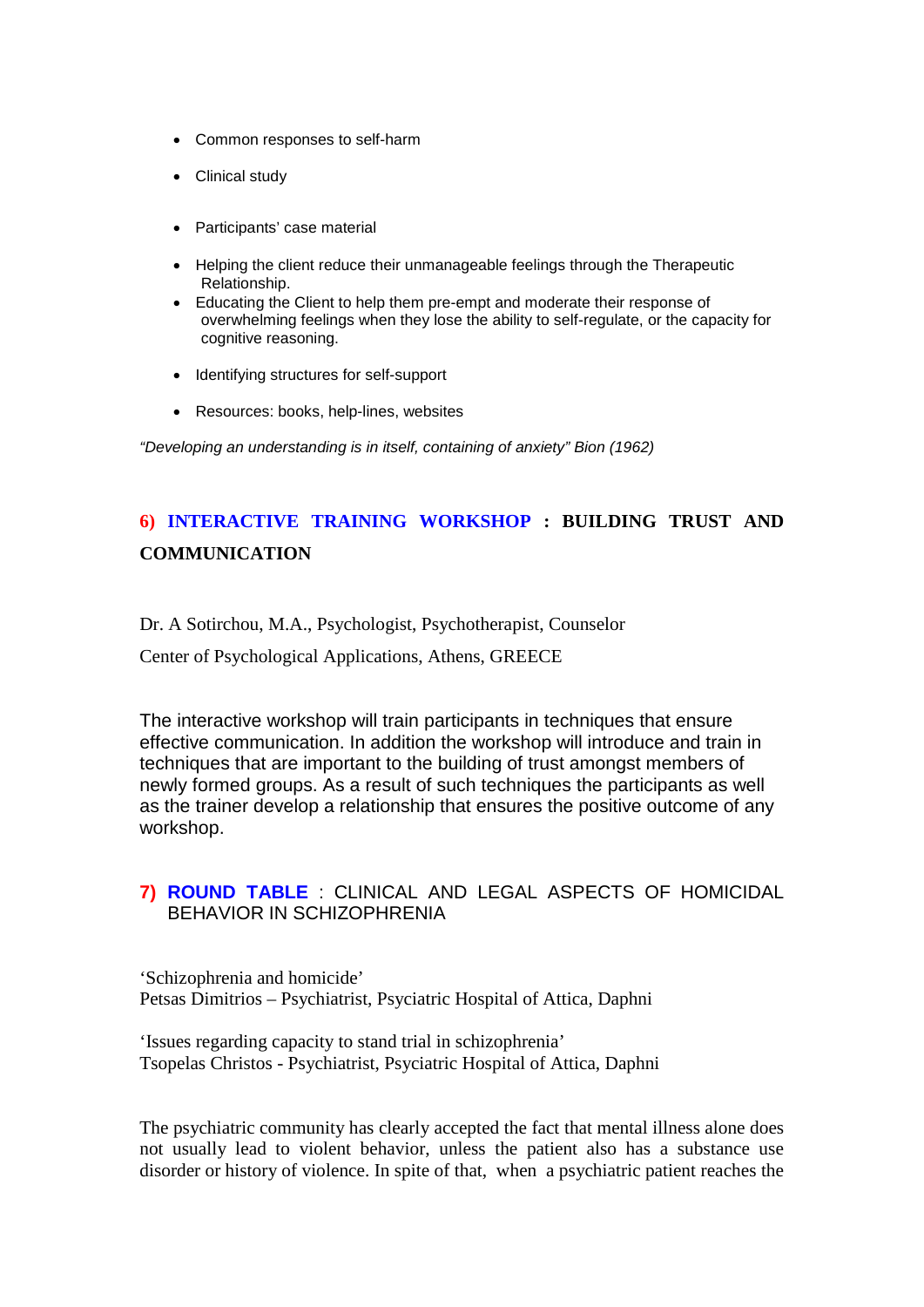point of violent behavior, dramatic acts may occur and peoples' reflex reactions appear in an excessive way. A homicide committed by a patient suffering from schizophrenia is always a reason for reinforcing vicious beliefs related to schizophrenic patients. The relation between schizophrenia and homicide, the necessary preconditions that lead a schizophrenic patient to a life threatening or a life – taking action, along with other basic parameters and issues regarding capacity to stand trial in schizophrenia will be discussed.

### a. **ROUND TABLE:** INTENSIVE CARE UNIT SYNDROME

'EARLY DIAGNOSIS AND TREATMENT OF INTENSIVE CARE UNIT SYNDROME'

'Έγκαιρη διάγνωση και αντιμετώπιση του συνδρόμου της ΜΕΘ'

D Petsas, Psychiatrist, Psychiatric Hospital of Attica, Daphni

'INTENSIVE CARE UNIT SYNDROME: THERAPEUTIC INTERVENTIONS – PROGNOSIS'

'Σύνδρομο της ΜΕΘ : θεραπευτικές παρεμβάσεις – πρόγνωση'

II Petsa, Cardiologist, specializing in Intensive Care Medicine, General Hospital 'G. Gennimatas', Intensive Care Unit

Η έγκαιρη αναγνώριση του συνδρόμου της ΜΕΘ αποτελεί μια παράμετρο καθοριστική για την πορεία της υγείας του ασθενούς. Παρά, όμως, τα υψηλά ποσοστά εμφάνισης του συνδρόμου, η διάγνωση φαίνεται να μην τίθεται σε μεγάλο ποσοστό των περιπτώσεων αυτών. Η ευρύτητα και η ένταση των συμπτωμάτων, με τα οποία αυτό, συνήθως, εκδηλώνεται, καθιστά αδικαιολόγητη την παράλειψη αυτή. Στα πλαίσια της Διασυνδετικής Ψυχιατρικής η συμμετοχή και ο ρόλος του Ψυχιάτρου προς την κατεύθυνση της έγκαιρης διάγνωσης, αλλά και αντιμετώπισης του συνδρόμου της ΜΕΘ, είναι καθοριστικός. Με δεδομένη την αλληλεπίδραση μεταξύ των ψυχιατρικών συμπτωμάτων και αυτών της υποκείμενης σωματικής νόσου, η πρόγνωση συνδέεται άρρηκτα με το βαθμό και την ποιότητα της συνεργασίας μεταξύ των ψυχιάτρων και των ιατρών της ΜΕΘ. Στη στρογγυλή αυτή τράπεζα θα γίνει αναφορά σε παραμέτρους αυτής της εξαιρετικά σημαντικής συνεργασίας, η εξασφάλιση της οποίας δε μπορεί παρά να αποβεί σε όφελος του ίδιου του ασθενούς.

### b. **ROUND TABLE:** PROFESSIONAL EXHAUSTION SYNDROME IN INTENSIVE CARE UNIT

i) 'CAUSES AND CONSEQUENCES OF PROFESSIONAL EXHAUSTION SYNDROME IN INTENSIVE CARE UNIT'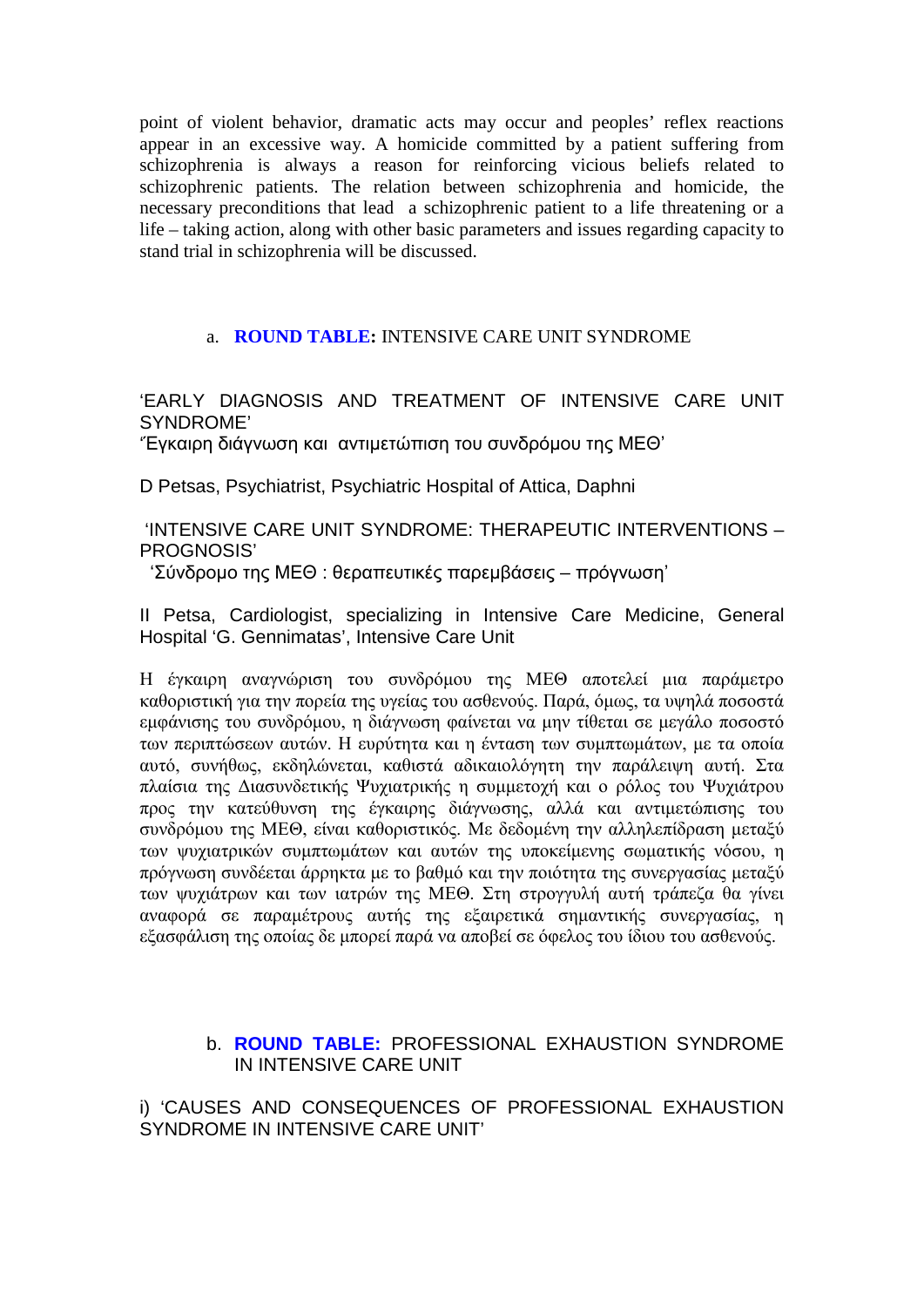'Αίτια και συνέπειες της εμφάνισης του συνδρόμου επαγγελματικής εξουθένωσης στις ΜΕΘ'

II Petsa, Cardiologist, specializing in Intensive Care Medicine General Hospital 'G. Gennimatas', Intensive Care Unit

ii)'PREVENTION OR TREATMENT POSSIBILITIES OF PROFESSIONAL EXHAUSTION SYNDROME IN INTENSIVE CARE UNIT'

 'Δυνατότητες πρόληψης ή αντιμετώπισης του συνδρόμου επαγγελματικής εξουθένωσης στις ΜΕΘ'

D Petsas, Psychiatrist, Psychiatric Hospital of Attica, Daphni

Σε κάθε επαγγελματικό χώρο - και σίγουρα σε μεγάλο βαθμό στο χώρο της υγείας - η εμφάνιση του συνδρόμου της επαγγελματικής εξουθένωσης είναι από δυνητικά υπαρκτή ως εξαιρετικά πιθανή. Ο χώρος των Μονάδων Εντατικής Θεραπείας, αποτελεί από μόνος του ένα πλαίσιο, στο οποίο αυτό το φαινόμενο δύναται να εκφραστεί, ακόμη και στην πιο ακραία του μορφή. Τα αίτια, που συνδέονται με το ενδεχόμενο αυτό είναι πολλά και σε μεγάλο βαθμό σχετίζονται (άμεσα ή έμμεσα) με τη βαρύτητα της κατάστασης των νοσηλευόμενων. Στη στρογγυλή αυτή Τράπεζα θα γίνει εκτενής αναφορά και περιγραφή αυτών των αιτίων. Θα επιδιωχθεί να τονιστεί η αξία της πρόληψης, θα αναφερθούν και θα συζητηθούν τρόποι, μέσω των οποίων, μπορεί κάτι τέτοιο να καταστεί δυνατό. Θα τονιστεί, επίσης, η μεγάλη σημασία της αντιμετώπισης του συνδρόμου επαγγελματικής εξουθένωσης στη ΜΕΘ, εφ' όσον οι δράσεις πρόληψης έχουν αποτύχει ή δεν έχουν καν υπάρξει, καθώς και των κινδύνων, που προκύπτουν τόσο για τον ίδιο τον επαγγελματία, όσο και για τους θεραπευόμενους, σε περίπτωση υποτίμησης, απαξίωσης ή υποβάθμισης της βαρύτητας του συνδρόμου.

**8) SYMPOSIUM :** WORKING PROBLEMS IN A BIG PSYCHIATRIC HOSPITAL

1

### ΨΥΧΙΑΤΡΙΚΗ ΝΟΣΗΛΕΙΑ ΚΑΙ ΒΑΘΜΟΣ ΤΑΥΤΙΣΗΣ ΔΙΑΓΝΩΣΗΣ ΕΙΣΟΔΟΥ ΚΑΙ ΔΙΑΓΝΩΣΗΣ ΕΞΟΔΟΥ

### PSYCHIATRIC HOSPITALIZATION AND ACCORDANCE RATE BETWEEN ADMISSION AND DISCHARGE DAY DIAGNOSIS

<u>Πέτσας Δ.<sup>1</sup>,</u> Τάσου Ελ.<sup>2</sup>,Παπαθανασίου Γ.<sup>3</sup>,Τσόπελας Χρ.<sup>4</sup>.,Ντούνας Π.<sup>5</sup>, Στρωματιά  $\overline{\Gamma}$ <sup>6</sup>

<sup>1</sup> Ψυχίατρος – Επιμελητής Β΄, 6<sup>ο</sup> Ψ.Τ.Ε. – Ψυχιατρικό Νοσοκομείο Αττικής, Δαφνί

<sup>2</sup> Εργοθεραπεύτρια, 6<sup>ο</sup> Ψ.Τ.Ε. – Ψυχιατρικό Νοσοκομείο Αττικής, Δαφνί

<sup>3</sup> Ειδικευόμενος Ψυχιατρικής. 6<sup>ο</sup> Ψ.Τ.Ε. – Ψυχιατρικό Νοσοκομείο Αττικής, Δαφνί

<sup>4</sup> Ψυχίατρος – Επιμελητής Α΄, 5<sup>ο</sup> Ψ.Τ.Ε. – Ψυχιατρικό Νοσοκομείο Αττικής, Δαφνί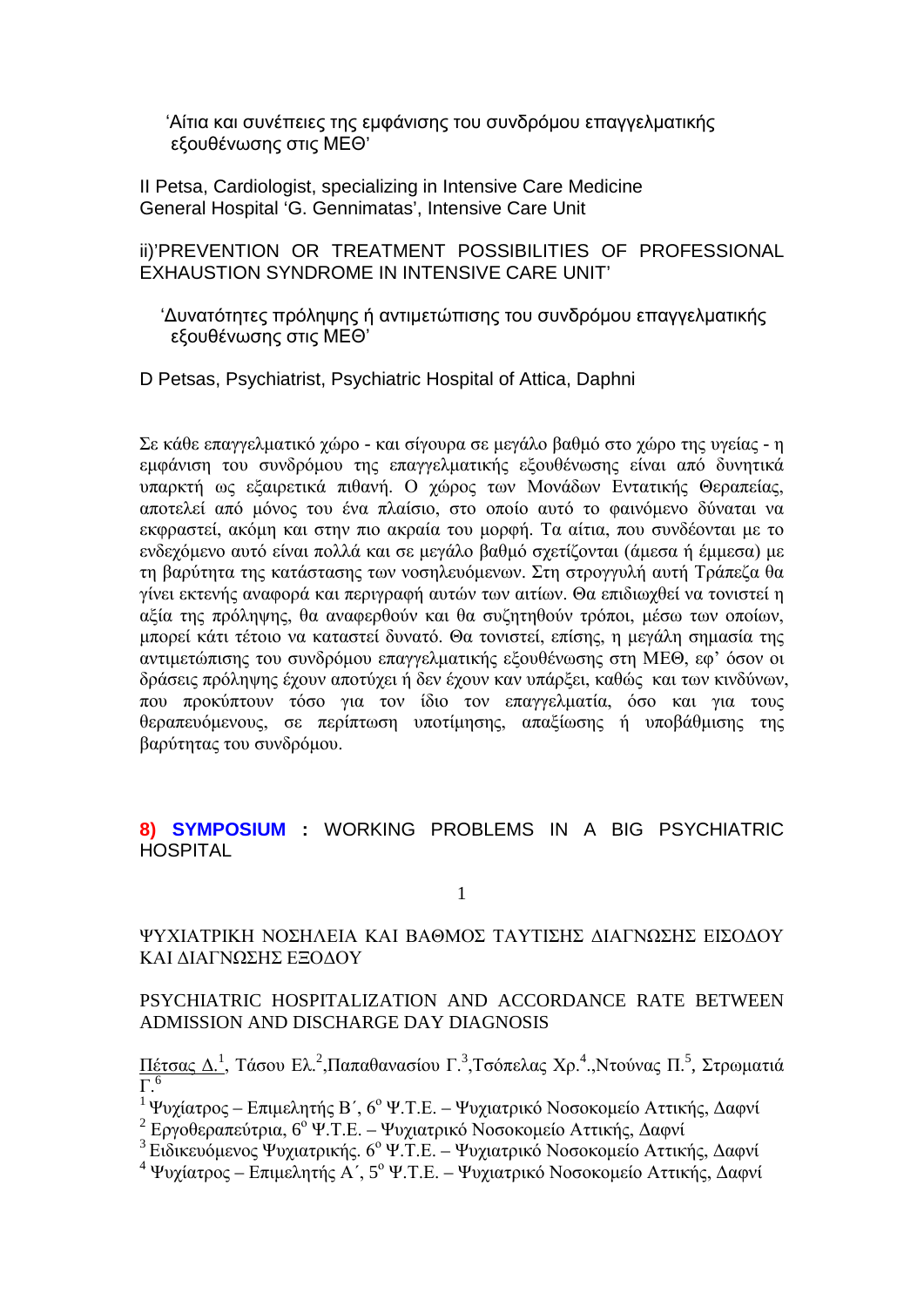<sup>5</sup> Ψυχίατρος – Ψυχίατρος, Επιστημονικός Συνεργάτης 5<sup>ου</sup> Ψ.Τ.Ε. – Ψ.Ν.Α. Δαφνί <sup>6</sup> Ειδικευόμενη Ψυχιατρικής. 6<sup>ο</sup> Ψ.Τ.Ε. – Ψυχιατρικό Νοσοκομείο Αττικής, Δαφνί

Εισαγωγή : κατά τη διάρκεια της ακούσιας εξέτασης ψυχικά ασθενών στο εφημερείο, η ακριβής διαγνωστική προσέγγιση δεν αποτελεί πανάκεια, όμως μπορεί να αποτελεί δείκτη, που να συνδέεται με την ορθή (ή μη ορθή) εκτίμηση περί της αναγκαιότητας στέρησης της ατομικής ελευθερίας.

Σκοπός : να καταγράψουμε και να υπολογίσουμε το βαθμό ταύτισης μεταξύ των αρχικών διαγνώσεων (στο εφημερείο) και των τελικών διαγνώσεων (στο Ψυχιατρικό Τμήμα Εισαγωγών κατά το εξιτήριο), που αφορούν σε ακούσια νοσηλευόμενους ασθενείς.

Υλικό – Μέθοδος : έγινε τυχαιοποιημένος, συγκριτικός έλεγχος μεταξύ των αρχικών και των τελικών διαγνώσεων, σε 80 φακέλους ασθενών, που νοσηλεύθηκαν ακουσίως και έλαβαν εξιτήριο από το 6<sup>ο</sup> Ψ.Τ.Ε. του Ψ.Ν.Α. Δαφνί στο χρονικό διάστημα μεταξύ Φεβρουαρίου 2012 και Φεβρουαρίου 2013. Χρησιμοποιήθηκε η περιγραφική μέθοδος.

Αποτελέσματα : στους 72 ασθενείς υπήρχε πλήρης ταύτιση όσον αφορά στη διάγνωση (΄΄ψυχωτική συνδρομή΄΄), ενώ σε 6 και 2 περιπτώσεις αντίστοιχα υπήρξε μονήρους κατεύθυνσης διαφοροποίηση μεταξύ της αρχικής ΄΄σχιζοφρένειας΄΄ και της ΄΄διαταραχής προσωπικότητας΄΄ προς την τελική διάγνωση της ΄΄σχιζοσυναισθηματικής διαταραχής΄΄.

Συμπεράσματα : υπάρχει σαφώς επιτυχής διαγνωστική προσέγγιση των ακουσίως εξεταζόμενων και στη συνέχεια νοσηλευόμενων ασθενών στο εφημερείο του Ψυχιατρικού Νοσοκομείου, κάτι που πιθανώς να συνδέεται είτε με το αυξημένο αίσθημα ευθύνης των ψυχιάτρων που εμπλέκονται στη διαδικασία ενδεχόμενης στέρησης της ελευθερίας, αλλά και προστασίας των ψυχικά ασθενών ατόμων, είτε στη μεγάλη εμπειρία σε ψυχιατρικά περιστατικά μεγάλης βαρύτητας, τα οποία προσέρχονται σε μεγάλο ποσοστό στο ειδικό Νοσοκομείο.

Η ΑΠΟΥΣΙΑ ΨΥΧΙΑΤΡΙΚΗΣ ΕΠΑΝΕΞΕΤΑΣΗΣ ΚΑΙ ΔΙΑΓΝΩΣΤΙΚΟΥ ΕΠΑΝΑΠΡΟΣΔΙΟΡΙΣΜΟΥ ΣΕ ΣΥΝΔΥΑΣΜΟ ΜΕ ΜΕΙΟΝΕΚΤΗΜΑΤΑ ΤΟΥ ΣΥΣΤΗΜΑΤΟΣ ΠΑΡΟΧΗΣ ΨΥΧΙΑΤΡΙΚΩΝ ΥΠΗΡΕΣΙΩΝ ΥΓΕΙΑΣ

THE ABSENCE OF PSYCHIATRIC RECONSULTATION AND DIAGNOSTIC REEVALUATION IN COMBINATION WITH THE DISADVANTAGES OF THE PROVIDED PSYCHIATRIC HEALTH SERVICES SYSTEM

.  $\Pi$ έτσας Δ.<sup>1</sup>, Θωμαΐδου Μ.<sup>2</sup>,Αυδίκος Κ.<sup>3</sup>,Τσόπελας Χρ.<sup>4</sup>,Ντούνας Π.<sup>5</sup>, Παπαθανασίου  $Γ<sup>6</sup>$ 

<sup>1</sup> Ψυχίατρος – Επιμελητής Β΄, 6<sup>ο</sup> Ψ.Τ.Ε. – Ψυχιατρικό Νοσοκομείο Αττικής, Δαφνί <sup>2</sup> Νοσηλεύτρια Τ.Ε., Προϊσταμένη Οικοτροφείου *''*ΘΑΛΕΙΑ ''- Ψ.Ν.Α. Δαφνί

<sup>3</sup> Ειδικευόμενος Ψυχιατρικής. 4<sup>ο</sup> Ψ.Τ.Ε. – Ψυχιατρικό Νοσοκομείο Αττικής, Δαφνί

- $4 \Psi$ υγίατρος Επιμέλητής Α΄, 5<sup>ο</sup> Ψ.Τ.Ε. Ψυγιατρικό Νοσοκομείο Αττικής, Δαφνί
- 5 Ψυχίατρος Ψυχίατρος, Επιστημονικός Συνεργάτης 5<sup>ου</sup> Ψ.Τ.Ε. Ψ.Ν.Α. Δαφνί

<sup>6</sup> Ειδικευόμενος Ψυχιατρικής. 4<sup>ο Ψ</sup>.Τ.Ε. – Ψυχιατρικό Νοσοκομείο Αττικής, Δαφνί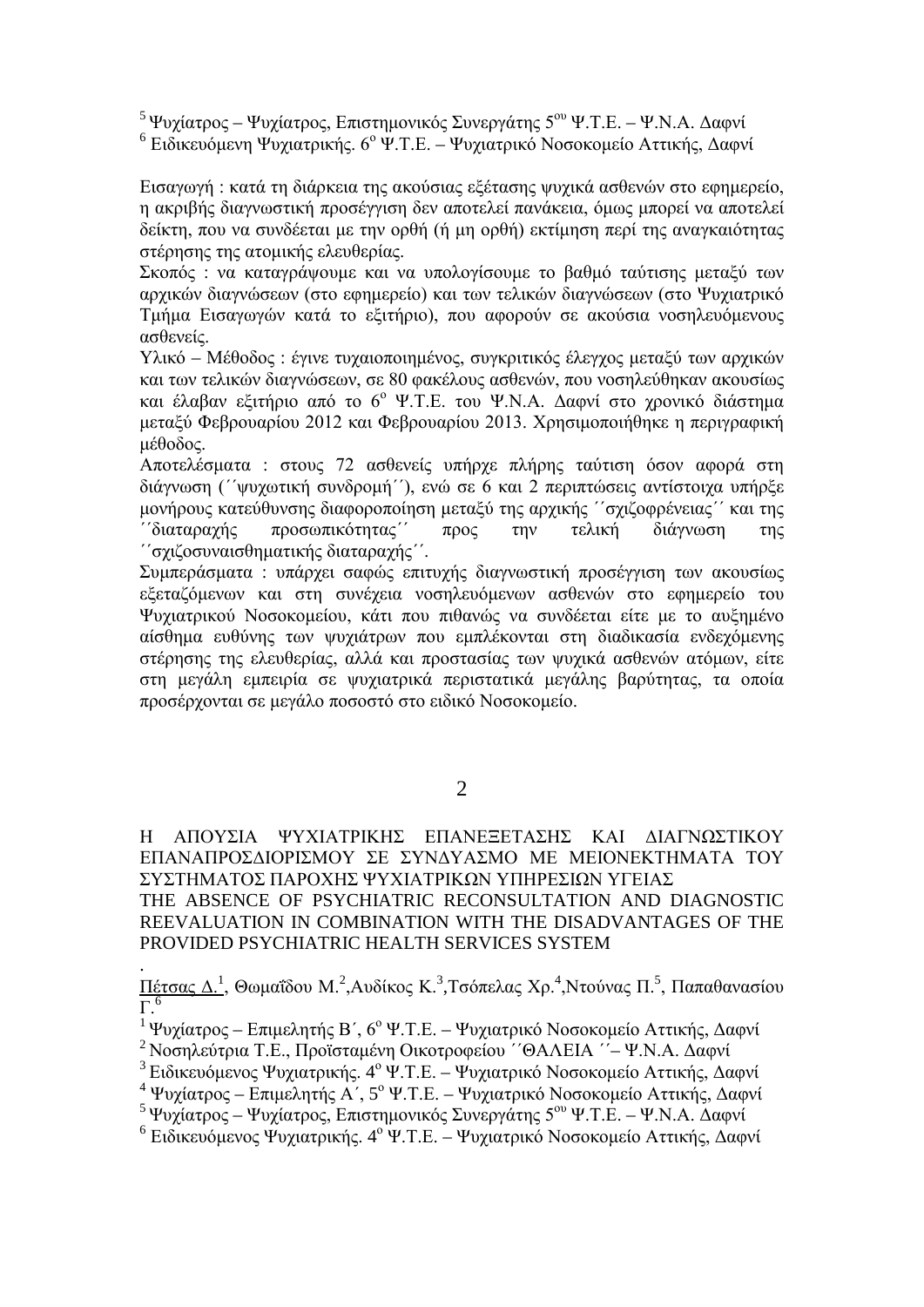Γυναίκα, 78 ετών, προσήλθε στα Εξωτερικά Ιατρεία αναφέροντας χρόνια λήψη χλωροπρομαζίνης (μέχρι προ τριετίας 300 mg και έκτοτε 100 mg ημερησίως), λεβομεπρομαζίνης 25 mg ημερησίως και βενζεξόλης υδροχλωρικής 5 mg ημερησίως. Λόγος της επίσκεψης η από καιρού αδυναμία ανεύρεσης του τελευταίου εκ των σκευασμάτων, αίτημα η ενδεχόμενη αντικατάστασή του με άλλο σκεύασμα.

Από το ιστορικό προέκυψε εμφάνιση έντονα (;), καταθλιπτικού και αγχωτικού τύπου συμπτωματολογίας σε ηλικία 40 ετών. Περιγράφονται εκδηλώσεις, που ενδεχομένως να παραπέμπουν σε συνοδά οιστριονικά στοιχεία. Σχεδόν αποκλείστηκε η ύπαρξη ψυχωσιόμορφων εκδηλώσεων. Η χορήγηση της ανωτέρω αναφερόμενης φαρμακευτικής αγωγής οδήγησε σε ύφεση των συμπτωμάτων σε διάστημα μερικών μηνών. Για τα επόμενα τριάντα οκτώ χρόνια γινόταν λήψη της φαρμακευτικής αγωγής, χωρίς ουσιαστικά να εξεταστεί η ασθενής, τηρώντας μια διαδικασία τυπικής συνταγογράφησης και εν τη απουσία οιασδήποτε συμπτωματολογίας. Πρόσφατα ένας εκ των συνταγογραφόντων (38 χρόνια μετά), υπέδειξε την ανωτέρω αναφερόμενη μείωση της χλωροπρομαζίνης. Κατά την κλινική εξέταση, η ασθενής δεν εμφάνιζε ενεργό ψυχοπαθολογία, ενώ και η κατάσταση της σωματικής της υγείας ήταν εξαιρετική. Η απουσία συμπτωματολογίας επί δεκαετίες και το πέρασμα της θεραπευόμενης στην τρίτη (65-74) και τέταρτη (75-90), κατά τον Παγκόσμιο Οργανισμό Υγείας, ηλικία, καθιστούσε δεδομένη, αλλά, όπως αποδεικνύεται, όχι και αυτονόητη, την ανάγκη ουσιαστικής επανεξέτασης και επαναπροσδιορισμού της φαρμακευτικής αγωγής, ανεξάρτητα από την όποια (και όποιας ορθότητας) διάγνωση που είχε τεθεί προ 38 ετών. Η έλλειψη πληροφόρησης και η γενικότερη απουσία κατάλληλης ψυχοεκπαίδευσης των θεραπευόμενων, σε συνδυασμό με τα κενά στην παροχή (ψυχ)ιατρικών υπηρεσιών, είτε αυτά αφορούν σε θεσμικές παραμέτρους, είτε αυτά συνδέονται με το βαθμό ευσυνειδησίας εκάστου εκ των θεραπευτών, μπορεί να οδηγήσουν, σε φαινόμενα σαν τα ανωτέρω, ενώ διανύουμε τη δεύτερη δεκαετία του 21<sup>ου</sup> αιώνα.

### ΣΥΧΝΟΤΗΤΑ ΕΦΑΡΜΟΓΗΣ ΤΟΥ ΠΡΟΣΤΑΤΕΥΤΙΚΟΥ ΚΛΙΝΟΣΤΑΤΙΣΜΟΥ ΣΤΑ ΠΛΑΙΣΙΑ ΤΗΣ ΛΕΙΤΟΥΡΓΙΑΣ ΕΝΟΣ ΨΥΧΙΑΤΡΙΚΟΥ ΤΜΗΜΑΤΟΣ ΕΙΣΑΓΩΓΩΝ

### THE FREQUENCY OF PRECAUTION MEASURES, AS RESTRAINT, TAKEN IN A PSYCHIATRIC EMERGENCY DEPARTMENT

<u>Πέτσας Δ.<sup>1</sup>,</u> Παπαθανασίου Γ.<sup>2</sup>, Τάσου Ελ.<sup>3</sup>,Στρωματιά Γ.<sup>4</sup>,Τσόπελας Χρ.<sup>5</sup>, Ντούνας  $\Pi$ .<sup>6</sup>

<sup>1</sup> Ψυχίατρος – Επιμελητής Β΄, 6<sup>ο</sup> Ψ.Τ.Ε. – Ψυχιατρικό Νοσοκομείο Αττικής, Δαφνί

<sup>2</sup> Ειδικευόμενος Ψυγιατρικής, 6<sup>ο</sup> Ψ.Τ.Ε. – Ψυγιατρικό Νοσοκομείο Αττικής, Δαφνί

<sup>3</sup> Εργοθεραπεύτρια, 6<sup>°</sup> Ψ.Τ.Ε. – Ψυγιατρικό Νοσοκομείο Αττικής, Δαφνί

- <sup>4</sup>Ειδικευόμενη Ψυχιατρικής. 6ο Ψ.Τ.Ε. Ψυχιατρικό Νοσοκομείο Αττικής, Δαφνί
- <sup>5</sup>Ψυχίατρος Επιμελητής Α΄, 5<sup>ο</sup> Ψ.Τ.Ε. Ψυχιατρικό Νοσοκομείο Αττικής, Δαφνί

<sup>6</sup>Ψυχίατρος – Ψυχίατρος, Επιστημονικός Συνεργάτης 5ου Ψ.Τ.Ε. – Ψ.Ν.Α. Δαφνί

Εισαγωγή : το ζήτημα του προστατευτικού κλινοστατισμού έχει γίνει αντικείμενο εκμετάλλευσης τόσο από το κίνημα της αντιψυχιατρικής, όσο και από κάποιους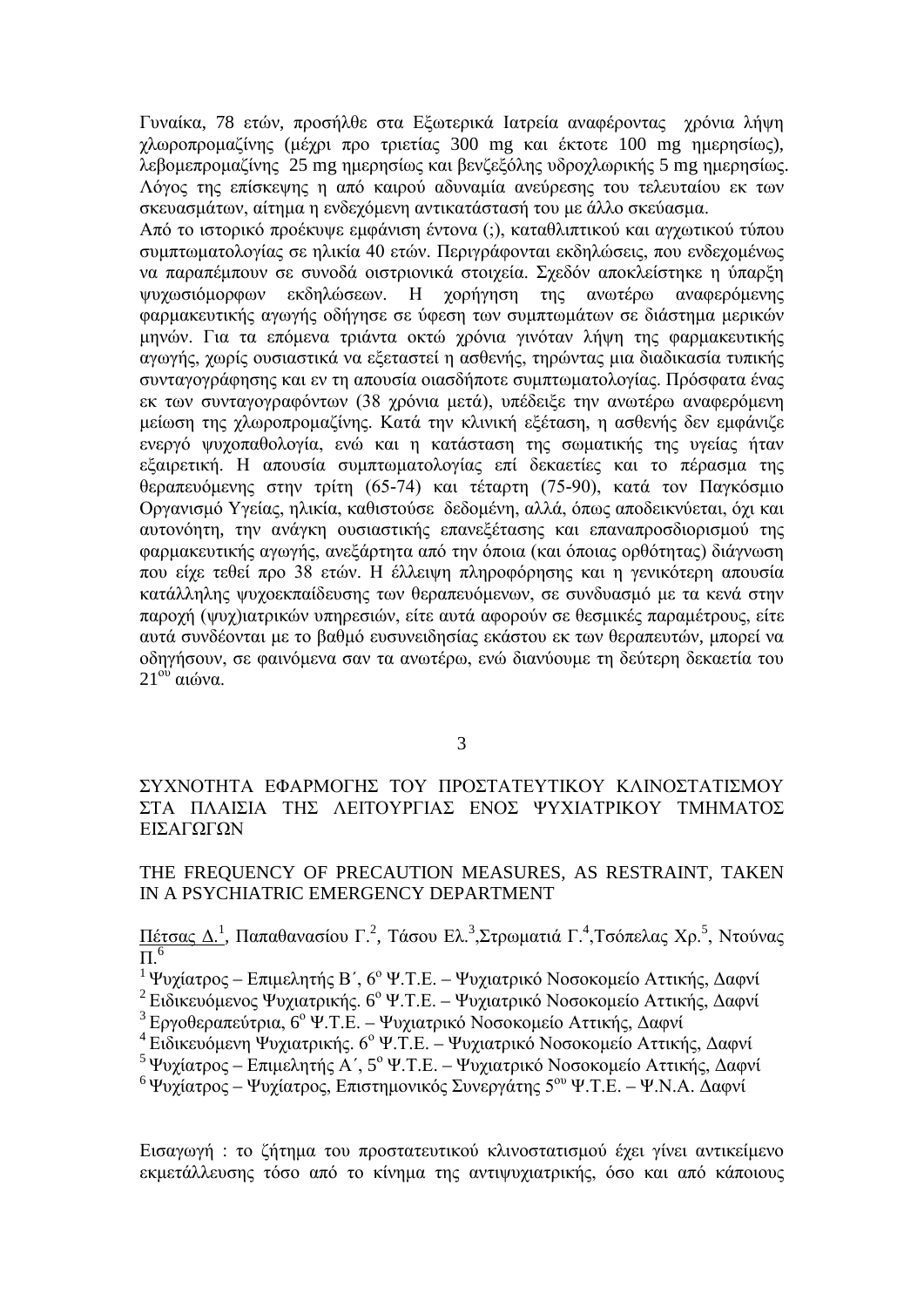επαγγελματίες ψυχικής υγείας (από όλους τους κλάδους), που επιδιώκουν το διαχωρισμό (σχάση - splitting) των επαγγελματιών, με κριτήριο τη χρήση αυτού του μέτρου.

Σκοπός : να καταδειχθεί αν – και σε τι βαθμό – ισχύουν οι αναφορές για υπέρμετρη χρήση του προστατευτικού κλινοστατισμού (΄΄ένας στους τρεις είναι δεμένος΄΄) σε ψυχιατρικά Τμήματα.

Υλικό – Μέθοδος : έγινε καταγραφή του αριθμού των περιπτώσεων, που χρειάστηκε να τεθεί κάποιος ασθενής υπό προστατευτικό κλινοστατισμό στο 6<sup>°</sup> Ψ.Τ.Ε. του Ψ.Ν.Α. Δαφνί για το χρονικό διάστημα μεταξύ 1-3-2012 και 31-12-2012. Χρησιμοποιήθηκε η περιγραφική μέθοδος.

Αποτελέσματα : σε περίοδο 10 (δέκα) μηνών κρίθηκε αναγκαία η χρήση του προστατευτικού κλινοστατισμού 130 φορές ακριβώς, δηλαδή 10 φορές/μήνα, ήτοι 0,33 φορές ημερησίως, ποσοστό κατά 30-40 φορές μικρότερο από όσα κατά καιρούς αναφέρονται από πολλούς, χωρίς συγκεκριμένα στοιχεία.

Συμπεράσματα : η αυθαίρετη χρήση ΄΄υψηλών ποσοστών χρήσης του προστατευτικού κλινοστατισμού΄΄, που δεν ανταποκρίνονται στην πραγματικότητα, θέτουν ποικιλοτρόπως σε κίνδυνο τις όποιες προσπάθειες γίνονται με στόχο την προστασία των ψυχικά ασθενών και εκθέτουν αδικαιολόγητα επαγγελματίες ψυχικής υγείας. Είναι, όμως, σίγουρο ότι τα ποσοστά αυτά πρέπει να καταγράφονται και να αξιολογούνται συγκριτικά συνεχώς, ως ενδεικτικά στοιχεία ελέγχου του γενικότερου ψυχιατρικά επιτελούμενου έργου.

4

### ΧΟΡΗΓΗΣH ΨΥΧΙΑΤΡΙΚΩΝ ΓΝΩΜΑΤΕΥΣΕΩΝ : Ο ΚΙΝΔΥΝΟΣ ΜΕΤΑΤΡΟΠΗΣ ΜΙΑ ΑΥΣΤΗΡΑ ΠΡΟΛΗΠΤΙΚΗΣ ΙΑΤΡΙΚΗΣ ΠΡΑΞΗΣ ΣΕ ΓΡΑΦΕΙOΚΡΑΤΙΚΗ ΔΙΑΔΙΚΑΣΙΑ

### PROVIDING PSYCHIATRIC HEALTH CERTIFICATES : THE RISK OF TRANSFORMING A STRICTLY MEDICAL PREVENTIVE ACT IN BUREAUCRATIC PROCEDURE

 $\Pi$ έτσας Δ. $^1$ , Αυδίκος Κ. $^2$ ,., Θωμαΐδου Μ. $^3$ , Γούτσου Ι. $^4$ , Τσόπελας Χρ. $^5$ , Ντούνας Π. $^6$  $\frac{1}{1}$  Ψυχίατρος – Επιμελητής Β΄, 6<sup>ο</sup> Ψ.Τ.Ε. – Ψυχιατρικό Νοσοκομείο Αττικής, Δαφνί <sup>2</sup> Ειδικευόμενος Ψυχιατρικής. 6<sup>ο</sup> Ψ.Τ.Ε. – Ψυχιατρικό Νοσοκομείο Αττικής, Δαφνί <sup>3</sup>Νοσηλεύτρια Τ.Ε., Προϊσταμένη Οικοτροφείου ΄΄ΘΑΛΕΙΑ ΄΄– Ψ.Ν.Α. Δαφνί <sup>4</sup> Ειδικευόμενη Ψυγιατρικής. 6<sup>ο</sup> Ψ.Τ.Ε. – Ψυγιατρικό Νοσοκομείο Αττικής, Δαφνί <sup>5</sup>Ψυχίατρος – Επιμελητής Α΄, 5<sup>ο</sup> Ψ.Τ.Ε. – Ψυχιατρικό Νοσοκομείο Αττικής, Δαφνί <sup>6</sup> Ψυχίατρος – Ψυχίατρος, Επιστημονικός Συνεργάτης 5<sup>ου</sup> Ψ.Τ.Ε. – Ψ.Ν.Α. Δαφνί

Εισαγωγή : η χορήγηση ψυχιατρικής γνωμάτευσης αποτελεί για τον ψυχίατρο μέρος μια συνολικής διαδικασίας ουσιαστικής και πλήρους εξέτασης ενός ατόμου, αλλά από τους μη ειδικούς, ακόμη και επαγγελματίες υγείας, θεωρείται, συχνά, μια τυπική, ολιγόλεπτη διαδικασία.

Σκοπός : να καταγράψουμε τη συχνότητα εμφάνισης πολιτών, που ζητούν στα Εξωτερικά Ιατρεία να τους χορηγηθεί ψυχιατρική γνωμάτευση άμεσα και χωρίς ουσιαστική εξέταση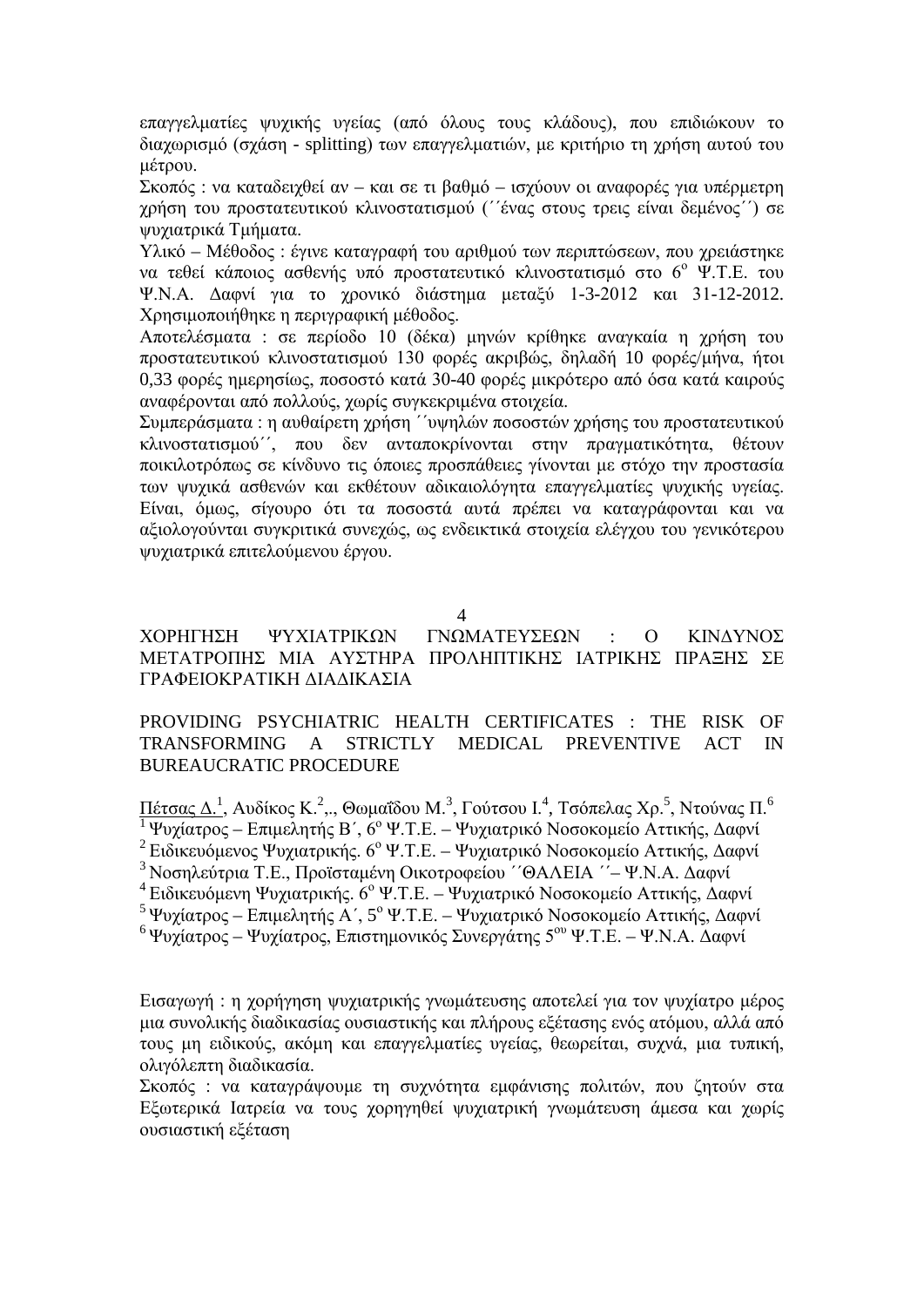Υλικό – Μέθοδος : έγινε καταγραφή των ανωτέρω περιστατικών (μόνο όσων ζητούσαν άμεσα τη γνωμάτευση) για το χρονικό διάστημα μεταξύ 1-1-2012 και 31- 12-2012. Χρησιμοποιήθηκε η περιγραφική μέθοδος.

Αποτελέσματα : κατεγράφησαν 32 τέτοια περιστατικά (28 άνδρες, 4 γυναίκες), εκ των οποίων μόνο 6 ήταν προγραμματισμένα ραντεβού, με τους υπόλοιπους να προσέρχονται εκτός προγράμματος. Στο σύνολό τους αρνήθηκαν τη λήψη αναλυτικού ιστορικού, τη συμμετοχή σε κάποιο ψυχομετρικό τεστ ή σε όποια άλλη διαδικασία, πλήν της άμεσης λήψης της γνωμάτευσης.

Συμπεράσματα : με δεδομένη την πίεση, που ασκείται από τους ενδιαφερόμενους, υφίσταται σημαντικός κίνδυνος να χορηγηθούν ψυχιατρικές γνωματεύσεις, που να πιστοποιούν ως ψυχικά υγιή, άτομα ψυχικώς πάσχοντα, με προφανείς τους παρεπόμενους κινδύνους από τη χρήση αυτών των γνωματεύσεων. Είναι σαφές ότι ο ψυχίατρος οφείλει να εξασφαλίζει την προστασία του κοινωνικού συνόλου, αλλά, είναι επίσης, απαραίτητο και το κράτος να εγγυάται την ασφάλεια, όσων καλούνται να επιτελέσουν το έργο αυτό.

5

### ΑΠΟ ΤΗΝ ΚΟΙΝΟΤΗΤΑ ΣΤΟ ΨΥΧΙΑΤΡΕΊΟ : ΑΠΛΗ ΕΠΙΣΤΡΟΦΗ Ή ΚΑΤΑΣΤΡΟΦΙΚΗ ΠΑΛΙΝΔΡΟΜΗΣΗ ;

FROM THE COMMUNITY TO THE ASYLUM : A SIMPLE RETURN OR A DISASTROUS INVOLUTION ?

 $\Pi$ έτσας Δ. $^1$ , Στρωματιά Γ.<sup>2</sup>, Γούτσου Ι.<sup>3</sup>, Τσόπελας Χρ.<sup>4</sup>, Ντούνας Π.<sup>5</sup>, Αυδίκος Κ.<sup>6</sup>

1 Ψυχίατρος – Επιμελητής Β΄, 6<sup>ο</sup> Ψ.Τ.Ε. – Ψυχιατρικό Νοσοκομείο Αττικής, Δαφνί

<sup>2</sup> Ειδικευόμενη Ψυχιατρικής. 6ο Ψ.Τ.Ε. – Ψυχιατρικό Νοσοκομείο Αττικής, Δαφνί

<sup>3</sup> Ειδικευόμενη Ψυχιατρικής. 6<sup>°</sup> Ψ.Τ.Ε. – Ψυχιατρικό Νοσοκομείο Αττικής, Δαφνί

 $4 \text{ }\Psi$ υγίατρος – Επιμελητής Α΄,  $5^{\circ} \Psi$ .Τ.Ε. – Ψυγιατρικό Νοσοκομείο Αττικής, Δαφνί

<sup>5</sup> Ψυχίατρος – Ψυχίατρος, Επιστημονικός Συνεργάτης 5<sup>ου</sup> Ψ.Τ.Ε. – Ψ.Ν.Α. Δαφνί

<sup>6</sup> Ειδικευόμενη Ψυχιατρικής. 6<sup>ο</sup> Ψ.Τ.Ε. – Ψυχιατρικό Νοσοκομείο Αττικής, Δαφνί

Εισαγωγή : οι παλινωδίες σε σχέση με την πορεία της Ψυχιατρικής Μεταρρύθμισης στην Ελλάδα, σε συνδυασμό με την οικονομική ύφεση, οδήγησαν μοιραία στην εμφάνιση πολλών σεναρίων, μεταξύ των οποίων και αυτό του κλεισίματος των εξωνοσοκομειακών στεγαστικών δομών και της επιστροφής των ασθενών στο ψυχιατρείο.

Σκοπός : η καταγραφή της θέσης των ενοίκων των δομών σε σχέση με το ενδεχόμενο επιστροφής τους στα ψυχιατρεία.

Υλικό – Μέθοδος : σε 42 ασθενείς τριών δομών του Ψ.Ν.Α. Δαφνί τέθηκε ερώτημα με δυνατότητα επιλογής μίας εκ των πέντε απαντήσεων σε σχέση με το ενδεχόμενο επιστροφής τους στο Ψυχιατρείο.

Αποτελέσματα : 8 ένοικοι (ποσοστό19,04%) απάντησαν ΄΄σε καμία περίπτωση΄΄, 18 (42,86%) ΄΄θα προτιμούσα να μη γυρίσω΄΄, 8 (19,04%)΄΄μου είναι αδιάφορο΄΄, 6 (14,3%)΄΄θα προτιμούσα να γυρίσω΄΄, 2 (4,76%) ΄΄θέλω οπωσδήποτε να γυρίσω΄΄

Συμπεράσματα : παρά το μικρό δείγμα, εκφράστηκε σαφώς η τάση παραμονής των ψυχικά ασθενών – ενοίκων στην κοινότητα. Καταγράφηκε σε κάποιο βαθμό και εμμέσως το επιπεδωμένο συναίσθημα κάποιων ασθενών, αλλά και η σημασία του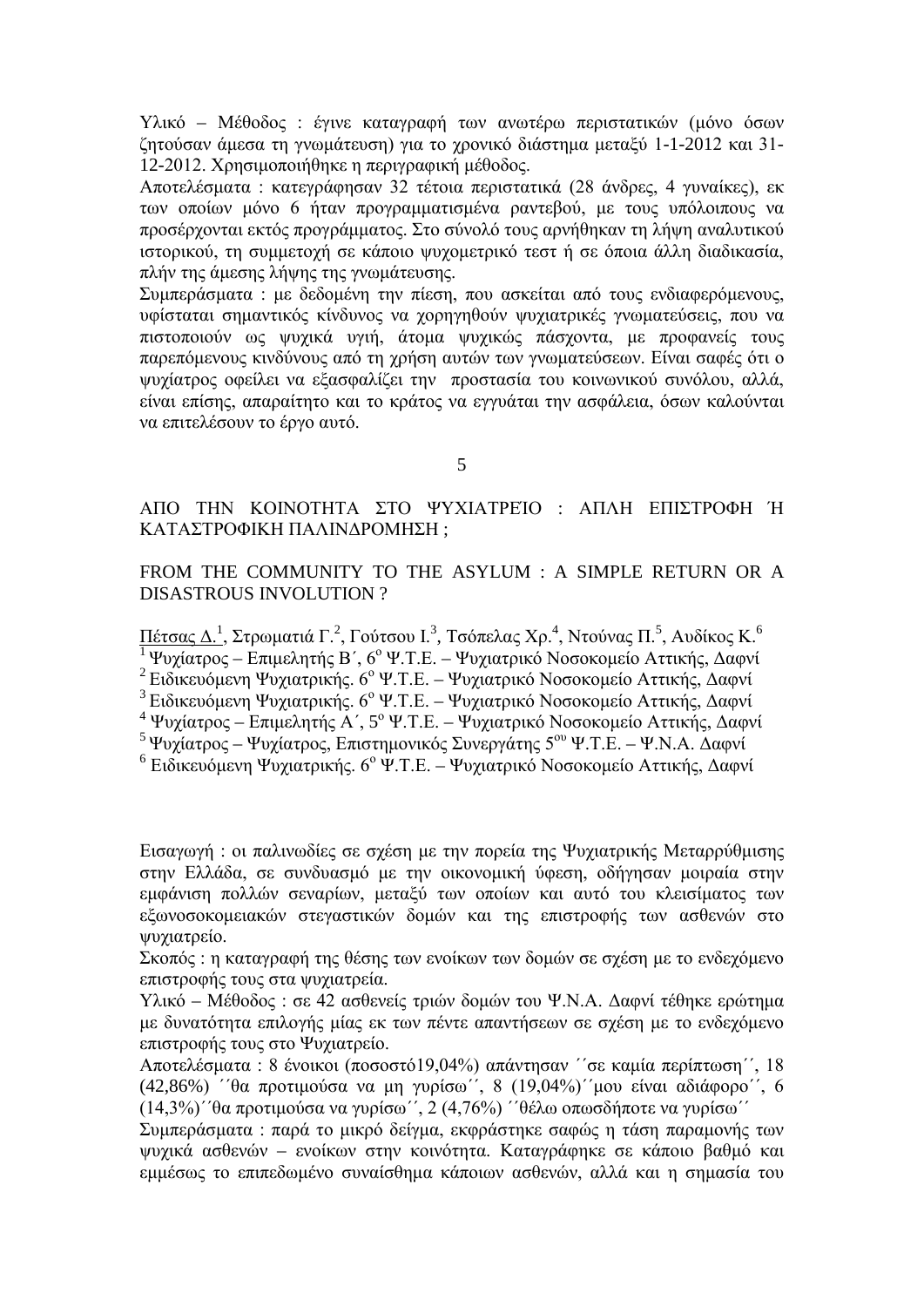ρόλου του ιδρύματος για κάποιους ασθενώς, είτε αυτό συνδέεται με το στοιχείο της ιδρυματοποίησης, είτε με παράγοντες, που καθιστούν το μοντέλο του κέντρου μια ουσιαστική εναλλακτική στο μοντέλο της διασποράς.

### **9) SYMPOSIUM :** EARLY CHILDHOOD PROBLEMS

### Group a

Chair: T. Sidiropoulou

### 1. BETWEEN BODY AND MIND: THE PLEASURE OF READING M Sidiropoulou, Phd cand. Social Anthropology

The meaning of pleasure in reading is often on the margin, under the powerful symbolism and social representations culturally associated with books. In this research reading is seen as comprehensive meaning and the use of the books as plural concept. Through the navigation of the book pages, between bodily and intellectual processes of reading, underground streams -sometimes strong sometimes less- have been detected. These lead the discussion in a rhetoric of pleasure. This area, highlighted by the "readers" of research, characterized by assertions and power relations.

2.

### THE 'PEDAGOGICAL MODEL' OF EVALUATION OF SCHOOL READINESS AND THE IMPORTANCE OF THE EXTENSION OF SCHOOLING IN KINDERGARTEN E Mousena, Ph.D. Education Policy, Preschool Advisor

Children in preschool age are confronted with a series of transitions, for which the evaluation of results are positive or less positive. The increased scientific and political interest in early childhood education and care simultaneously poses the challenge for coordination of programs and services provided with regards to the rest of the school system.

In an effort to reduce the difficulties of the transition of children from Kindergarten to Primary School, the school readiness assessment is a useful measure. This paper presents the basic principles, the institutional framework and procedures for assessing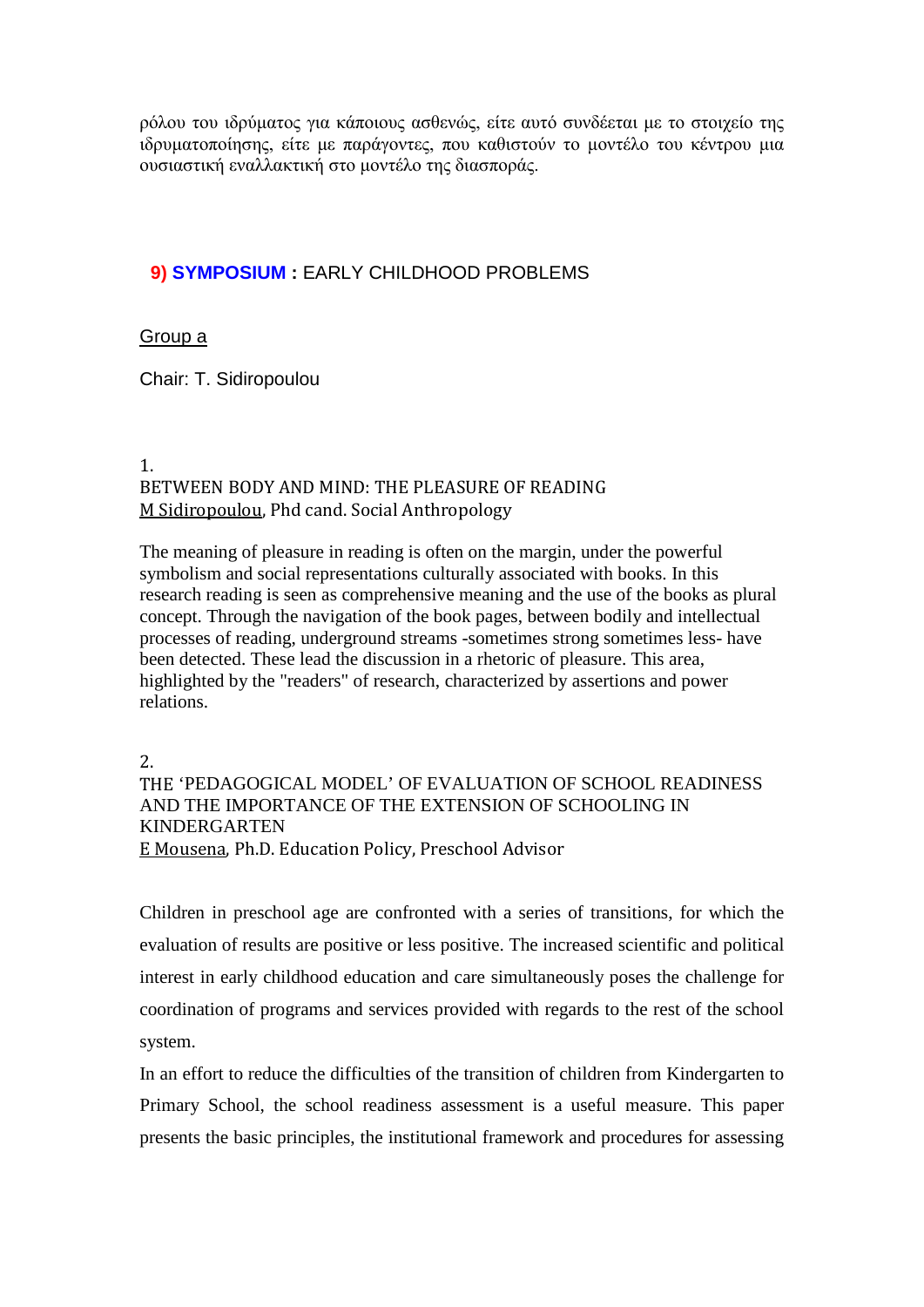school readiness in an effort to implement a "pedagogic model" that can guarantee positive results.

#### 3.

### INTRODUCING PERSONA DOLLS TO THE PRE-SCHOOL CLASSROOM S Dimitriadi, Lecturer, Dept. of Early Childhood Education, T.E.I. of Athens, S Kollara, Early Years Teacher, M Michali, Early Years Teacher

*<sup>3</sup> S. Kollara, M. Michali [1](#page-14-1) [2](#page-14-0) S. Dimitriadi[,](#page-14-2)*

Persona Dolls is a powerful and innovative educational tool to tackle exclusion due to discrimination in pre-school education, as well as in the first two grades of primary education. It has been used with success in a lot of countries in almost all continents. The present research conducted in Greece, is only a part of a wider research project and describes how this tool was introduced to Greek studentteachers and the training they received. It also describes how these trained-student teachers implemented the Persona Doll approach in their early years classroom and the impact that this had on both the children and the adults in their environment, i.e. teachers, parents and directors. The approach to research followed was a qualitative one and the methodology was child-centred, while the evidence was collected by means of triangulation of data. Due to sensitivity of research topic, all necessary measures were taken in order to stay in line with the ethical issues in early childhood research. The research findings indeed confirmed the positive outcomes that have been identified in other international studies regarding the implementation of the approach. Moreover, it became evident that although this educational tool has been designed for trained professionals, it can equally and effectively be used by trained student-teachers.

4.

### OBJECT PLAY AS A MEANS OF COMMUNICATION BETWEEN THE CHILD AND THE ADULT

M Nanouri, Master of Art Infant Mental Health, Teacher of Early childhood Education,

F Nanouri, Med Psychology,

E Vourla, Med Education, Teacher of Early Childhood Education

<span id="page-14-2"></span><sup>&</sup>lt;sup>1</sup> Lecturer, Dept. of Early Childhood Education, T.E.I. of Athens, GREECE

<span id="page-14-1"></span><span id="page-14-0"></span><sup>&</sup>lt;sup>2</sup> BA Early Childhood Education, Early years teacher.

<sup>&</sup>lt;sup>3</sup> BA Early Childhood Education, Early years teacher.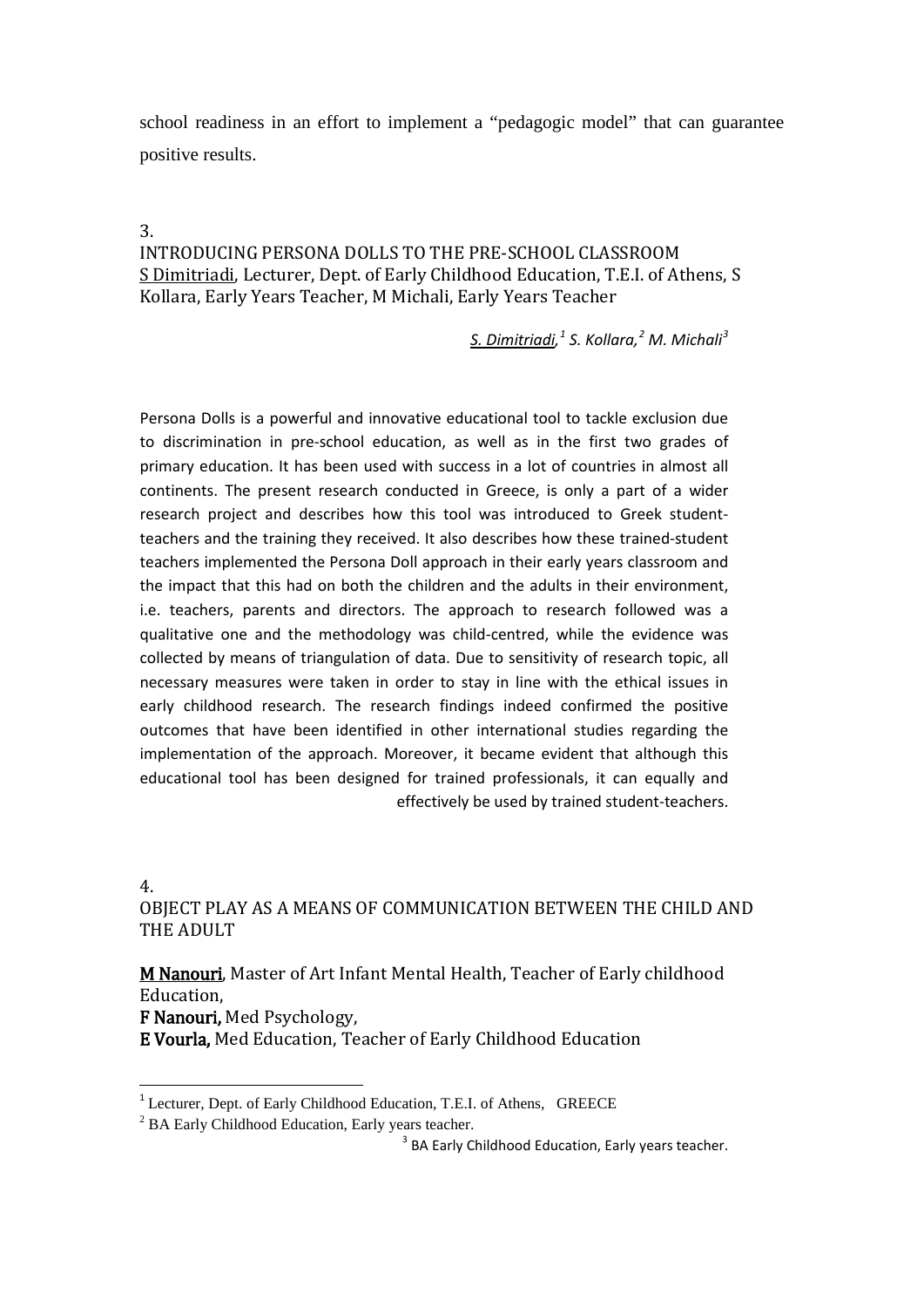Play is an activity that starts spontaneously from infancy. It takes different forms over the life span of the child, depending on the accomplishments on an emotional, cognitive, kinetic and social level. Parallely, play constitutes one of the most important activities that contribute to the organization of self, as well as to cognitive and emotional development (Papadopoulou, 1999).

In my dissertation I will be looking at how play becomes a means of communication between the child and the adult. The questions that will be explored are around how does the infant and toddler present with the object (materialistic) play? How does the infant and toddler present with the object play and the adult (mother- educator)? How the child presents when playing alone and when playing with an adult? Moreover, in my dissertation, I would like to add my role, my role as an educator since this master's enabled my development as a professional and helped me view things from a different perspective.

Play is the everyday tool of my work. I am an educator for preschool age children and the last five years I have been working in a kindergarten. Play for me is the first means of creating a contact with children of this age. The importance of play in the development of the child and in its relation to his parents I believe could be utilized by professional educators of preschool age, during their contact with the children and the families. This in its own way could inform and sensitize the parents around different aspect of a child's play. In this aspect, the exploration of this theme I believe will contribute in the sensitization of both parents and professionals in order to comprehend, value, and respond to the challenges a child's play might present with.

The child develops significantly through play activities. The child in play works with concepts that are independent from the ordinary objects and the use they represent. Thus, a very interesting contradiction is created, where the child intertwines real acts with real objects. Winnicott in his theory of play explains that the infant and the object are incorporated in each other. The infant's opinion about the object is subjective and the mother must prepare the infant to attain what it is ready to discover. The mother or the motherly figure restores the object the infant has denied and in its turn it comes back to be accepted again. More specifically, the mother (or part of the mother) is in an in between stance of being that which the infant has the ability to discover and (alternatively) being her own self that is waiting to be discovered. If the mother plays her role well for a big enough period of time, then the infant has the experience of its magical dominance 'omnipotence' (Winicott, 1962).

#### 5.

### EXPLORING THE NARRATIVE SKILLS OF YOUNGER CHILDREN

T Sidiropoulou, Assistant Professor of Psychopedagogics, Early childhood Dept., Technological Educational Institution (TEI) of Athens,

A Poulakida, MEd Education, Research Fellow, Early Childhood Education (E.C.E.) Dept., TEI of Athens,

### M Christidou, Speech Therapist

Our study examines the degree that gender and cultural factors influence the preschooler's narrative skills. The methodological frame combines the qualitative content analysis of the children's narrations and the use of quantative approaches in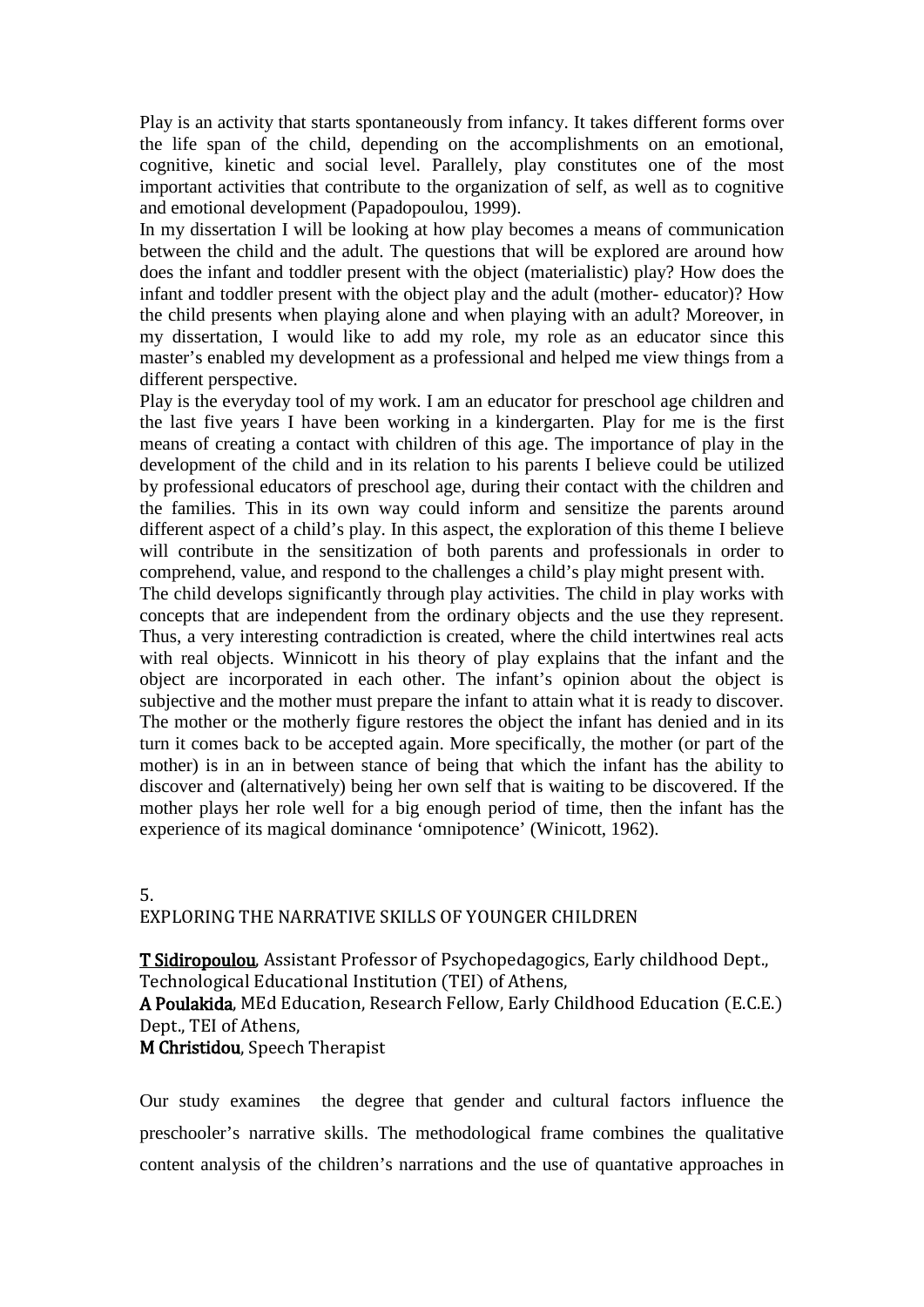several narrative fields. The results have pedagogical extensions, which highlight the meaning of the narrations either the children are listeners or participants. The organisation and interpretation of the children's narrative experiences concern the interest of Psychologists. They study the contribution of narrative experiences in the cognitive development of a child and also their utilization as a connection between individual and collective procedures.

#### Group b

Chair: C. Tsaoula

#### 1.

### THE AREA OF A DAYCARE CENTER, AS A MEAN OF WELCOMING THE CHILD AND ITS FAMILY: RESEARCH IN THE MUNICIPALITY OF RHODES

**Zerva Maria**, Professor of Scientific Applications- Early Childhood Education Dept. TEI of Athens

**Atsiknouda Despina**, Teacher of Early Childhood Education **Makrogika Maria-Evangelia**, Teacher of Early Childhood Education

The educational space plays a very significant role, not only to the educational process, but also to the infant's smooth transition from its family to the school environment. Therefore, we considered that it would be worthy to deepen the value of a certain space and its organization during this period, which is particularly demanding.

The purpose of our study was to describe the welcome space in preschool institutions, during the adjustment period of those children who would attend there for the very first time, as well as their families. In this very space, is where the institution reflects its pedagogical purpose, philosophy and ways of organization.

In order to collect our data, a protocol was made and used, which was filled in by the researchers, by visiting and observing 17 daycare centers of the municipality of Rhodes (urban, suburban, rural areas of the island).

The data were about the building infrastructure of the entrance (security, requirements, equipment). Moreover, they were about the search of educational interventions, which aim to the visitor's approach to the preschool services (friendly welcome space, view of the pedagogical work) and the possible existence of elements that would create a "negative" perspective.

Evaluating the spaces in our sample, we can see that although there is care for organizing them (arranging, cleanness, balance of colors used), in most cases, they appear to have a certain limitation or even absence of those elements needed to show that, these are spaces destined to children and that the educational programs are performed according to their needs, interests and demands.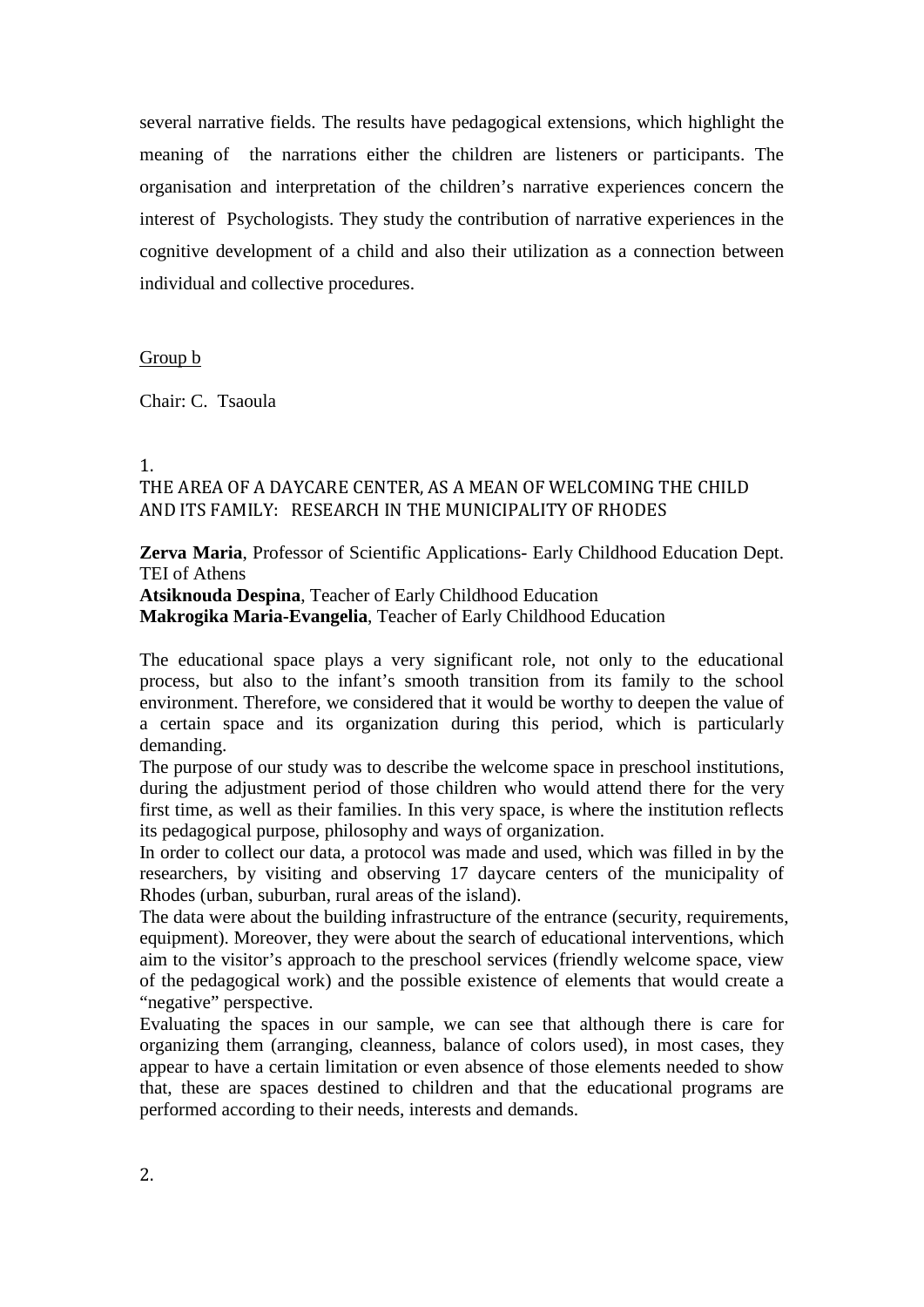PRESCHOOL CHILDREN'S OPINIONS ABOUT MODERN FAIRY TALES M Schiza, Msc Education, Research Fellow, Early Chilhood Dept. TEI of Athens, I Kioussi, Teacher of Early Childhood Education, M Kaplaneli, Teacher of Early Childhood Education

The wolf is stereotypically supposed to be aggressive and evil in most fairy tales. Throughout our study we tried to find out whether the stereotype of the evil wolf may be changed. The children easily identify with the "good character" of stories. Today authors highlight new social messages to children and transform the bad wolf into a benevolent and sympathetic hero. Traditional authors created unnecessary fear and they didn't defend animal rights. In the first stage wolf's characteristics were eliminated through the text of six traditional and modern tales. Then children's behavior was observed. An observation protocol was completed thirty six times after the observation of children's behaviour. Specifically they were observed while they were listening to their preschool teacher read the different fairy tales. According to the results the evil wolf might be reversed to a good wolf and children tend to feel sympathetic towards him. The big bad wolf doesn't take centre stage anymore. This time round it's a good little wolf's time to shine and to diminish traditional stereotypes.

3.

THE TRAINING AND FURTHER EDUCATION OF PRESCHOOL EDUCATORS IN HEALTH PROMOTION ISSUES

1. V. Salonides (1) Teacher of Early Childhood Education, MSc Applied Public Health

2. R. Iatrou (2) Teacher of Early Childhood Education

3. Z. Varouchas (2) Teacher of Early Childhood Education

The training and lifelong learning of preschool educators are key factors in determining the attitude of young children. The present dissertation aims to investigate the knowledge of preschool teachers and administrators working in nurseries, on matters relating to health promotion. The contribution of this study is the identification of the various weaknesses that can be found in kindergartens in terms of health promotion and the consequent provision of information to policy makers in order to heal these inefficiencies.

The empirical study approach was adopted since it is the most appropriate method to collect primary data at a specific point in time. A structured questionnaire was, moreover, used as a tool for collecting primary data, since that methodological approach was considered as the most appropriate for achieving the purpose and the objectives of the study.

According to the empirical results the training and lifelong learning of preschool teachers are lacking in some areas of health promotion and the level of further education is not consistent with the current scientific climate. The empirical results lead to interesting observations and consequent proposals to improve the level of compliance with health rules at nurseries. More specifically, the present study suggests the enhancement of the staff with specific and practical knowledge, the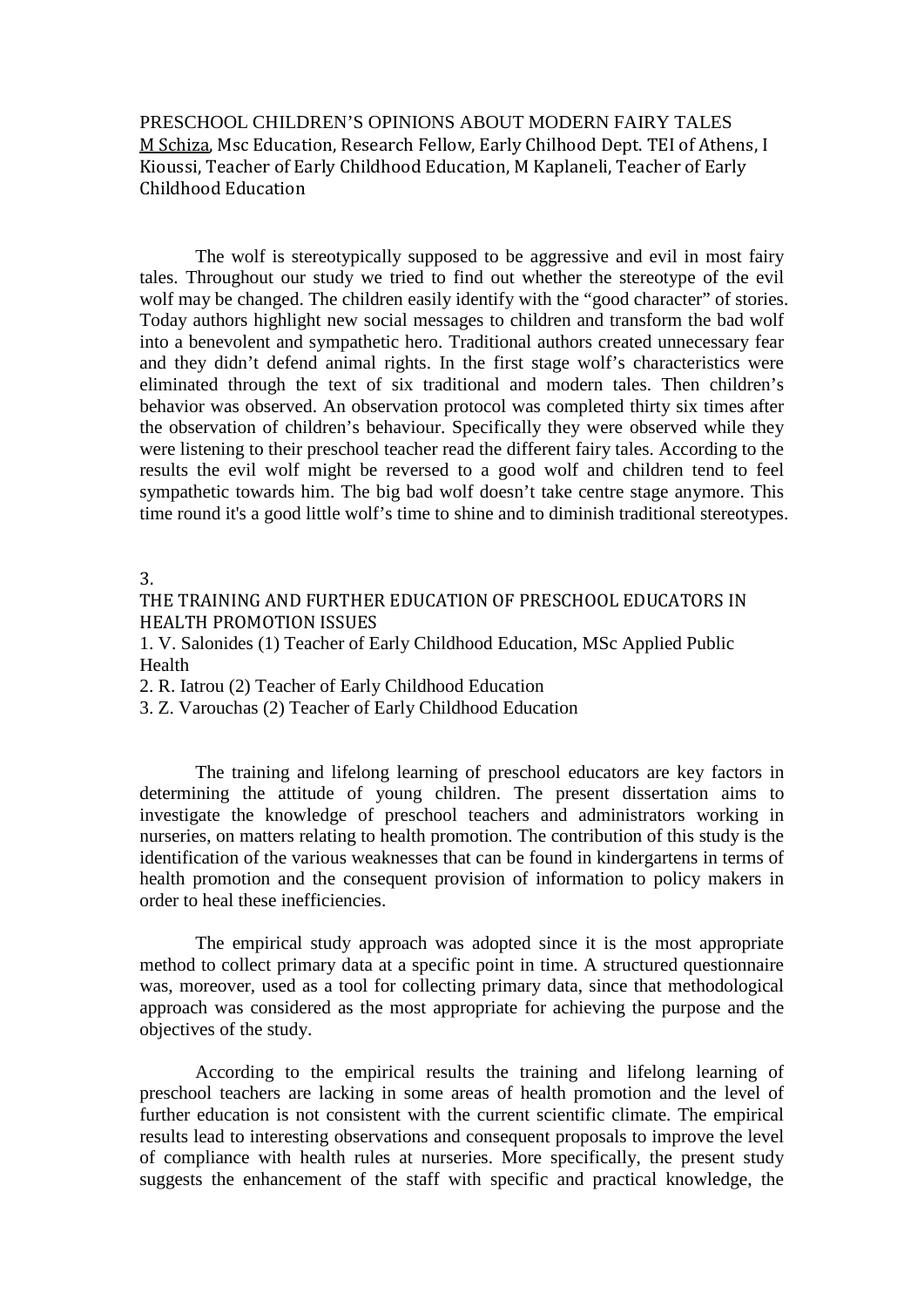training of employees on issues relating with health promotion using the principles of experiential learning and the enhancement of group cooperation involving different divisions and services.

**Keywords:** *health promotion, day nursery, preschool educator, educational program, training and education.*

### 4. EXPERIENCE IN PUBLIC AND PRIVATE SPHERE ON EPISTEMOLOGICAL AND POLITICAL LEVEL. A FEMINIST APPROACH

**Sidiropoulou Maria** (Phd cand. Social Anthropology University of the Aegean) **Polyvaka Evagelia** (MPhil in Education [A.P.Th\)](http://a.p.th/)

The paper covers a theoretical epistemological discussion about the shift in research areas that have recently been "validated" by research . Under this light new comprehensive research areas of research, like experience, everyday life, private sphere and reflection have emerged. This shift with feminist origins has critical and wide implications for contemporary research in social sciences.

5.

THOUGHTS AND EMOTIONS OF STUDENTS INVOLVED IN THE EVALUATION OF THEIR STUDIES AND OF THEMSELVES THROUGH THEIR PORTFOLIOS C Tsaoula, Lecturer, Department of Early Childhood Education, Technological Educational Institute of Athens, E Vagi-Spyrou, Advisor of Pre-School Education, Ministry of Education, Greece

Within the educational community, the discourse on the evaluation of the contributors in education -based on their accomplished work- started rather late in Greece but has carried on intensively since. Simultaneously, there is intense research concern relating to other forms of evaluation that focus on the person receiving educational knowledge. Our endeavour today is to attempt a first assessment of the findings according to a form of evaluation that we have been using for five years as teachers in tertiary education in the context of our workshop courses.

This is a survey conducted on a sample of 150 students and concerns their impressions and the degree of their personal involvement through a nonformal/alternative form of evaluation. During the six-month workshop course they experienced the development and accomplishment of their own tool of evaluation, the student portfolio in electronic format which is thought more compatible and friendlier with the expressive ways of young people.

The survey aims at detecting the thoughts and feelings of the students in a form of evaluation characterized as authentic. We tried through content analysis of a short written narration by them to explore its main features, their perception of creativity and their ability to draw conclusions with deliberate, systematic use of previous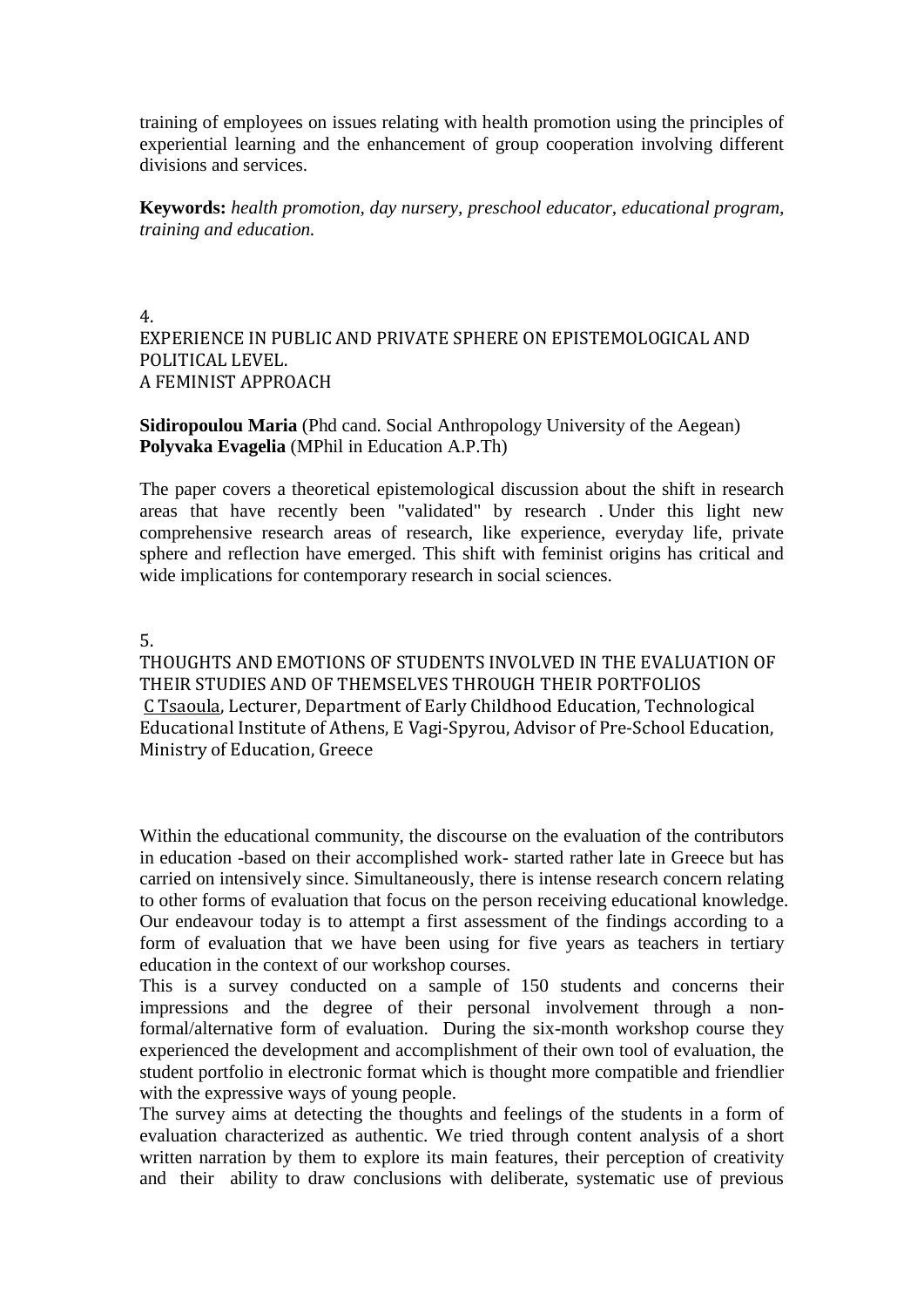experience, the adoption, in other words, of a reflective practice in areas of their learning.

The first findings showed both the positive evaluation of the particular experience as well as individual difficulties of the students regarding their ability to distinguish the creative part of the experience from its reflective perception.

### **ANNOUNCEMENTS & LECTURES**

### **1)** 'BRAIN MECHANISMS OF CREATIVITY: POSSIBLE WAY FOR ENHANCING COGNITIVE ABILITY AND SOCIAL-BEHAVIORAL REHABILITATION'

Rodionov A., Starchenko M., Pinina O.

Rodionov A., - Mr., Doctoral candidate, Psychophysiologist, Psychologist Starchenko M., - Ms. PhD, Psychologist Pinina O. – Mrs., Student

Rodionov A., Starchenko M. – Researchers in Neurophysiology of consciousness and thinking Research Group, N.P. Bechtereva Institute of Human Brain Russian academy of sciences, Saint Petersburg, RUSSIA

Pinina O. – Student in Laboratory of physiological brain states, N.P. Bechtereva Institute of Human Brain Russian academy of sciences, Saint Petersburg, RUSSIA

It is known that creativity and intelligence are connected with one another up to a particular level (IQ of 120), after which they may be considered as two independent domains. This fact taken together with results of modern neuroimaging studies leads to the assumption that creative and intellectual processes may occur in the brain as a systems of distinct, common and to some extent overlapped mechanisms.

In this presentation the authors summarize their experience from the application of different EEG methodologies (spectral analysis, ERS/ERD, ICA, sLORETA) as well as standardized psychological inventory in the study of actor's creativity and divergent thinking from both neural and psychological perspectives.

It was shown that the actors exhibited higher level of creativity (Guilford test) and more advanced language and memory skills. Comparing these results with results of EEG studies we argue that the actors have ability better adapt their mechanisms of attention to suit not only the creative but also uncreative task demands.

Our findings provided a background for better understanding the decrease of fluency and originality (Guilford test) in children with expressive and receptive language disorders in comparison with normal children and may be used for developing new approaches for behavioral rehabilitation.

### **2)** 'P300 SUBCOMPONENTS IN PATIENTS WITH SCHIZOPHRENIA AND OBSESSIVE-COMPULSIVE DISORDER'

Pronina M., Poliakov Y., Ponomarev V., Müller A., Kropotov J.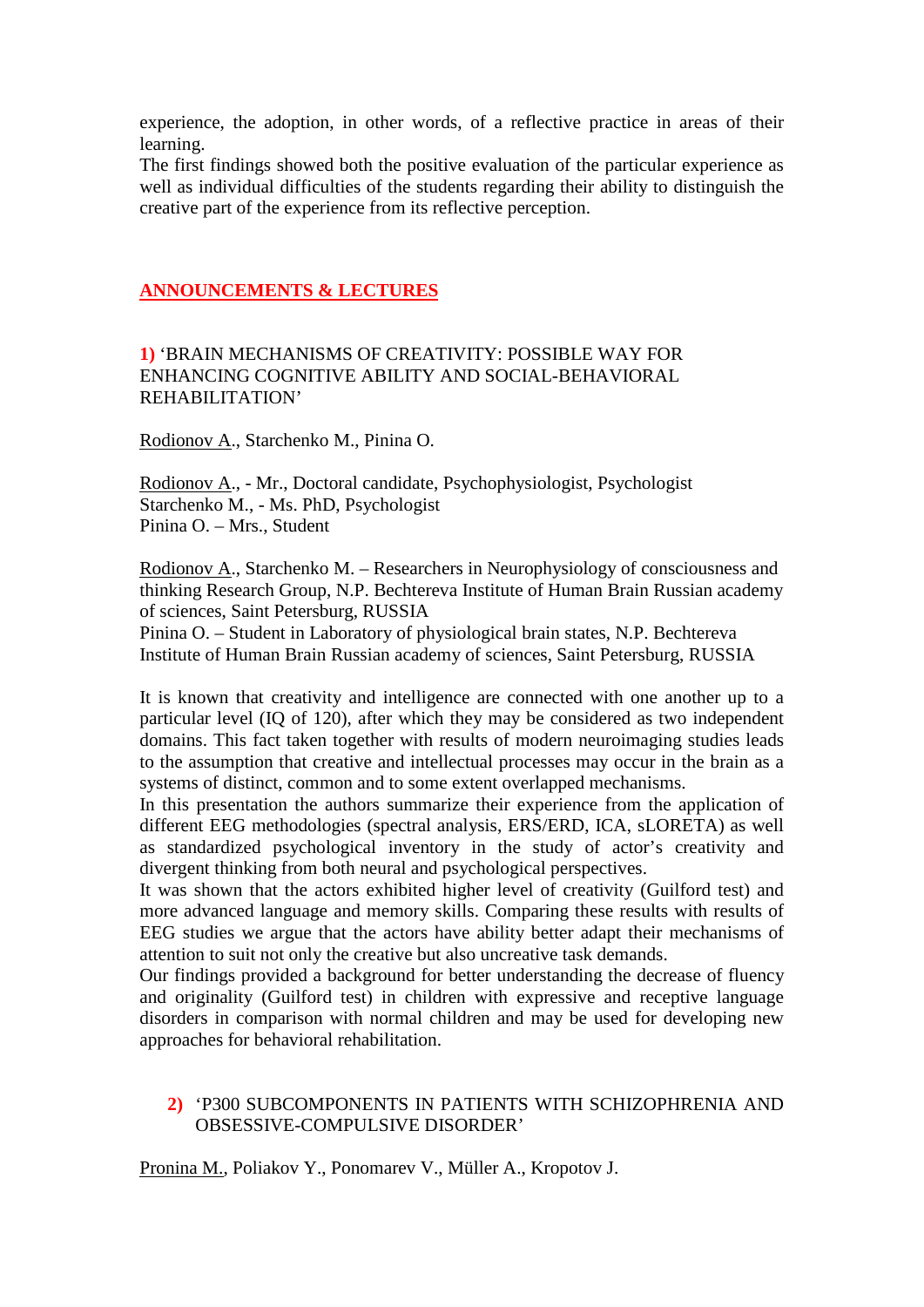MSc M. V. Pronina; MD, PhD Y.I. Poliakov; PhD V. A. Ponomarev; Director A. Müller; Professor J. D. Kropotov

Pronina M., junior researcher, Laboratory of Neurobiology for Action Programming, N.P. Bechtereva Institute of the Human Brain of Russian Academy of Sciences, Saint Petersburg, RUSSIA.

Poliakov Y., Director of the Department of Psychoneurology, Clinic of Bechtereva Institute of the Human Brain of Russian Academy of Sciences, Saint Petersburg, RUSSIA, senior researcher, Laboratory of Neurobiology for Action Programming, Bechtereva Institute of the Human Brain of Russian Academy of Sciences, Saint Petersburg, RUSSIA

Ponomarev V., senior researcher, Laboratory of Neurobiology for Action Programming, Bechtereva Institute of the Human Brain of Russian Academy of Sciences, Saint Petersburg, RUSSIA

Müller A., Director of Praxis für Kinder: Organisation und Entwicklung, Chur, SWITZERLAND, CEO Brain and Trauma Foundation, SWITZERLAND

Kropotov J., Director of the Laboratory of Neurobiology for Action Programming, Bechtereva Institute of the Human Brain of Russian Academy of Sciences, Saint Petersburg, RUSSIA, Professor, The Norwegian University of Science and Technology (NTNU), Trondheim, NORWAY

 Symptoms of obsessive-compulsive disorder (OCD) and schizophrenia point on disturbanses in executive system. Analysis of P300 components for event–related potentials (ERPs) is used to study functioning of this brain system.

The aim of the study was to determine differences of P300 subcomponents for ERPs in Go-NoGo test from patients with OCD and schizophrenia compare to control group. Subjects were 70 schizophrenia patients and 13 patients with OCD in age from 18 to 42. Test consisted of pairs for visual stimuli: animal-animal (Go), animal-plant (NoGo), plant-plant (Ignore) and plant-human (Novel), presenting in random order. Probe Novel was accompanied by sound. Participants were instructed to press the button as quickly as possible only after Go probes. Four independent components (ICs) corresponding to P300 subcomponents of conservative ERPs were pick out from the 19-channel EEG data. Topographies were determined by means of sLORETA.

We found significant decrease in amplitude of all analyzed components in patients with schizophrenia and only one component diminishing in OCD patients.

Obtained results are in coincidence with the idea of stronger brain dysfunction in schizophrenia than in OCD and provide the possibility of using method of ICs for diagnostics of these disorders. Supported by NSc-5405.2012.4 and RGNF 11-06-00214a

### **3)** 'BURNOUT AND SOCIODEMOGRAPHIC - ORGANIZATIONAL FACTORS IN HEALTH PROFESSIONALS'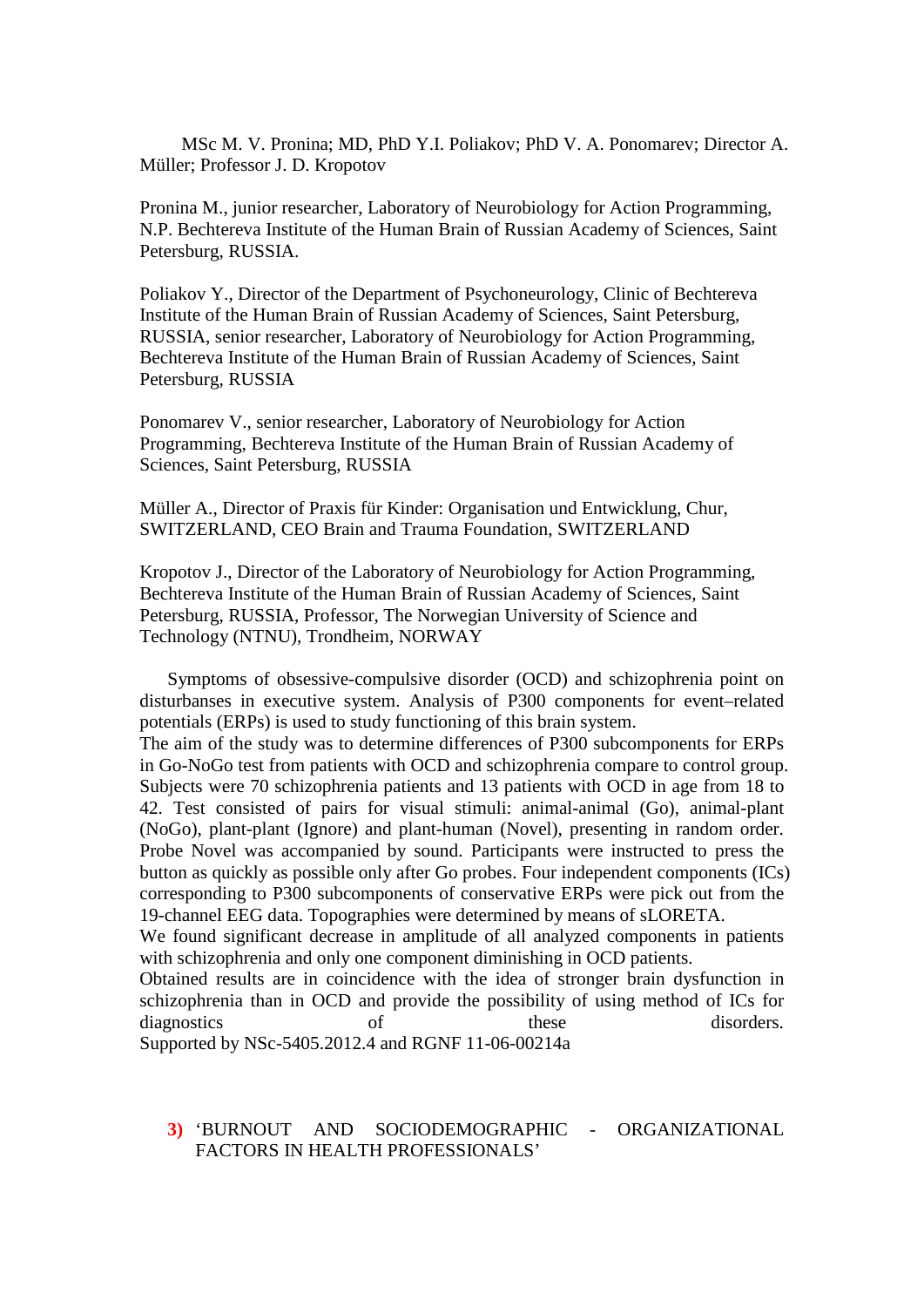Prof. R Yslado PhD, R Atoche, B Cermeño, D Rodríguez, J Sánchez Universidad Nacional Santiago Antunez De Mayolo, PERU

We aimed to identify, demographic and organizational factors related to Burnout Syndrome in health care at hospitals and clinics, located in Huari, Pomabamba and Sihuas, Ancash, Peru. We evaluated 76 health care professionals, ages 20 -59, both sexes, including physicians, registered nurses, midwives, dentists, psychologists, pharmacists, who completed the questionnaire "Burnout Syndrome in health care professionals of DIRES Ancash.2012" and Maslach Burnout Inventory - MBI (1997). We found that 57.9% of health care professionals had early stage Burnout Syndrome, 14.5% had intermediate stage and 27.6%, had final stage (high level of chronic job stress). There was a significant difference between the three percentages ( $p<0.05$ ). There was a statistically significant relationship  $(p<0.05)$  between sociodemographic (lack of home owner – ship) and organizational factors, such as (contradictory orders from the boss; lack of, emotional and instrumental support among co-workers; and limited recreational activities, vacation time and days off, with the final stage of Burnout Syndrome. This study partially confirmed the general and the specific hypotheses. Further studies should evaluate if – interventions on these factors may reduce Burnout en health care workers.

**Keywords:** Burnout syndrome, sociodemographic factors, organizational factors, health care professionals.

**4)** 'INTELLIGENCE TEST REVISIONS - PROFIT FOR PATIENTS?' M Vanhanen, Neuropsychologist/PhD Niuvanniemi Hospital, Kuopio, FINLAND

Clinical psychologists need adequate tools for evaluating patients general intelligence level or to obtain a detailed analysis of cognitive functions. Widely applied methods for this purpose are different versions of the Wechsler's Intelligence test that have been revised with increasing frequency, suggesting a rapid progression in the science and development of intelligence testing. As an example, the adult version of American version of WAIS (1955) has been revised in 1981 (WAIS-R), 1997 (WAIS-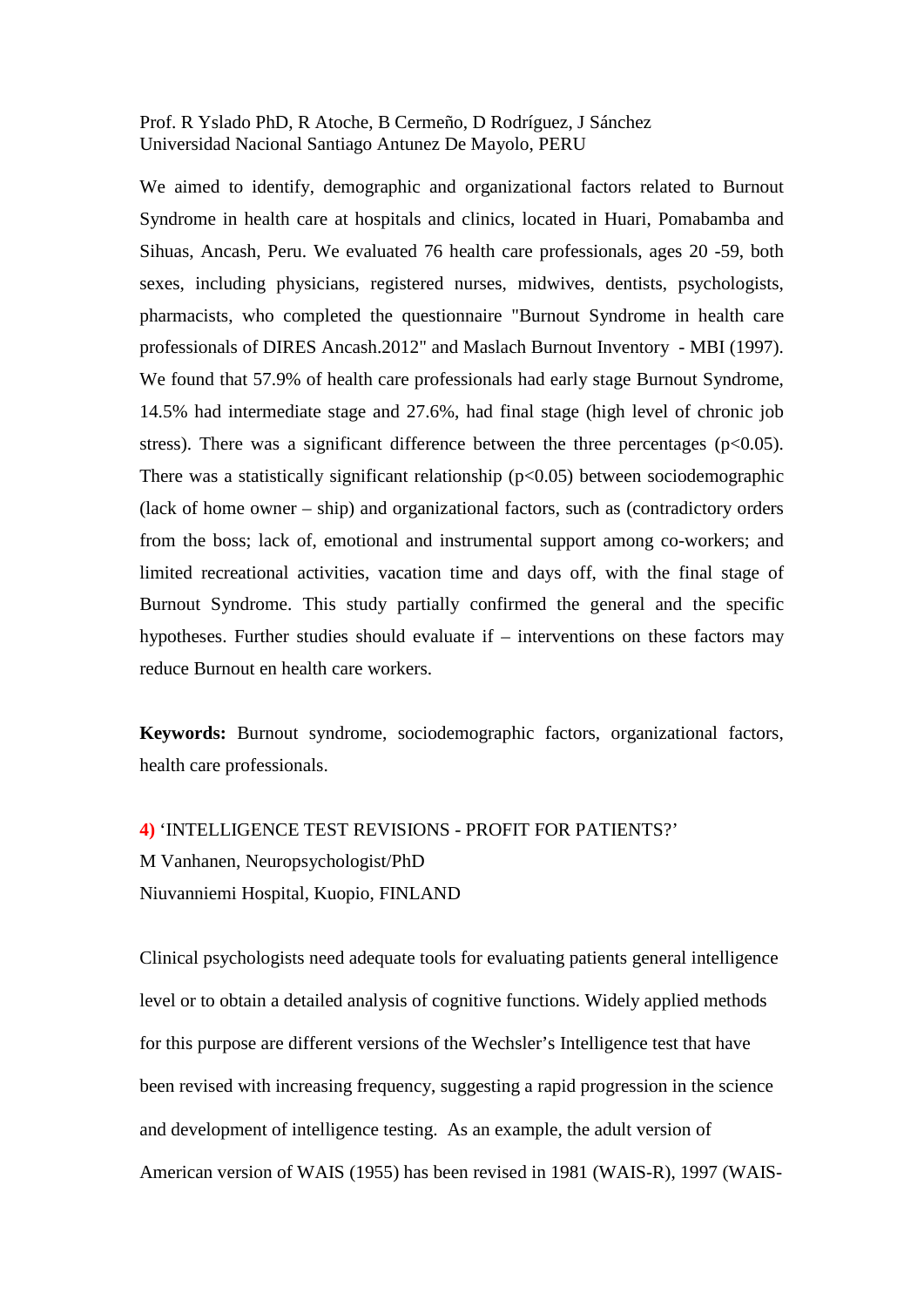III) and in 2008 (WAIS-IV). The justification for revising these tests has been established with outdated normative data and with suggested changes in the factor structure of intelligence. However, there is scientific evidence that shifts in normative data has not taken place over the past years. If the already established versions are still valid supported by large amounts of published scientific literature, what is the actual benefit for patients of a revised test? Revision of the assessment methods should be based on scientific work showing their improved validity and reliability compared to the established version before they are released. Since this is not performed on a wider scale, are we using our patients as guinea-pigs without their consent? Pros and cons of frequently occurring test revisions are discussed.

### **5)** 'CONTEMPORARY NEUROSCIENCES AND PSYCHOTHERAPY'

P Jevremovic, Senior Lecturer, G Vulevic, Psychologist

Faculty of Philosophy, Beograd, SERBIA

Contemporary developmental neurosciences emphasize the importance of body-brainenvironment interaction for the development of mental phenomena and mental structures. Research into this area confirmed the thesis of those psychoanalytic schools who claim that the cohesive self is developed through internalization of the function of primary object, its capacity to recognize and regulate various affective and biological states during early development. An extensive research survey made by Schore suggests that the quality of the relationship with the caretaker influences the development of orbitofrontal cortex region which is primarily involved in adaptive interpersonal and moral behavior affect regulation, affect control, the capacity for mentalization and the development of autobiographical self. Right cerebral hemisphere contains an affective-configurational representational system which encodes the experiences of early interactions with the primary object. These experiences, which remain recorded at the level of implicit memory, influence subject's behavior and their perception of the world. Although right hemisphere development finishes until near the age of two, it could be reconstructed during psychotherapeutic process owing to its anatomic and biochemical features. These findings suggest that the relationship with the therapist is an important factor of psychological change which consequently urges re-evaluation of the biological approach to patient treatment.

Key words: neurosciences, psychotherapy, mentalization, orbitofrontal region

# **6) '**STATUS POST MENINGITIS AND ENCEPHALITIS? 20 YEARS AFTER INFECTION - PSYCHIATRIC CONSEQUENCES'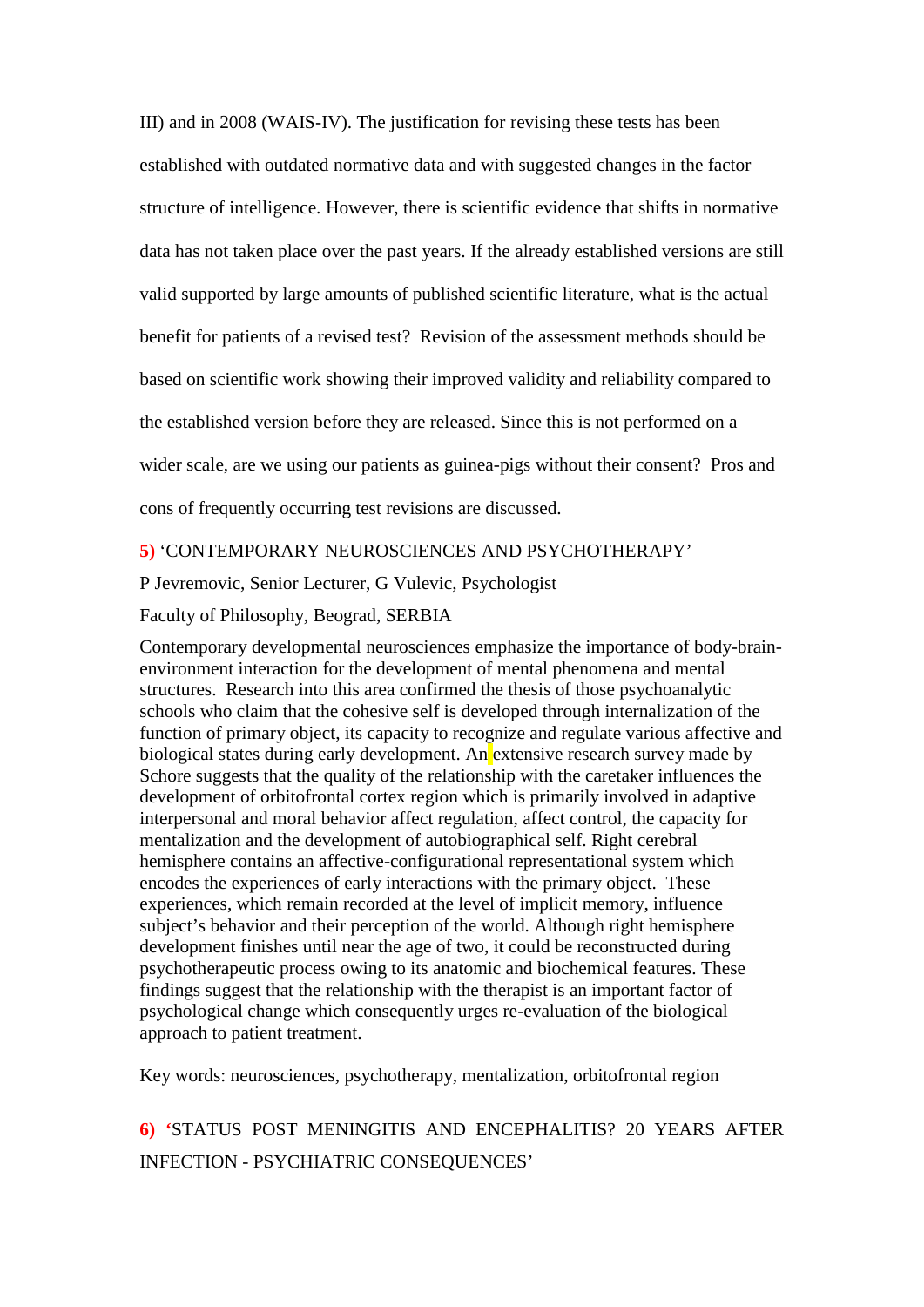SD Kaludjerovic PhD/Medical Neurologist/Psychiatrist

Day Care Hospital, Belgrade, SERBIA

Infectiones of CNS are very severe disorders,if not treated can lead to death.Nowadays we still noticed presence of them. in our study ,we traced neurological and psychiatric problems of 30 patients, age 35+\_5,both sex, had survived meningitis 80% and encephalitis20% in their early adolescense.12 to 14. In Day care hospital they came because Headache(cephalea) Panic attacs depression Anxiousness Control eeg Compulsive behaviour ,irritability Emotional instability If necessary, CT brain were observed. before study 80% patients got antiepileptics and analgetics. AIMS Find out are exisitng significance and link between infection of CNS (type bacterial or viral,duration, seizers if had happen) and psychitric disorders 20 years after method Follow up study 30 patients,during one year,treated in Day care hospital, EEg controlled.CT brain if necessary, For measure depression used beck,Montgomery A scales For measure panic PAIS (3 subscales\ RESULTS 20 years after infection CNS notices than just 20% visible eeg abnormalities,no seizers but 10%got AE 50%dg as panic attacs ,felt better after clonazepam 20 %dg as depression,recovered on ascitalopram. 10%dg as emotional instability,on th. **CONCLUSION** Evaluated study showed that duration of CNS infection and seizers in anamnesis,after 20 years consequented in iritiballity eeg as well as behaviour problems so needed th. Bacterial infectious(pneumoccous,enteroccoucus) linked in deprssion mild.As difference viral infections more linked in anxiety and panic,and emotional instabillity.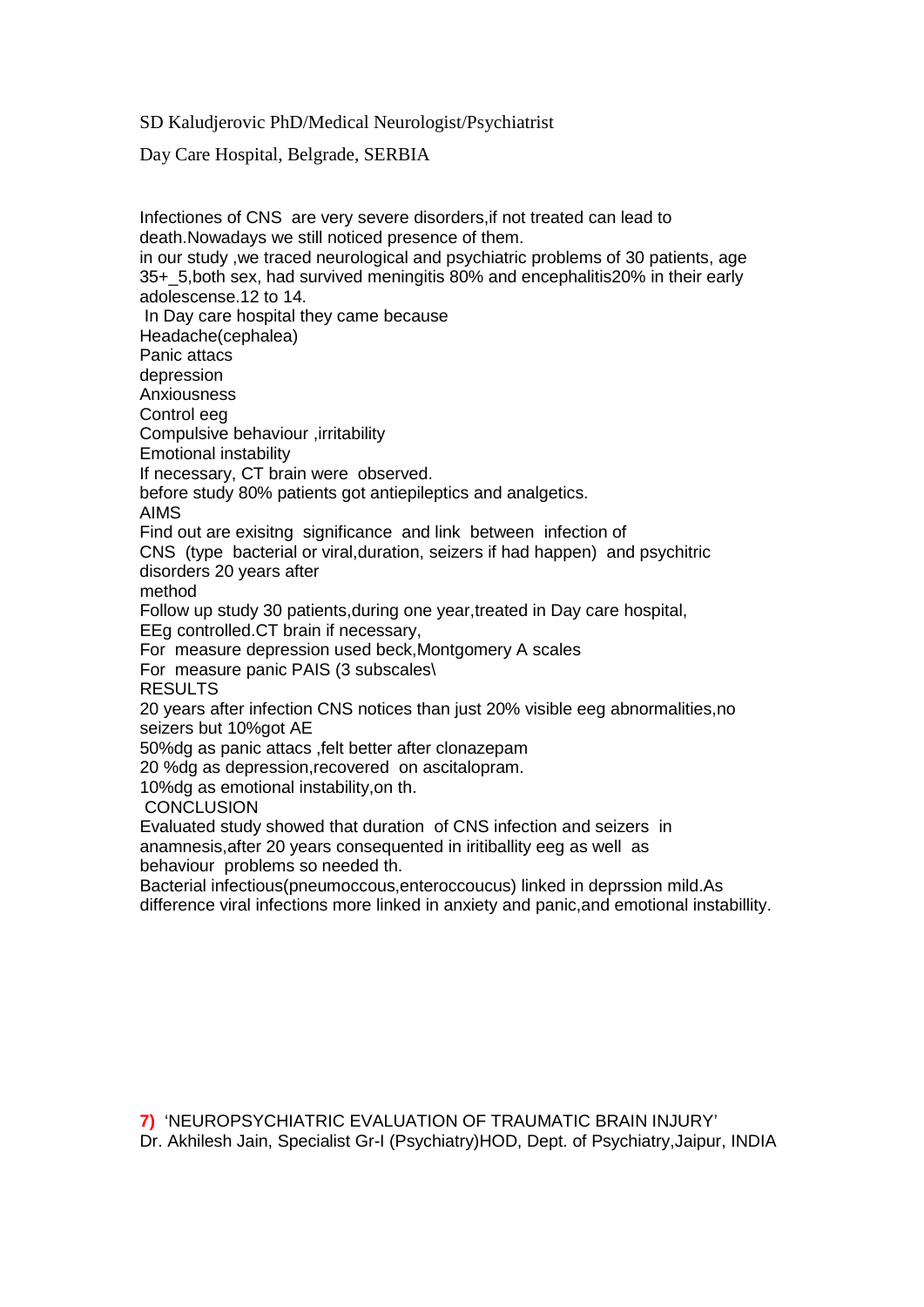Introduction: Traumatic brain injury (TBI) is a major cause of disability. Assessment and treatment of TBI typically focus on physical and cognitive impairments, yet psychological impairments represent significant causes of disability and poor quality of life. Major depressive disorder (MDD) and coexisting anxiety may be the most common and disabling psychiatric condition in individuals with TBI.<sup>3</sup>

More elaborative studies may prove more informative and credible in recognition of this important secondary condition. Hence, the present study is designed

Aims & Objective: To investigate the prevalence and determinants of depression and anxiety in patients of TBI and its relationship with injury characteristics. This study has also tried to understand the relationship of depression and anxiety to quality-of-life outcome in a prospectively studied sample of TBI.

Material & Method: 156 Mild to moderate TBI patients of 18 years or older age were included in study after applying appropriate inclusion and exclusion criteria. Apart from recording their socio demographic profile and injury history, all participants were assessed on PHQ-9,GAD-7, WHOQOL-BREF and GCS to assess depression, anxiety, quality of life and severity of trauma respectively. All patients were subjected to neuroradioimaging to localize site of injury.

Results: Depression and anxiety was found in 46 v/s 29 percent cases respectively with majority (60%) of depressed cases qualifying for moderate severity as compare to anxiety. First three month after TBI was associated with maximum occurrence of depression and anxiety (68 % v/s 54 %).Strong correlation was found between severity of trauma and severity of depression and anxiety. Brain parenchyma contusion was most commonly implicated site to cause depression and anxiety with predominant involvement of left temporal and frontal lobe. Quality of life was poor in moderate head injury cases than the mild cases. Depressed and anxious patients had significantly poor quality of life than those who were not irrespective of their severity of injury.

Conclusion: TBI patients must be evaluated for concomitant mood and anxiety disorders Timely treatment for these disorders may improve overall outcome and quality of life.

### 8) 'THE INFLUENCE OF COMMUNICATION STYLE ON PARENTS AUTHORITY STYLE' Assoc. Prof. R Urea PhD

Bucharest University, ROMANIA

The role of the parents and their influences among children is an issue that raised intense interdisciplinary researches. Each parent has a unique way of communication with his child which is called the communication style and it is an important feature of human personality. Each parent through the communication style shape the children's personality and manifests different level of authority in the family.

This paper tries to reveal the influences that are manifest between the communication style and authority style: the wider goal is to elaborate special counseling programs address to parents for improving child- parent relationships.

We did our research on 60 parents, from urban environment, aged 35-52, 48.9% men and 51,1% women . We used as methods: Questionnaire SC (Analysis of Communication Style) and Questionnaire P.A. ( Parents Authority Style Analysis)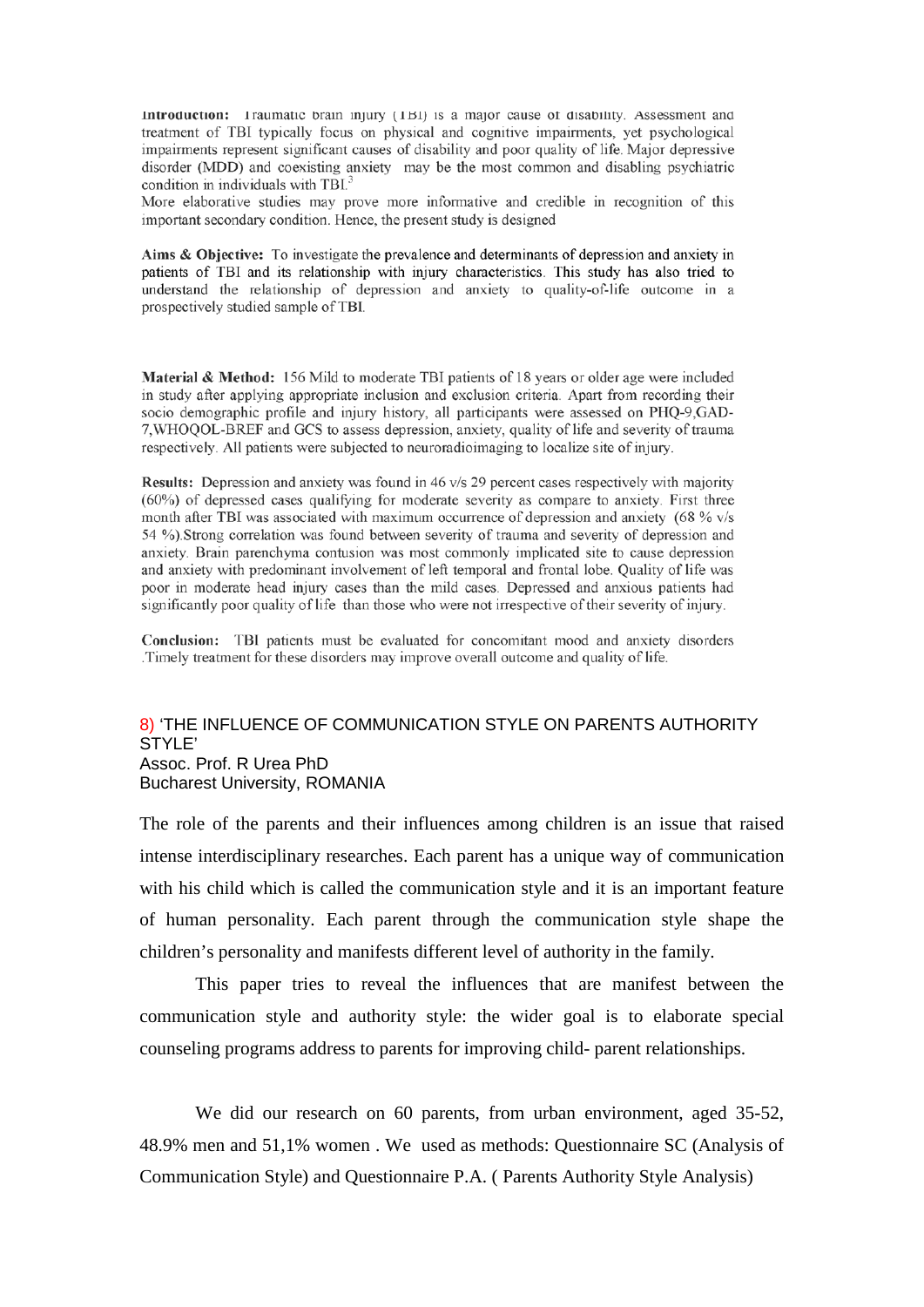The conclusions that came through allow us to see at parents the influences of the different communication style on their authority style.

#### **Key words: social communication style, family, authority style.**

# **9)** 'A STUDY OF ADOLESCENT DEPRESSION IN RELATION TO COGNITIVE DISTORTION AND PARENTAL BONDING IN INDIA'

#### S. Acharya, Consultant

National institute of public co operation and child development, New Delhi, INDIA

Adolescent is a remarkable developmental period because of the in condolence of transitions and challenges that occur during this period of development. The objective of the study as to examine the contribution of parent-child relationship and cognitive distortions towards adolescent depressive symptoms. For this purpose total of 150 late adolescent boys were drawn through rundown sampling form Colleges and University Comports in the age range 18-19 in New Delhi. Reynolds Adolescent Depression Scale (William Reynolds, 2002) was applied to find out the severity of depressive symptoms in Parental bonding Instrument (Parker, Tupling and Brown, 1979) was used to assess the distorted or negative cognition. Parental bonding Instrument (Parker, Tupling and Brown, 1979) was applied to assess the children's perceptions of parentchild relationship in terms of parental behaviors and attitudes. Stepwise multiple regression analysis was applied to study the contribution of the predictor various variables of cognitive distortions (self criticism, self blame, helpless , care and father overprotection) towards the criterion total depression scores. It was revealed that selfcriticism (B=0.60), helplessness (B=0.34), pre-occupation with danger ( $b=0.22$ ), and Self Blame (B=0.14) were, positively contributing at adolescent depression. Father Overprotection (B=0.10) is positively contributing to depression in adolescent boys and Father care Dimension of parent child relationship is contributing negatively towards adolescent depression (B=0.10).

#### **10)** 'THE NEURO-COGNITIVE PSYCHOLOGICAL THERAPY OF O.C.D.: NON-PHARMACOLOGICAL APPROACH' Ass. Prof. H. Alsheikh, Ph.D. Psychologist, SAUDI ARABIA

*Background***. – Obsessive compulsive disorder(OCD) is a highly debilitating neuropsychiatric condition with estimated lifetime prevalence of 2-3% more than twice that of schizophrenia. (chamberlain, S.R. ,et.al 2005) .Brain scan of OCD people have shown that they have different patterns of brain activity than people without OCD and the different functioning of circuitry within a certain part of the brain, the striatum , may cause the disorder. Some studies found dopaminergic hyper function in prefrontal cortex and serotonergic hypofundection in the basal ganglia glutamate dysregulation has also been the subject of recent research also its role in the disorder's etiology .**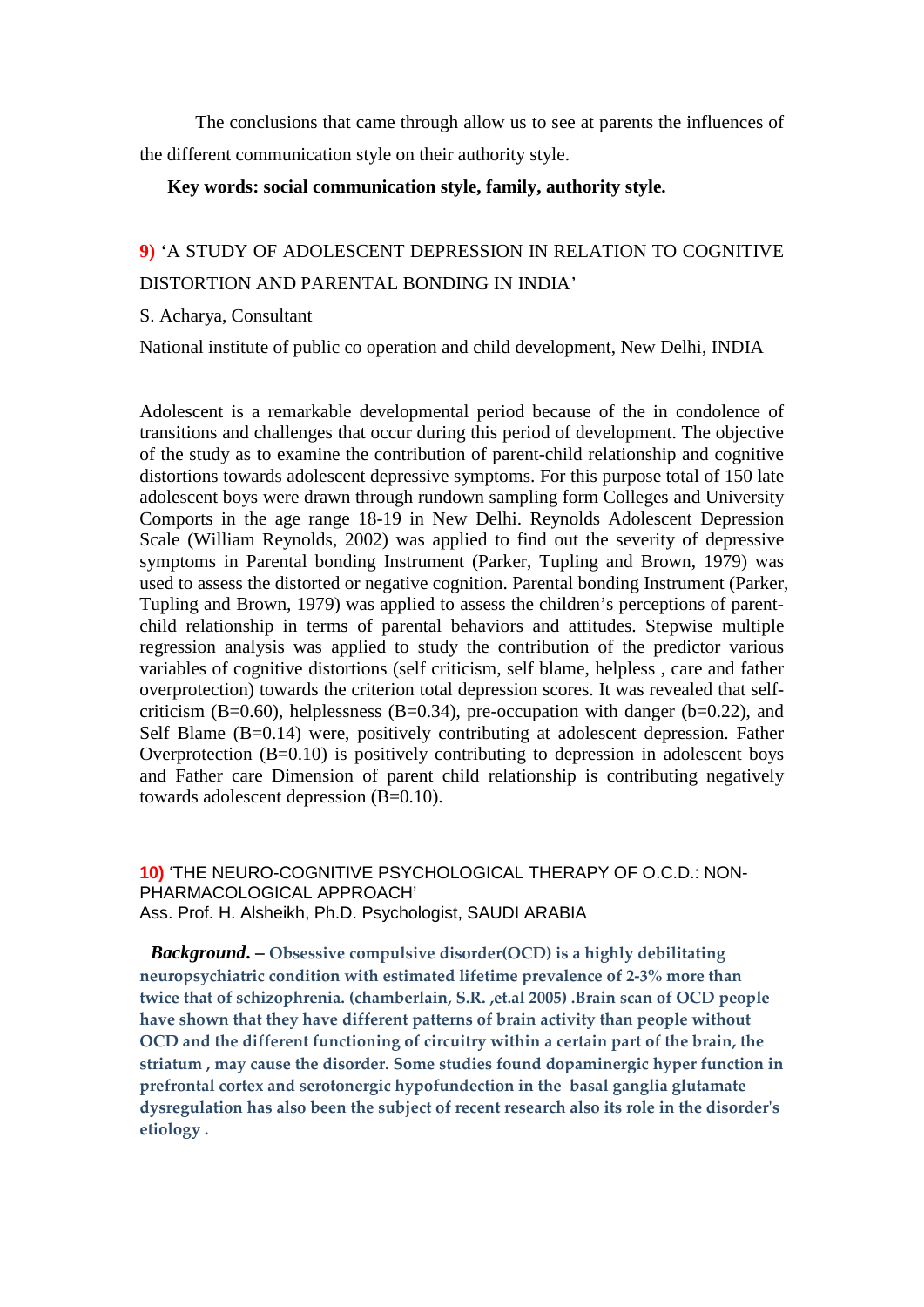*Method***. – In the present study, a comprehensive neuro cognitive psychological test battery (NCPTB).was administered to patients with OCD and matched healthy control subjects. by using Neuro-cognitive psychological programme some functions (motor functioning, attention, language, memory, response inhibition, alternation learning, disinhibition, impulsivity, and temporolimbic symptoms executive control, vision, emotion, sensory function) improved.**

*Results***. – OCD patients demonstrated improvement performance on tests of executive function and verbal fluency, dysexecutive symptoms, memory, response inhibition, alternation learning, disinhibition, impulsivity, and temporolimbic symptoms.**

*Conclusion***. – Findings are consistent with the contention that brain is modified and plastic, we could use the neuro cognitive psychology to remedial and enrichment our functions .**

**11)** 'BEYOND THEORIES AND METHODS: PRESERVATION AND FORMATION OF AN EVOLVING PROFESSIONAL SELF DURING THE KNOWLEDGE ECONOMY THROUGH A SECOND-ORDER STANCE'

#### **Parmenidou A.V.**

BA (Hons) in Psychology, MMedSci in Psychiatry, University of Sheffield UK, Member of the British Psychological Society and the European Family Therapy Association, Greece

**Background:** We live through an era of revolutionary economic change - much more revolutionary than most realize. The beginning of the  $21<sup>st</sup>$  century will be identified as the digital age and the reinvention of economic and social structures as a consequence. **Objective:** The purpose of this study is to explore the personal and professional development of therapists and counselors over their career life span in order to demonstrate their professional competence and evolution. The 2nd-order thinking is thought to be a viable framework for systemic change not only in family therapy but in other contexts as well. We aim to identify the professional and personal prerequisites that will facilitate unity in inner plurality the necessary move towards a second-order position respecting a cybernetic epistemology. **Method:** By introducing regulatory focus as a distinct motivational principle towards emotional and cognitive differentiation and guidelines for future cross-cultural research adopting this paradigm shift, the personal pillars of excellence and the efficacy of psychological services we demonstrate how this transition to professional training could lead to better integration, individuation and integrity. **Conclusion:** Undoubtedly the developmental process undergone by most therapists and supervisors starts with a first-order stance. Reaching a second-order therapy and supervision is likely to be a slow process that would depend on the individual's professional and personal experiences, crises, selfreflection and work on his or her own growth.

**12)** 'COGNITIVE SCHEMA THERAPY FOR DYSTHYMIA FROM SPOUSE ABUSE: A CASE STUDY'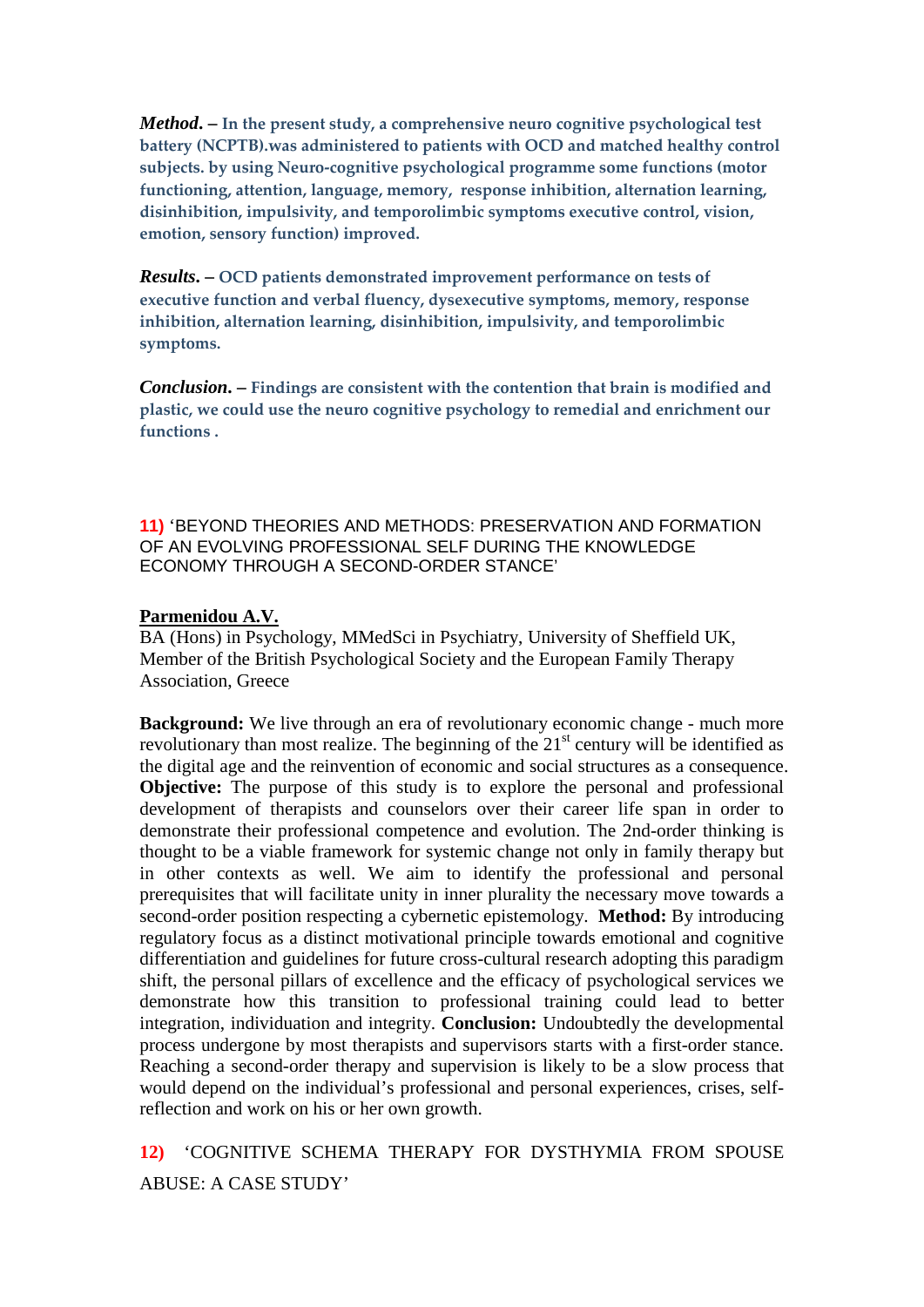# DG Lyrakos, Clinical Psychologist, Maastricht University, Elpis Care,

#### NETHERLANDS

The present case study examines the therapy of a 42 years old woman, who was, mainly psychologically, but also physically and sexually abused by her husband. This case study presents the psychometric evaluation of the patient with the PAI and MCMI-III, the schemas and the schema modes produced, the main therapeutic aspects followed and the exposure that the patient had with her abuser.

### **13)** 'THE CONCEPT AND PRACTICE OF SPIRIT POSSESSION WITHIN THE CONTEXT OF PSYCHIATRY'

A Ali MD Northampton General Hospital, UK

This piece of literature attempts to explore the notion of spirit possession and how it affects the realm of psychiatry. Possession is a belief that an individual has been entered by an alien spirit or other para-human force, the possessor subsequently controls the possessed or changes their actions or identity. This topic is of great importance, because despite its wide prevalence it is often dismissed by most health care professionals as mere superstition, unworthy of discussion even when the patient suffering holds such beliefs. Possession state is a diagnostic entity in the International Classification of Disease -10 and the Diagnostic Statistical Manual IV. It has been argued that possession is a culture bound syndrome, this being said the manifestation of such a phenomenon varies among cultures whilst the foundational motif is the same. Notions of good health and disease remain largely influenced by religious beliefs. This is especially true in some parts of the world. Religions associated with spirit possession include; Christianity, Islam, Judaism, Buddhism and Southeast Asian and African religions. The following explores spirit possession in Islamic and Jewish cultures. Both these Abrahamic faiths are monotheistic and share numerous beliefs. In order to understand the possession phenomenon one must adopt all perspectives, these include psychopathological, sociological and anthropological. There have been many theories proposed in an attempt to give meaning to possession. The following work discusses these theories and later makes clear why such discussions are imperative even if empirical evidence cannot justify such a notion.

**14)** 'THE 'RACIALIZED' OTHER: INTOLERANCE AND POLITICAL EQUALITY IN BRAZIL AND THE UNITED KINGDOM' Prof. JA Fantini Department of Psychology, Federal University of Sao Carlos, BRAZIL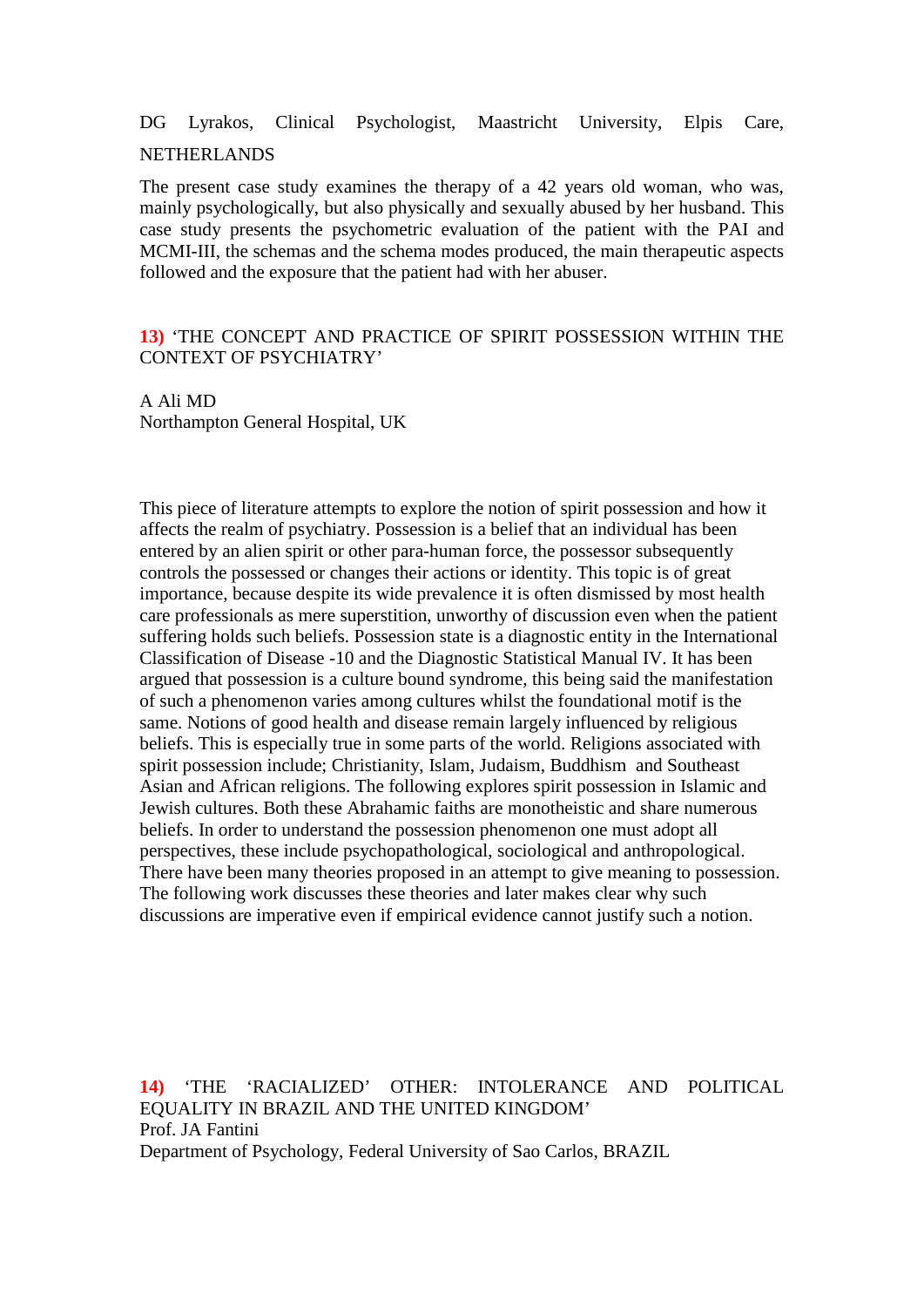The implementation of Affirmative Action (Political Equality) in various spheres of Brazilian society, including in the university, and mainly implemented through a system of 'racial' quotas, have confronted cultural myths such as 'Brazilian cordiality' or 'racial democracy'. Affirmative Action is currently the subject of intense debate in Brazilian society, not only amongst intellectuals, academics and politicians, but amongst many sections of the population, including young students interested in entering the public universities. Conversely, in the United Kingdom, affirmative action or reverse discrimination, i.e. choosing someone solely on the grounds of their gender or racial group and not on their abilities, is illegal under UK antidiscrimination law. This perspective changes not only the legal status of such actions, but implies a change in perspectives towards modes of 'racializing the other'.

### **15)** 'DO IT YOURSELF HEALTH: TEACHING CHILDREN HOW TO MAKE HEALTHIER LIFESTYLE CHOICES ON THEIR OWN'

Chair: Assoc. Prof. H Vrailas Bateman, in cooperation with the Development and Community Research Group (DCRG)

Helen Vrailas Bateman with the Development and Community Research Group (DCRG)

Helen Vrailas Bateman

Associate Professor and Chair

Psychology Department

Sewanee: The University of the South

Sewanee, Tennessee USA

The Development and Community Research Group (DCRG)

Undergraduate students

Psychology Department

Sewanee: The University of the South

Sewanee, Tennessee USA

Childhood obesity is becoming a problem of great concern in the United States and in other industrialized nations. Childhood obesity can lead to a greater risk of developing a variety of health problems. Childhood obesity can also lead to the development of psychological problems such as low self-esteem and depression. The *Healthy Bodies and Healthy Minds* program is an after-school program whose goals are to address the problem of childhood obesity by helping school-age children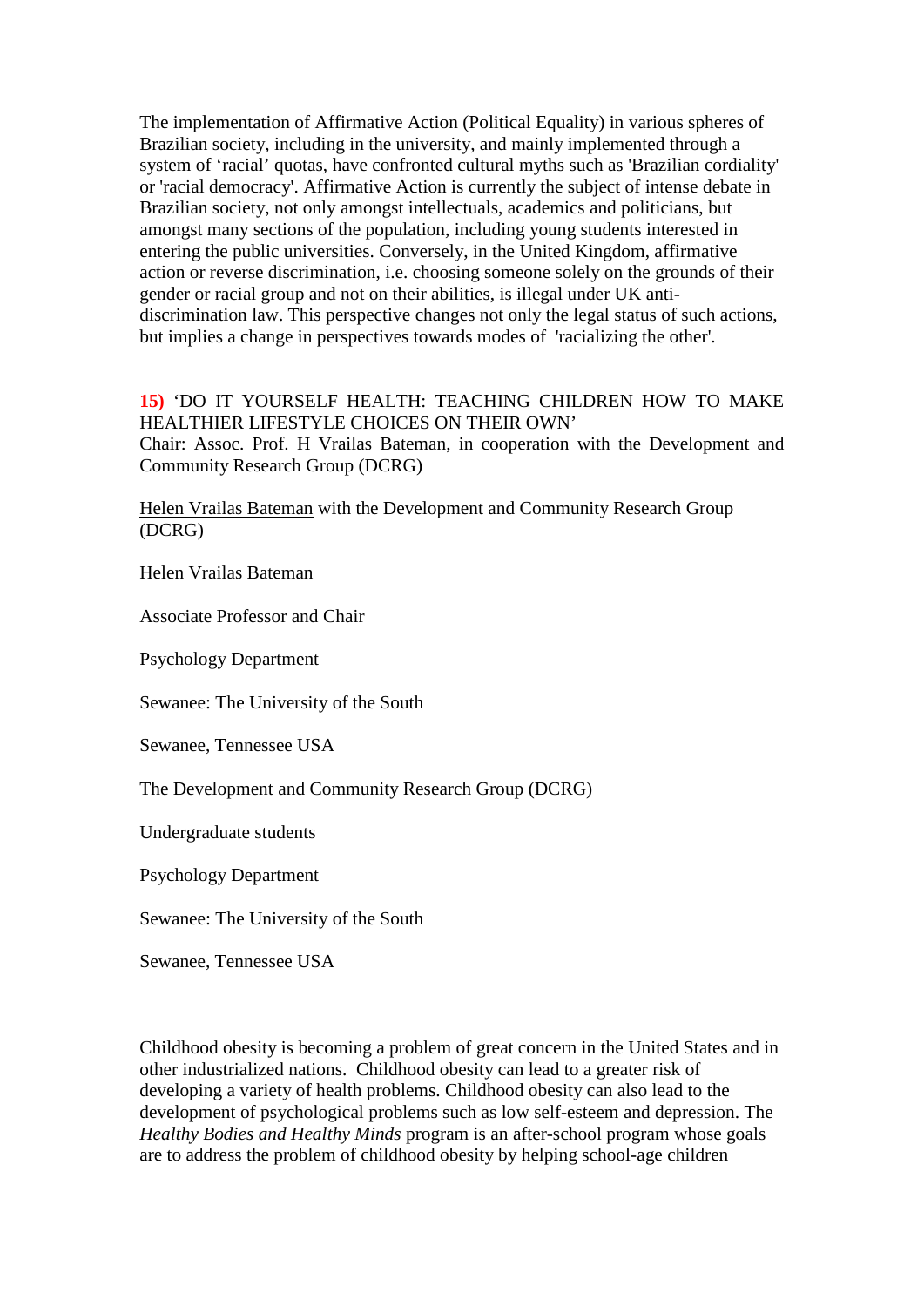understand the importance of good nutrition and exercise thus empowering children to make choices that support a healthier lifestyle.

One hundred and twenty school-age children participated in the "Do It Yourself Health" project in which children are taught how to make daily choices of simple-fun exercises and child-friendly snacks. Assessment included written pre and post measures.

Results suggest that while there is evidence of retention of information by children, some factors seem to have a negative impact on post-test performance. Such factors include large class size (n>55) and individual differences in students' ability levels. These findings suggest that the growth and popularity of the program—while desirable—entails several implementation challenges that need to be addressed such as creating smaller activity groups.

**16) '**problems of communication among alcoholic young people: Power, Ambiguity and Submission'

Prof. M Tosi, Department of Clinical Sociology, University St Pio, Rome, ITALY

'The paper describes the ambiguity of alchohol use, especially in Italy, amongst young people. This ambiguity is determined by the

fact that alchohol is considered mainly as an instrument of social gathering and celebration.

If in the family prevail the nutritional and communication values and the positive use of alchohol in special occasions, in the

peer group the use of alchohol mainly expresses a sense of belonging, a way to be released from adults and determine more strength

in the group.

Thus we can point out a first ambiguity of these communications: who can drink? How much? In what occasions? Is drinking a 'good' thing or not?'

### **17)** ΟΜΑΔΕΣ BALINT: ΕΝΑΣ ΤΡΟΠΟΣ ΠΑΡΕΜΒΑΣΗΣ ΓΙΑ ΤΗΝ ΠΡΟΛΗΨΗ ΤΗΣ ΕΠΑΓΓΕΛΜΑΤΙΚΗΣ ΕΞΟΥΘΕΝΩΣΗΣ (BURNOUT) ΚΑΙ ΤΗΝ ΕΝΔΥΝΑΜΩΣΗ ΤΗΣ ΕΡΓΑΣΙΑΚΗΣ ΙΚΑΝΟΠΟΙΗΣΗΣ ΤΩΝ ΘΕΡΑΠΕΥΤΩΝ (BALINT GROUPS: INTERVENTION FOR AVOIDING BURNOUT AND INCREASING JOB SATISFACTION FOR THERAPISTS)

E Tsahagea1, M Diallina2

1Clinical Psychologist/Psychotherapist, Neurology dpt,

2 Dr med. Psychiatrist/Psychodynamic Psychotherapist, Psychiatric dpt, General Public Hospital ''G. Gennimatas'', Αθήνα, GREECE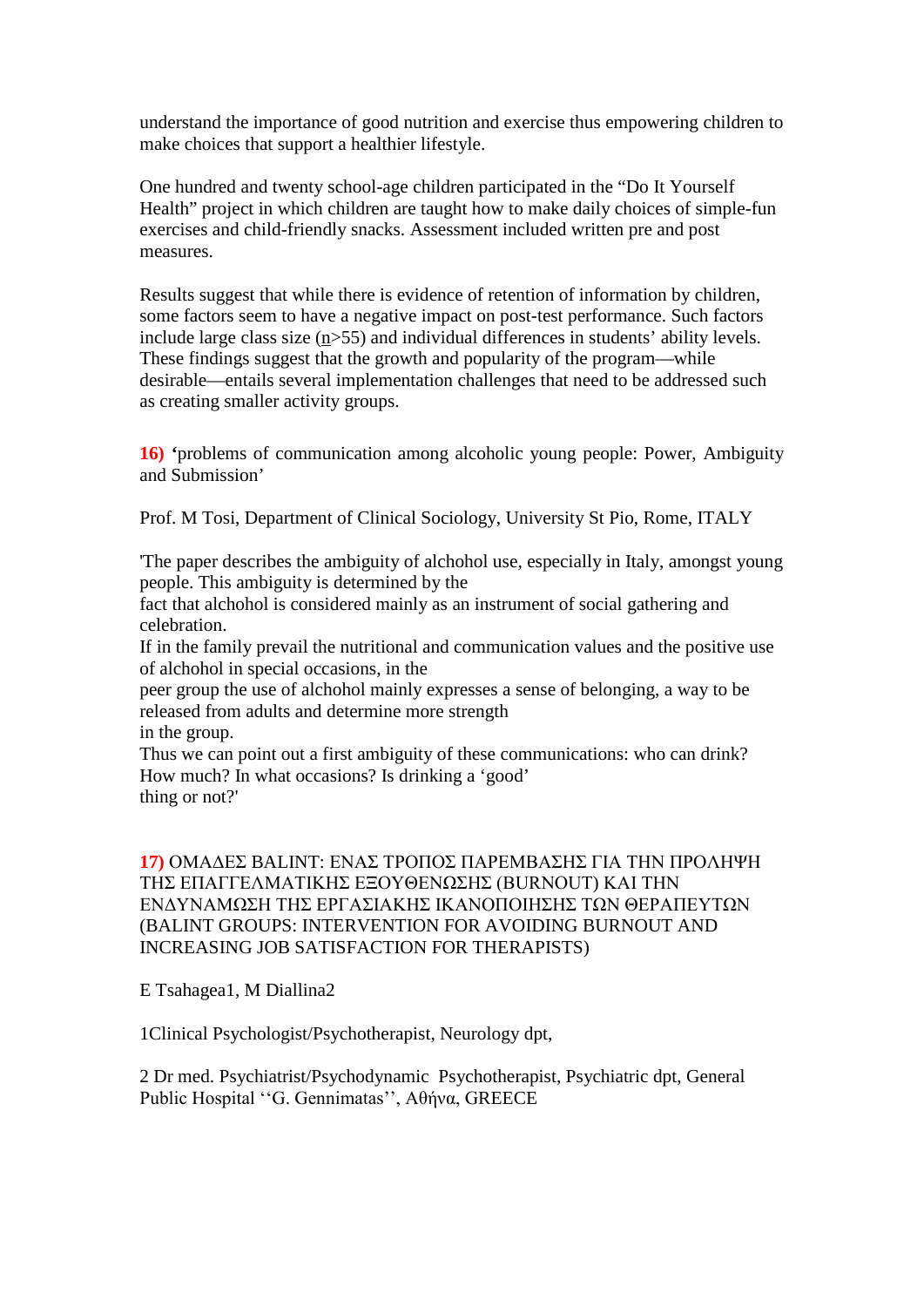Οι ομάδες Balint λειτουργούν από το 2004 στην Ψυχιατρική Κλινική του Γ.Ν.Α. ''Γ. Γεννηματάς'' με πρωτοβουλία και καθοδήγηση της Μ. Διαλλινά, ψυχιάτρου-ψυχοθεραπεύτριας.

Έχουν βοηθήσει 80 ειδικευόμενους ψυχιάτρους, ψυχολόγους και ψυχοθεραπευτές να σχετιστούν καλύτερα με τους ασθενείς τους. Μέσα από την παρουσίαση περιπτώσεων, οι συμμετέχοντες εστιάζονται στις δυσκολίες που συναντούν με τον θεραπευόμενο, διερευνούν τα έντονα συναισθήματα που αναδύονται στη σχέση τους μαζί του και εισάγονται σε βασικές ψυχοδυναμικές έννοιες όπως η μεταβίβαση, αντιμεταβίβαση και οι μηχανισμοί άμυνας. Η ομάδα δίνει την ευκαιρία στα μέλη της α) να μοιράζονται τα συναισθήματα και τις αντιλήψεις τους για την αρρώστια, την αναπηρία και το θάνατο, β) να κατανοούν τις συναισθηματικές αντιδράσεις τους, όπως παντοδυναμία, αβοηθητότητα, ανεπάρκεια απομάκρυνση από τον ασθενή, γ) να αναζητούν εναλλακτικούς τρόπους αντιμετώπισης δύσκολων περιπτώσεων, δ) να μειώνεται το άγχος τους και να αυξάνεται η αυτοεκτίμησή τους.

Η ομάδα συμβάλει επίσης στην ενίσχυση της επικοινωνίας και αλληλοϋποστήριξης μεταξύ των μελών, γεγονός που ελαχιστοποιεί την αίσθηση απομόνωσης που προκαλεί η εξουθένωση. Οι θεραπευτές ενθαρρύνονται να συνειδητοποιήσουν πως οι προσωπικές τους πεποιθήσεις, ψυχισμός και εμπειρίες υπεισέρχονται στη σχέση τους με τον ασθενή, και κυρίως πώς να τις επεξεργάζονται. Η ομάδα συμβάλλει στην αύξηση αυτογνωσίας και ενόρασης του θεραπευτή με αποτέλεσμα τη βελτίωσή του σαν άτομο και σαν θεραπευτή.

### **18)** 'Η ΑΠΟΤΕΛΕΣΜΑΤΙΚΟΤΗΤΑ ΤΗΣ ΨΥΧΟΘΕΡΑΠΕΙΑΣ ΣΤΟΥΣ ΣΥΓΓΕΝΕΙΣ ΤΩΝ ΑΣΘΕΝΩΝ

### ΜΕ ΣΚΛHΡΥΝΣΗ ΚΑΤA ΠΛAΚΑΣ (EFFECTIVENESS OF PSYCHOTHERAPY ON RELATIVES OF

### MULTIPLE SCLEROSIS PATIENTS)'

E Tsahagea1, M Diallina2

1Clinical Psychologist/Psychotherapist, Neurology dpt,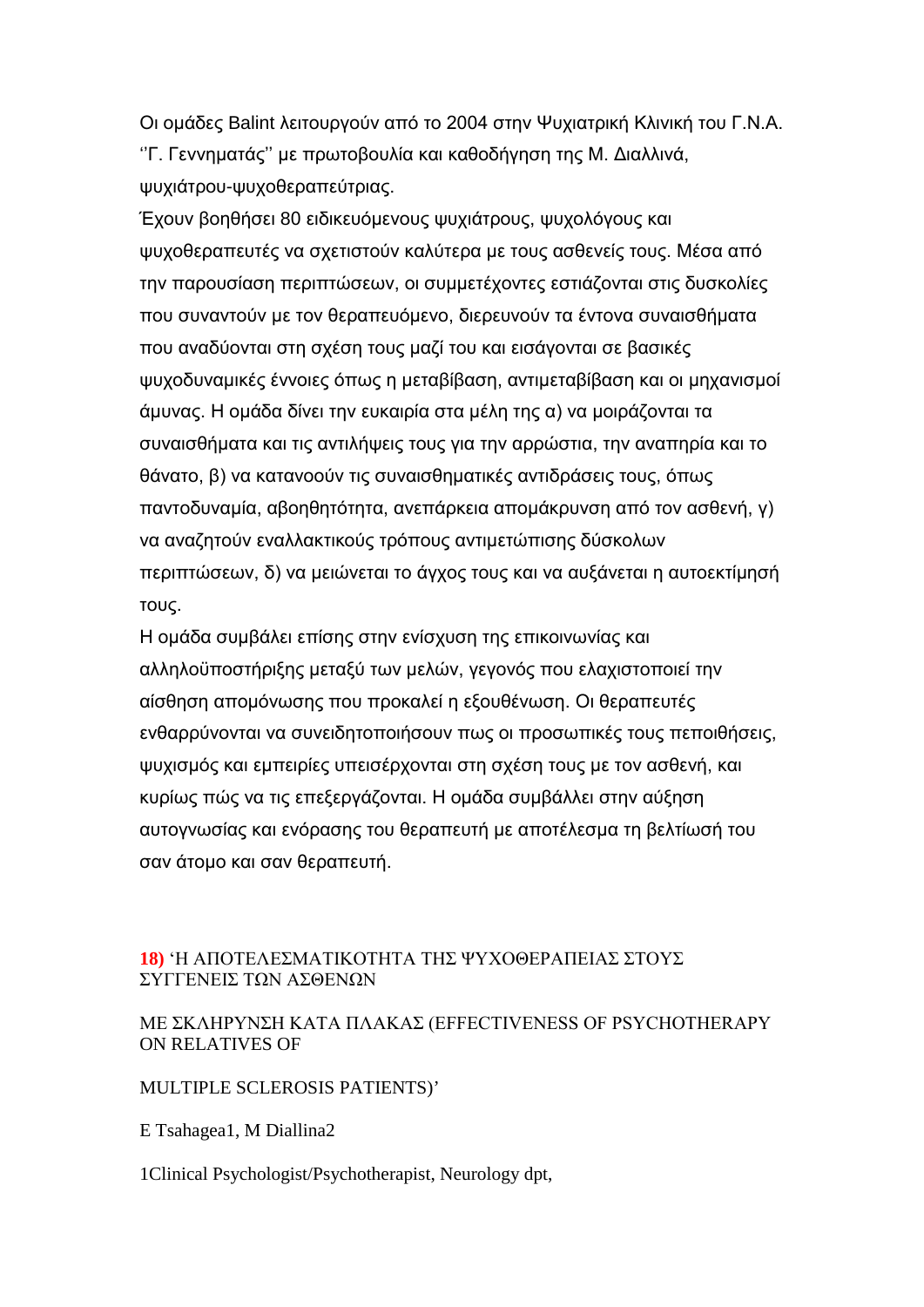2Dr med. Psychiatrist/Psychodynamic Psychotherapist, Psychiatric dpt, General Public Hospital ''G. Gennimatas'', Αθήνα, GREECE'

### **19)** PSYCHOSOCIAL INTERVENTION IN CASES OF MOBBING DURING THE PERIOD OF ECONOMICAL CRISIS

Μ. Konstantinidis, Msw, Social Worker, PhD Candidate Univ. of Buenos Aires, Counsel Hellenic Center for Disease Control & Prevention (HCDCP), Ministry of Health, Athens.

Κ. Κontos, Social Worker, Graduate of Tecnological Education Institute of Athens, Athens.

### ΨΥΧΟΚΟΙΝΩΝΙΚΗ ΠΑΡΕΜΒΑΣΗ ΣΕ ΠΕΡΙΠΤΩΣΕΙΣ ΗΘΙΚΗΣ ΕΡΓΑΣΙΑΚΗΣ ΠΑΡΕΝΟΧΛΗΣΗΣ ΣΕ ΠΕΡΙΟΔΟ ΚΡΙΣΗΣ

Μ. Κωνσταντινίδης, Msw, Κοινωνικός Λειτουργός, Υποψήφιος Διδάκτωρ Πανεπιστημίου Buenos Αires, ΚΕΕΛΠΝΟ, Υπ. Υγείας, Αθήνα.

Κ. Κοντός, Κοινωνικός Λειτουργός, πτυχ/ος ΤΕΙ Αθήνας.

**Σκοπός** της έρευνας ήταν η διερεύνηση των περιπτώσεων κάθετης ηθικής εργασιακής παρενόχλησης ως παράγοντα κινδύνου της υγείας των εργαζομένων, η αντιμετώπισή τους από το Σώμα Επιθεώρησης Εργασίας (Σ.ΕΠ.Ε), και οι αντιλήψεις και προτάσεις τους.

**Μέθοδος:** Συμμετείχαν επτά επιθεωρητές εργασίας και υγειονομικοί επιθεωρητές του Σ.ΕΠ.Ε στην Αθήνα και μια εργαζόμενη που υπέστη ηθική παρενόχληση. Επιλέχθηκαν μέθοδοι συλλογής δεδομένων (ημιδομημένες συνεντεύξεις, αφηγηματική συνέντευξη) από την ποιοτική παράδοση της κοινωνικής έρευνας. Οι συνεντεύξεις πραγματοποιήθηκαν την περίοδο Φεβρουαρίου-Απριλίου 2012.

#### **Αποτελέσματα**

Από την ανάλυση περιεχομένου των δεδομένων προέκυψε, ότι το Σ.ΕΠ.Ε. παρουσιάζεται ως ανίσχυρο στην αντιμετώπιση του φαινομένου λόγω της ανυπαρξίας λειτουργικού νομοθετικού πλαισίου, ενώ η ιατρική και ψυχοκοινωνική παρέμβαση, σε συνεργασία με τις επιθεωρήσεις, κρίθηκε πολύ σημαντική. Oι επιπτώσεις της παρενόχλησης στην ψυχική και σωματική υγεία είναι ιδιαιτέρως σοβαρές. Σε αυτές καταγράφονται επίσης, η αναστάτωση των κοινωνικών σχέσεων των ατόμων και η διατάραξη της επαγγελματικής τους πορείας.

#### **Συμπεράσματα**

Κρίνονται απαραίτητα: α. η νομοθετική ρύθμιση για την προστασία και αντιμετώπιση του φαινομένου, β. η μελέτη και ανάδειξη των παραγόντων κινδύνου για την ψυχική υγεία των εργαζομένων, γ. η εκπαίδευση των ειδικών επαγγελματιών για την ανίχνευση και αντιμετώπιση των περιπτώσεων εργασιακής παρενόχλησης, κα.

#### **20)** 'Η ΠΙΣΤΗ, ΤΟ ΕΛΛΕΙΜΜΑ ΚΑΙ ΤΟ ΧΡΕΟΣ ΣΤΟ ΔΗΜΟΣΙΟ ΤΟΜΕΑ. ΠΟΛΙΤΙΚΗ ΚΑΙ ΔΗΜΟΣΙΟΝΟΜΙΚΗ ΠΡΟΣΕΓΓΙΣΗ-ΕΥΡΩΠΑЇΚΗ ΚΡΙΣΗ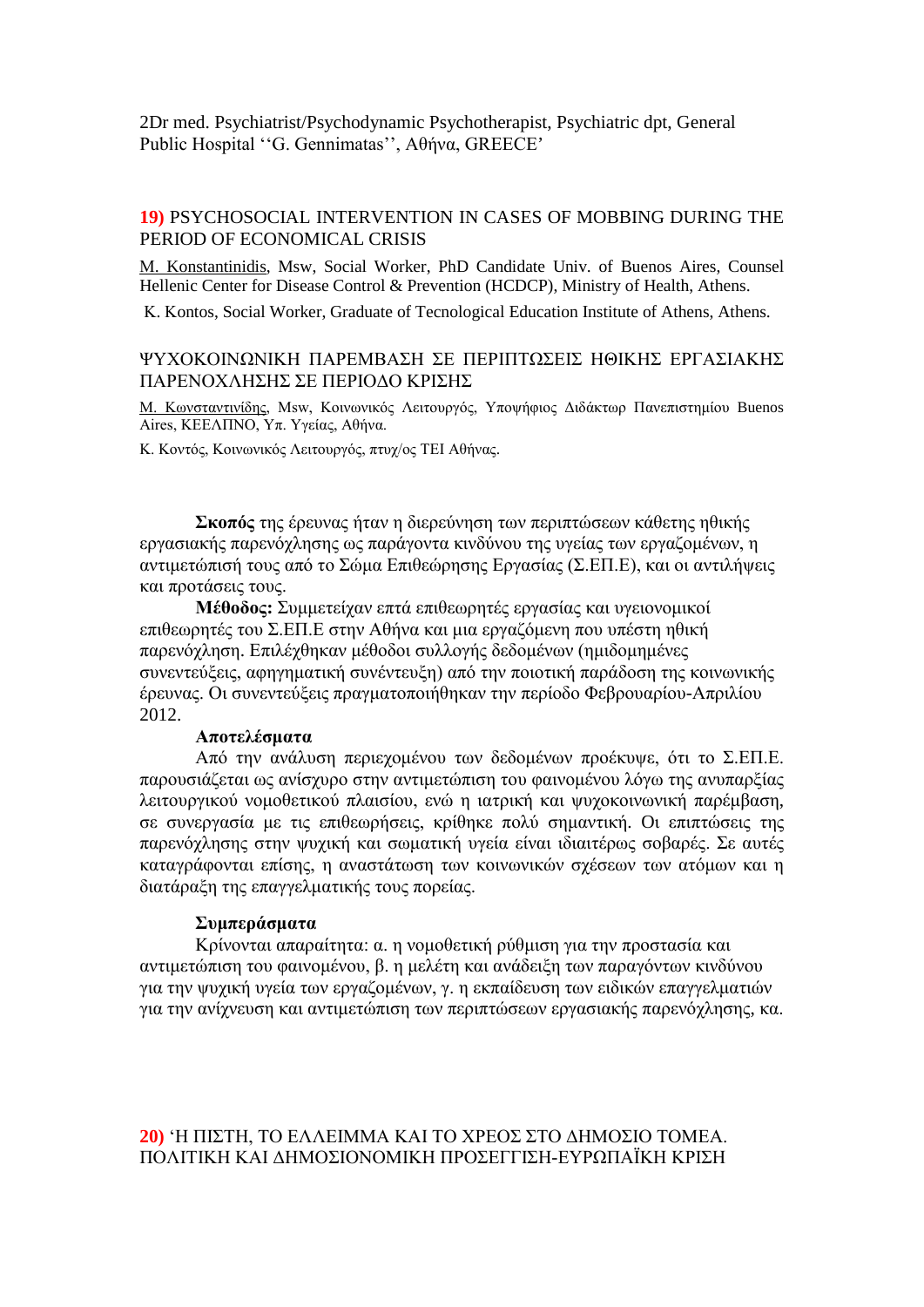### (FAITH, DEFICIT AND THE DEBT IN THE PUBLIC SECTOR. A POLITICAL AND FINANCIAL APPROACH-EUROPEAN CRISIS)'

E Valkanos, Assistant Prof.; G Mardas, Lecturer of Social Politics; Th.V Mardas, Social Politics Scientist,

#### Macedonian University, GREECE

Γενικώς, η οικονομική πίστη είναι ένα χρηματο-οικονομικό σύστημα, το οποίο διευκολύνει τη μεταφορά του κεφαλαίου από εκείνους οι οποίοι το κατέχουν εις αυτούς οι οποίοι μπορούν να το χρησιμοποιήσουν με την προσδοκία κέρδους και να πληρώσουν γι΄ αυτά στο μέλλον. Ο κρατικός προϋπολογισμός αποτελεί μία καταγραφή (δήλωση) των προγραμματισμένων κρατικών, με την ευρύτερη έννοια, δαπανών και εσόδων για το προσεχές οικονομικό έτος. Έτσι, οι κυβερνήσεις, με αυτό τον τρόπο, καταγράφουν το μέγεθος των χρηματοοικονομικών τους υποθέσεων.Ο χειρισμός του ελλείμματος ενός προϋπολογισμού είναι ένα εργαλείο για τη δημοσιονομική πολιτική ώστε η Κυβέρνηση να είναι εις θέση να επηρεάσει το επίπεδο της συνολικής ζήτησης και απασχόλησης στον κοινωνικο-οικονομικό χώρο. Ο Keynes με επιχειρήματα υποστήριζε, ότι το Κράτος θα παρέμβαινε εκ προθέσεως στην ανισοσκέληση του προϋπολογισμού του με τη δημιουργία αύξησης της ζήτησης μέσα σε μία υποβαθμισμένη οικονομία και κοινωνία.Υπάρχουν δύο τρόποι αποκατάστασης της ισορροπίας του ισοζυγίου πληρωμών: α. η εξομάλυνση των εξωτερικών τιμών και β. η εξομάλυνση των εσωτερικών τιμών και εισοδημάτων. Αλλά πρέπει να εξετάσουμε τις αιτίες του πιστωτικού ή χρεωστικού ισοζυγίου πληρωμών πρίν αποφασίσουμε εάν και κατά πόσο η συνολική κοινωνικο-οικονομική κατάσταση είναι στο σύνολό της ευνοϊκή ή μη ευνοϊκή στη χώρα. Το δημόσιο δάνειο είναι το αποτέλεσμα του δανεισμού ενός χρηματικού ποσού μίας Κυβέρνησης ή άλλου δημόσιου χαρακτήρα φορέα από ένα άλλο φορέα (άτομο ή κυβέρνηση ή οργανισμό). Το συνεπαγόμενο δημόσιο χρέος είναι ένα χρηματικό ποσό ή άλλο περιουσιακό στοιχείο που οφείλεται από μία Κυβέρνηση ή δημόσιο φορέα σε ένα άλλο πρόσωπο ή φορέα. Το χρέος αυτό είναι, ένα βασικό μέρος του όλου σύγχρονου κεφαλαιοκρατικού οικονομικού συστήματος.Τελικώς, το επιθυμητό όριο του ελλείμματος ή πλεονάσματος κυβερνητικού προϋπολογισμού, όσον και του ισοζυγίου πληρωμών, εξαρτάται από α. τους αιτιώδεις γενεσιουργούς παράγοντες αυτών (π.χ. κοινωνικοί, οικονομικοί, κοινωνιολογικοί κ.λπ.) και β. τη χρονική διάρκειά τους.Στο πλαίσιο δε της αντιμετώπισης της κρίσης, άρα και του δημόσιου χρέους, επιβάλλεται περαιτέρω η λήψη μέτρων για την προστασία της εθνικής οικονομίας, την αντιμετώπιση της δημοσιονομικής κρίσης, πέραν και των τεσσάρων μνημονίων, που υπογράφησαν στο πλαίσιο της εφαρμογής του μηχανισμού στήριξης της ελληνικής οικονομίας από τα κράτη – μέλη της Ζώνης του ευρώ και το Διεθνές Νομισματικό Ταμείο (Δ.Ν.Τ.), καθώς και για την προσαρμογή της ελληνικής νομοθεσίας στην Οδηγία 2006/123 του Ευρωπαϊκού Κοινοβουλίου και του Συμβουλίου, σχετικά με τις υπηρεσίες στην εσωτερική αγορά.

*Λέξεις κλειδιά*: πίστη, δάνειο, χρέος, δημοσιονομική πολιτική, κρίση

In general, credit is the financial system to facilitate transfer of capital from those who own it to those who can use it in expectation of profit, and to pay for them over an extended time period.

The government budget is a financial statement of the government's planned revenues and expenditures for the fiscal year. Governments use budgets to control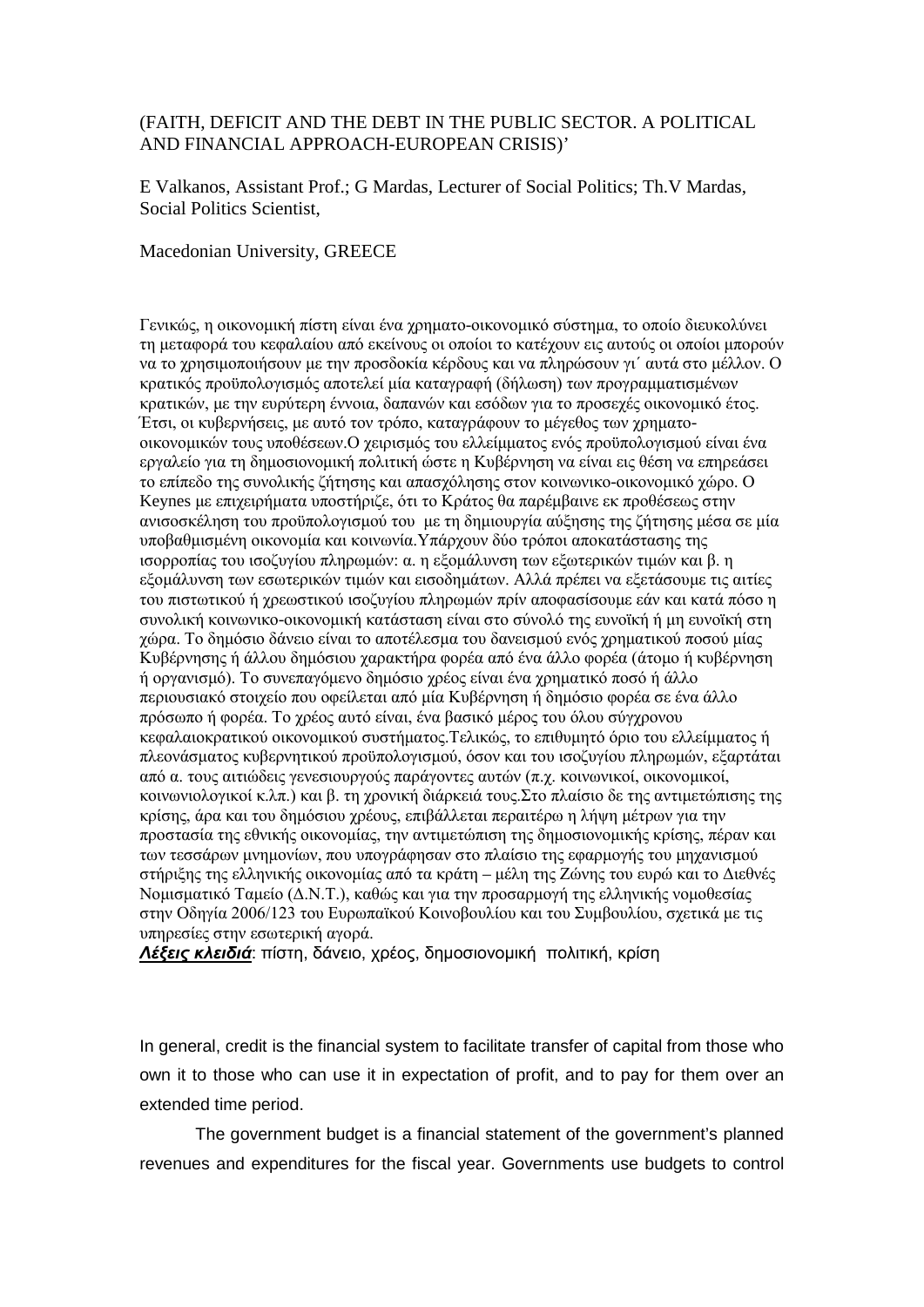and record their fiscal affairs. The operation of a budged deficit is a tool of fiscal policy to enable government to influence the level of aggregate demand and employment in the economy and society. Keynes argued that government should intervene deliberately im-balancing its budged in order to inject additional aggregate demand into a depressed economy and society. There are two main ways of restoring balance of payments equilibrium, should an imbalance occur: a) external price adjustments and b) internal price and income adjustments.

But we must examine the causes of a credit or debit balance before we can judge whether the situation as a whole is favorable or unfavorable to the country. The public loan is the borrowing of a sum of money by one government or other public organization from another. The debt is an essential part of all modern, capitalist economies. Finally, the desirability of a governmental budget or a balance of payments deficit or surplus depends upon a. the events causing them (f.e. social, financial, sociological etc), and b. their persistence through time.

JEL Classification:  $(A_{13}, A_{14}, F_{01}, F_{02})$ **Key words**: credit, public loan, public debt, financial policy, crisis

**21)** 'THE EFFECT OF MINIATURE LEARNING ON SELF-EFFICACY OF CHILDREN WITH LEARNING DISABILITIES (10-14 YEARS OLD)'

### **Elham Toghian Chaharsooghi[4](#page-33-0) , Ali Zade Mohammadi[5](#page-33-1) , Elahe Rahimian[6](#page-33-2) and Samin Javadzadeh Zahedani[7](#page-33-3)**

3- B.A, university of Tehran, IRAN

<span id="page-33-3"></span><span id="page-33-2"></span><span id="page-33-1"></span>4- B.A, university of Tehran, IRAN

<span id="page-33-0"></span> $\frac{1}{1}$  $1$ - M.A, Art Reasearcher, Sooreh Institute of Higher Education. art therapist, Honar asai Art therapy Center ,Tehran , IRAN,

 <sup>2-</sup>Associate professor, Shahid Beheshti University,Tehran, IRAN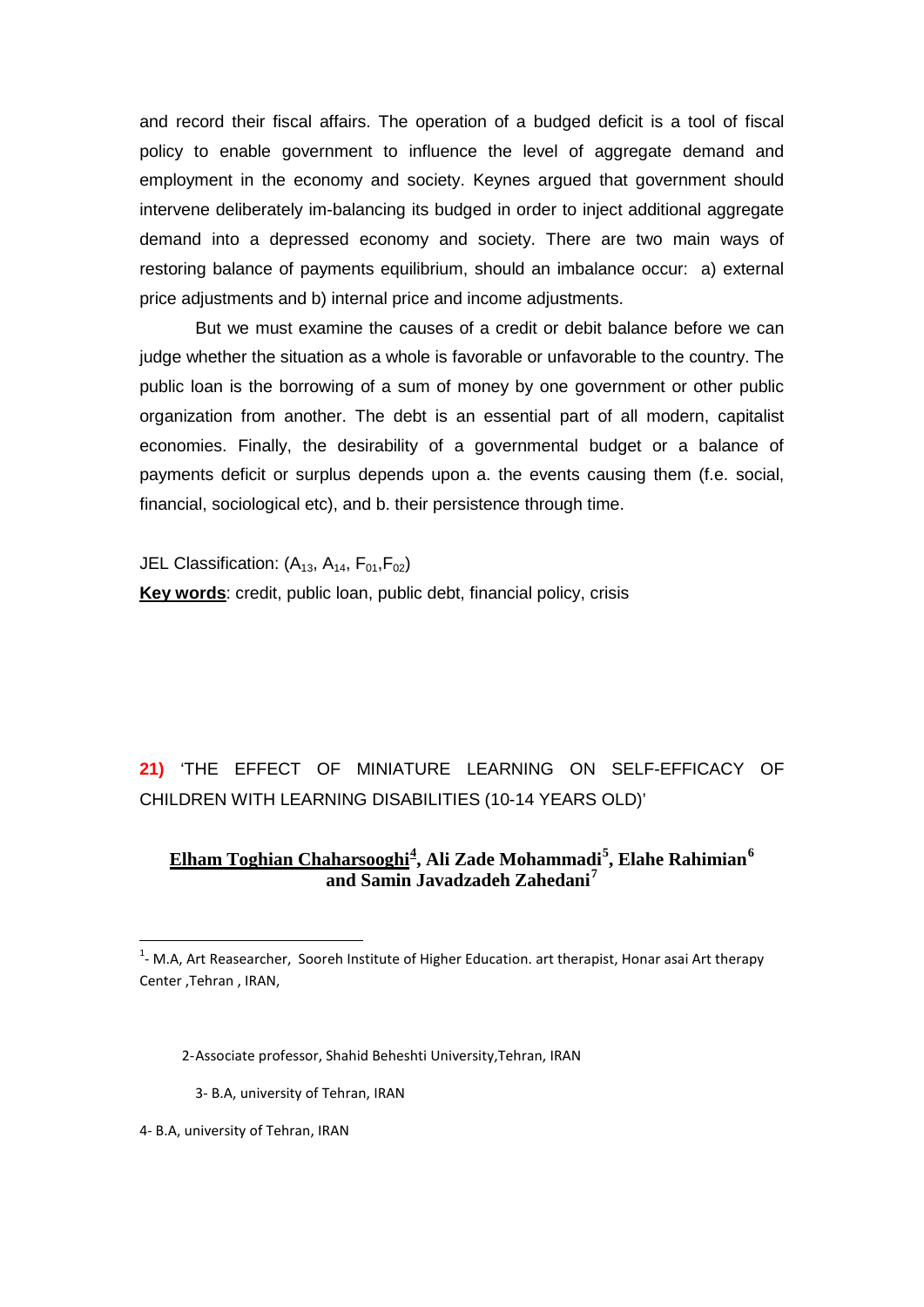**Introduction and aims:** Visual art is an essential component in the total educational plan for students with a learning disability (Warren, 1993). The purpose of the present study was to explore the effect of study of miniature on self efficacy of children with nonverbal learning disability (NLD).

**Methods:** 20 children with NLD (10-14 years) were selected from Yousef Abad center and randomly were implementing in experimental and control groups. The experimental group took part in ten sessions of miniature with 45-60 min, while the control group was put on a waiting list. All participants completed the Sherer test (pre-test, mid-test, and past-test).

**Results:** The results of ANCOVA based on repeated measure revealed that Persian miniature had a significant effect on self efficacy (P≤0/05).

**Discussion:** A feeling of self-worth is a critical part of the learning process; Selfconfidence and creativity is effective in all levels of learning (harris, 2008). According to Staff (2009) a paintbrush, a costume, a drum or paper, scissors and glue can be new tools for self-expression that boost confidence while providing opportunities for learning and practice. The findings of this study showed that simplify and enhance of paintings were effective in learning and self-efficacy of children with learning disabilities.

**Keywords:** Miniature, Self efficacy, Nonverbal learning disability

### **22) '**SLEEP DISTURBANCES IN YOUNG ADULTS'

Prof MS Venetikou MD, MSc, DipEndo, PhD, Endocrinologist, Neuroendocrinologist<sup>1</sup>, P Singiridou RGN <sup>2</sup>, V Notara RGN, MSc<sup>2</sup>, P Sotiropoulou RGN<sup>2</sup>

<sup>1</sup>Department of Basic Medical Sciences, Highest Educational Institution of Athens, Aigaleo, Athens

2 Department of Health Visitors, Highest Educational Institution of Athens, Aigaleo, Athens

**Introduction** Sleep is important in everyday life. People usually need 6-8 hours sleep per day in order to function properly. Neuropsychologic studies though, reveal that human sleep can be easily disturbed and insomnia is a common complain.

**Aims/Methods** We studied the sleep quality of our students using the established Athens Insomnia Scale, evaluated in the Aeginition Hospital of Athens. Our initial sample included100 students, 46 men and 54 women. **Results** According to our initial data 64,8% of the females and 65% of the males suffer from some kind of insomnia. 18% of the population studied mentioned that their sleep was initiated very quickly, 47% thought it was slightly delayed, 26% delayed enough and 9% very delayed. During sleep, awakenings were estimated. About 52% mentioned no problem, 34% slight problem, 34% average problem and severe problem was presented by 2%. About 42% of those asked were awakened at the appropriate time in the morning, 41% slightly earlier, 15% quite earlier and about 2% a lot earlier. Students rated their sleep as adequate (44%), rather inadequate (39%),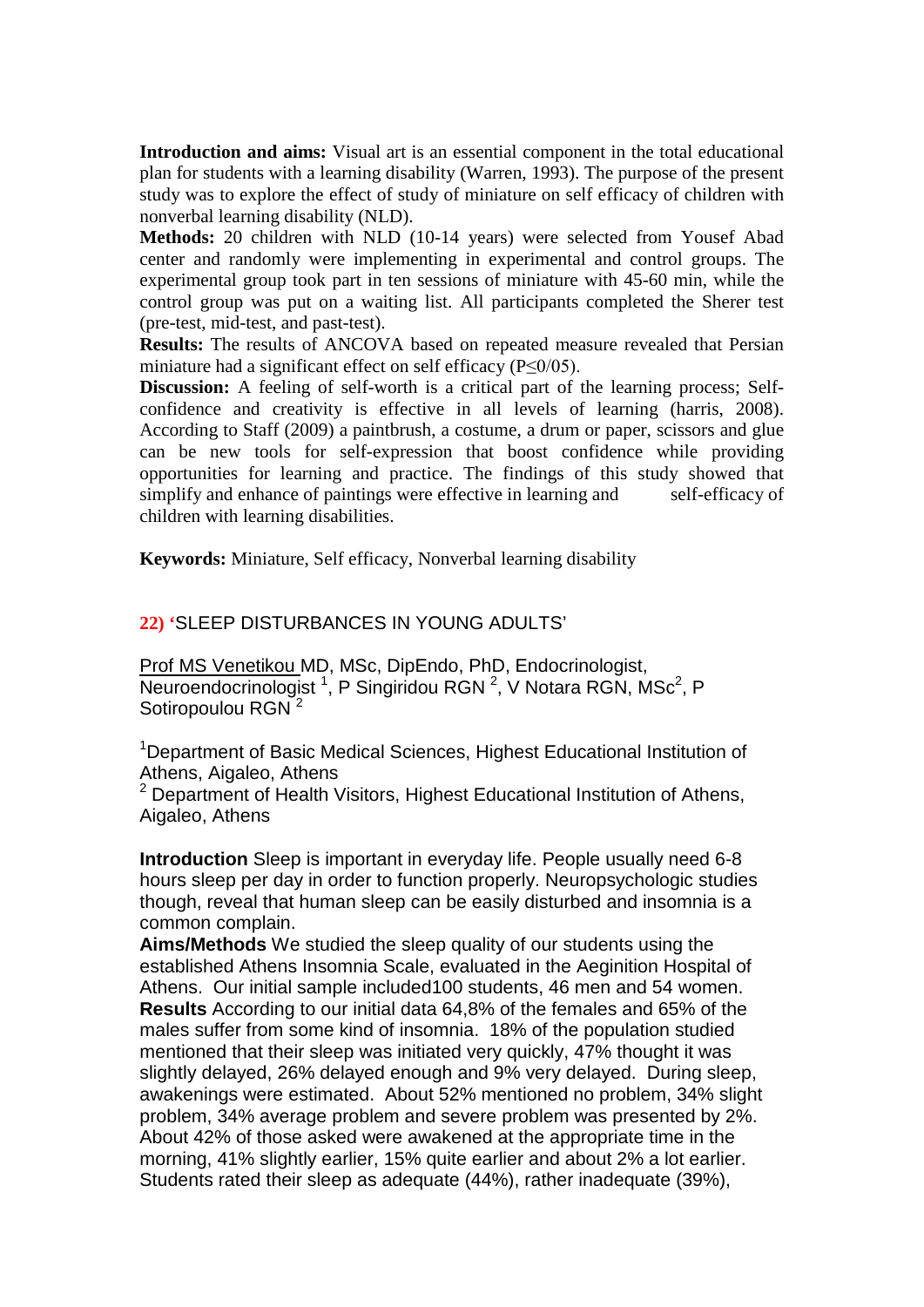inadequate enough (14%), and very inadequate (3%). Sleep quality was rated as good (by 36%), average (by 58%), not good (by 6%) and bad (by 0%). Next morning well being was reported normal by 18%, slightly low by 71%, quite low by 10% and very low by 3%. Next day functioning was estimated as full by 31%, slightly decreased by 57%, quite decreased by 10% and very decreased or absent by 2%. 63% mentioned no next day drowsiness, 57% slight next day drowsiness, 10% average drowsiness and very intense drowsiness was reported by 2%. Our data were compared with the data reported by older adults in the literature.

**Conclusion/Discussion** Quite significant disturbances in sleep patterns were reported by the young students, although it appears that sleep problems become worse as the age progresses. An overview of sleep physiology and pathophysiology is also presented focusing especially in sleep disorders.

### **23) '**GROWTH HORMONE USE AND ABUSE'

Prof MS Venetikou MD, MSc, DipEndo, PhD, Endocrinologist, Neuroendocrinologist<sup>1</sup>, P Singiridou RGN<sup>2</sup>, V Notara RGN, MSc<sup>2</sup>, P Sotiropoulou RGN<sup>2</sup>

<sup>1</sup>Department of Basic Medical Sciences and <sup>2</sup> Department of Health Visitors, Highest Educational Institution of Athens, Aigaleo, Athens

**Introduction** Growth hormone (GH) is an invaluable treatment for children of short stature. It is though well known that GH is abused due to its lipolytic effects not only by people involved in sports but also by many who erroneously believe in its psychological effects as well.

**Aims/Methods** We developed a questionnaire in order to investigate the young adults' knowledge about this subject. One hundred students answered the questions (48 women and 52 men).

**Results** Most of the people were aware that GH is used clinically to help people with GH deficiency grow up. They also knew that GH is abused in order to improve body image and performance. 60% knew that this was due to its anabolic action and increase in performance but quite an important percentage (20%) insisted on its psychological uplifting effects. 50% of the males and the same percentage of the females were persuaded that using GH in non clinical grounds was erroneous. 15-20% were not convinced about this. People seem not to know that the GH use is under control and restrictions. Aspects were divided about psychological improvement in man after using GH. About 40% believe that the use of GH can lead to psychological and physical dependence. In fact they could not tell what the psychological improvement was in abusing GH.

**Conclusion/Discussion** We conclude that even educated adults do not know the exact indications, effects, and dangers of GH uses and also have a very vague idea of the benefits of GH abuse. Besides, they also have a very vague idea of what exactly are its psychological actions if any. Education of the public is important and is obviously lacking. In the current presentation, GH physiology, pathopysiology and clinical indications are also reviewed.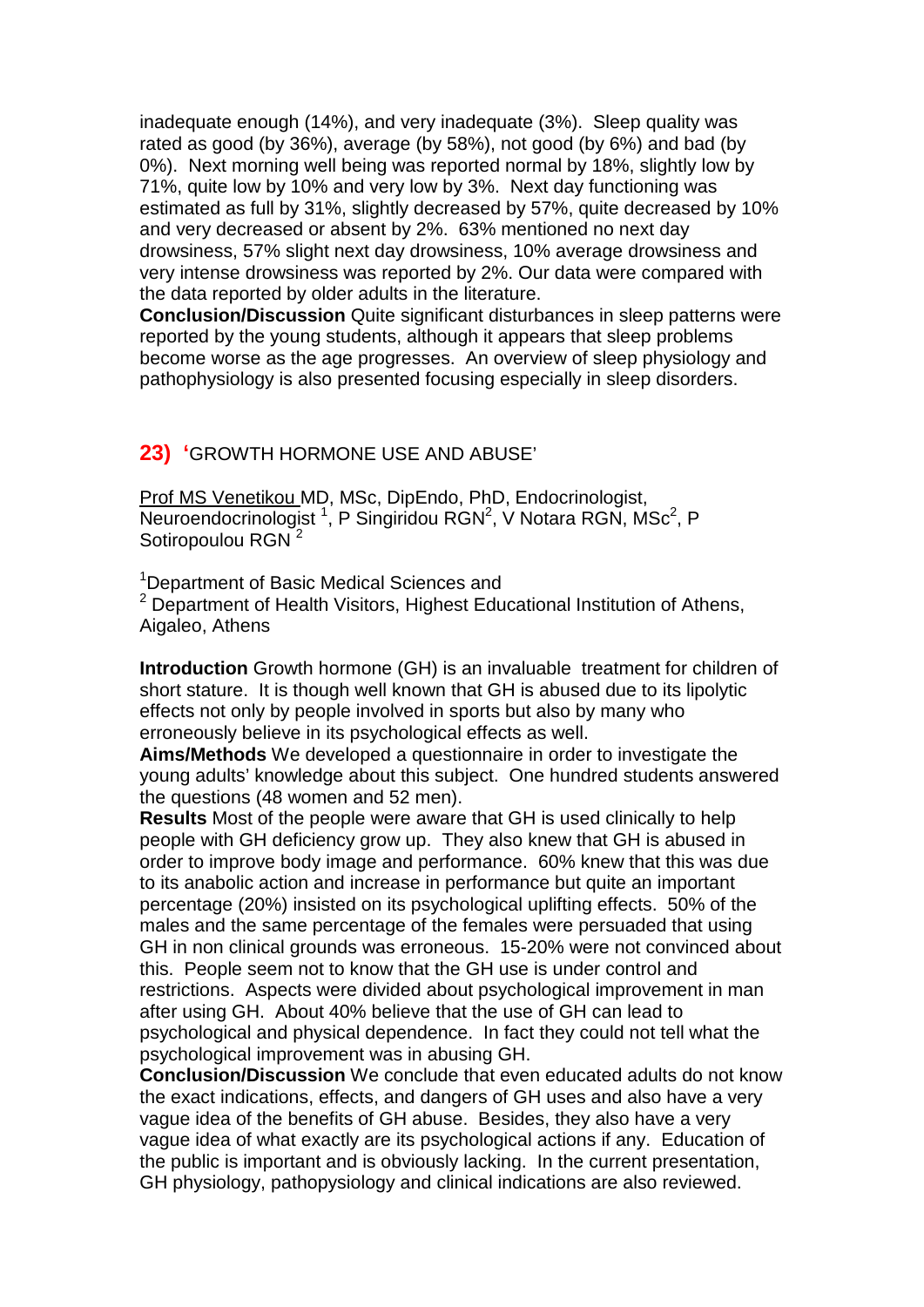# **24)** 'THE RELATIONSHIP BETWEEN GENERAL MEASURES OF PSYCHOLOGICAL DISTRESS IN REFUGEE CHILDREN AND RESETTLEMENT TIME IN THE HOST COUNTRY: THE AFGHAN COMMUNITY IN GREECE.' E. TSAPAROPOULOU

MSc Student

King's College of London/Institute of Psychiatry

**Aims**: The aim of this study was to determine the relationship between general measures of psychological distress in Afghan refugee children and resettlement time in the host country. **Methods:** The study was carried out in the Afghani Community in the center of Athens in Greece. A sample of 70 families (140 participants) from the Afghan Community in Greece was randomly selected using the registration book of the Community. Both parent and child filled in the appropriate version (Dari version) of the Strength and Difficulties Questionnaire (SDQ). Pearson product-moment correlation coefficient and Multiple Regression statistical analyses were used for this research. **Findings**: The most important finding in this study was the dominant role of school attendance and parental participation in the labour market characterized as protective factors that may contribute to positive outcomes in refugee children resettled in the receiving country. **Conclusion:** These baseline findings could be a useful guide for educating mental health professionals and teachers to recognize and detect ''arising'' mental health disorders in young refugees which may require specific assessment and treatment strategies. Additionally, further research regarding the area of resilient factors and the process of resettlement is needed.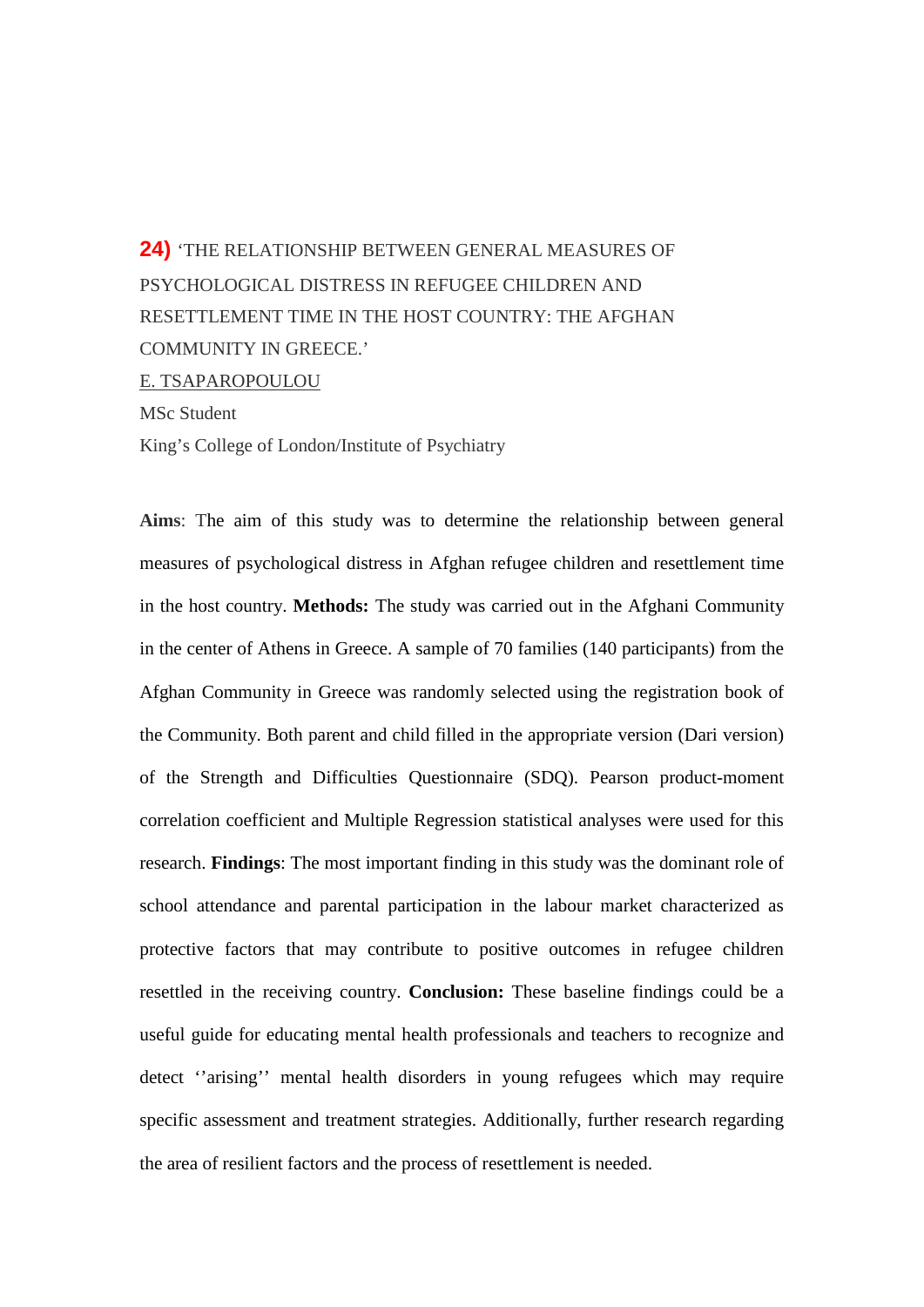#### **25) '**THE EFFECTS OF EMPLOYMENT ON THE POSTPARTUM PERIOD: A NEW MODEL OF THE EMPLOYED MOTHER'S MATERNAL ADAPTATION'

#### M Okocha

St George's University London Medical Programme, University of Nicosia, CYPRUS

A somewhat neglected field within the literature there are only a few key models that help outline maternal adaptation to employment. With changes in the gender balance of the global workforce, it does not come as a surprise that new mothers now make a substantial proportion of the labor force in the western world. On average a new mother can return to work just 10 weeks after delivery, however postpartum complications can last up to 7 months. Combined with incomplete recovery, domestic work and employment, developing a maternal role can be incredibly difficult for these new mothers.

The concept of adaptation is first described in Sister Roy's adaptation model (Roy 1989). She defines adaptation as the period in which a person responds to environmental role change, such as coping with a stimulus. Greenhaus and Beutell (1985) first described the effects of employment on mothers and in 1989 Frankenhaeuser's biopsychological transaction model proposed a neurochemical explanation for these effects. McCubbin (1996) and Grice (2007), describe the effects of family and time in relation to a mother's employment. What all these models show, is that there are many theories to explain the variation in ability of employed mothers to adapt, however a lack of collaboration between models seems to leave them all with shortcomings.

Employment interacts with all aspects of the mother's ability to develop into her maternal role. Using a literature review and a case report, I will try and persuade the audience to adopt a proposed new visual model incorporating all aspects of maternal adaption.

## **26)** 'The Effectiveness of C.A.R.E. Module in Improving Knowledge of Primary Caregivers Of Children with Autism on Physical Care'

JT Yu, PD Villenas, ZP Yap, DKP Yumul, XIL Yuson, RJM Yutangco University of Santo Tomas, College of Nursing , Pasig City, PHILIPPINES

Authors: VILLENAS, Patricia D.,YAP, Zenel P.,YU, Justine T.,YUMUL, Dmitri Kurt P.,YUSON, Xyra Ianne L.,YUTANGCO, Roquito Jose M.

Introduction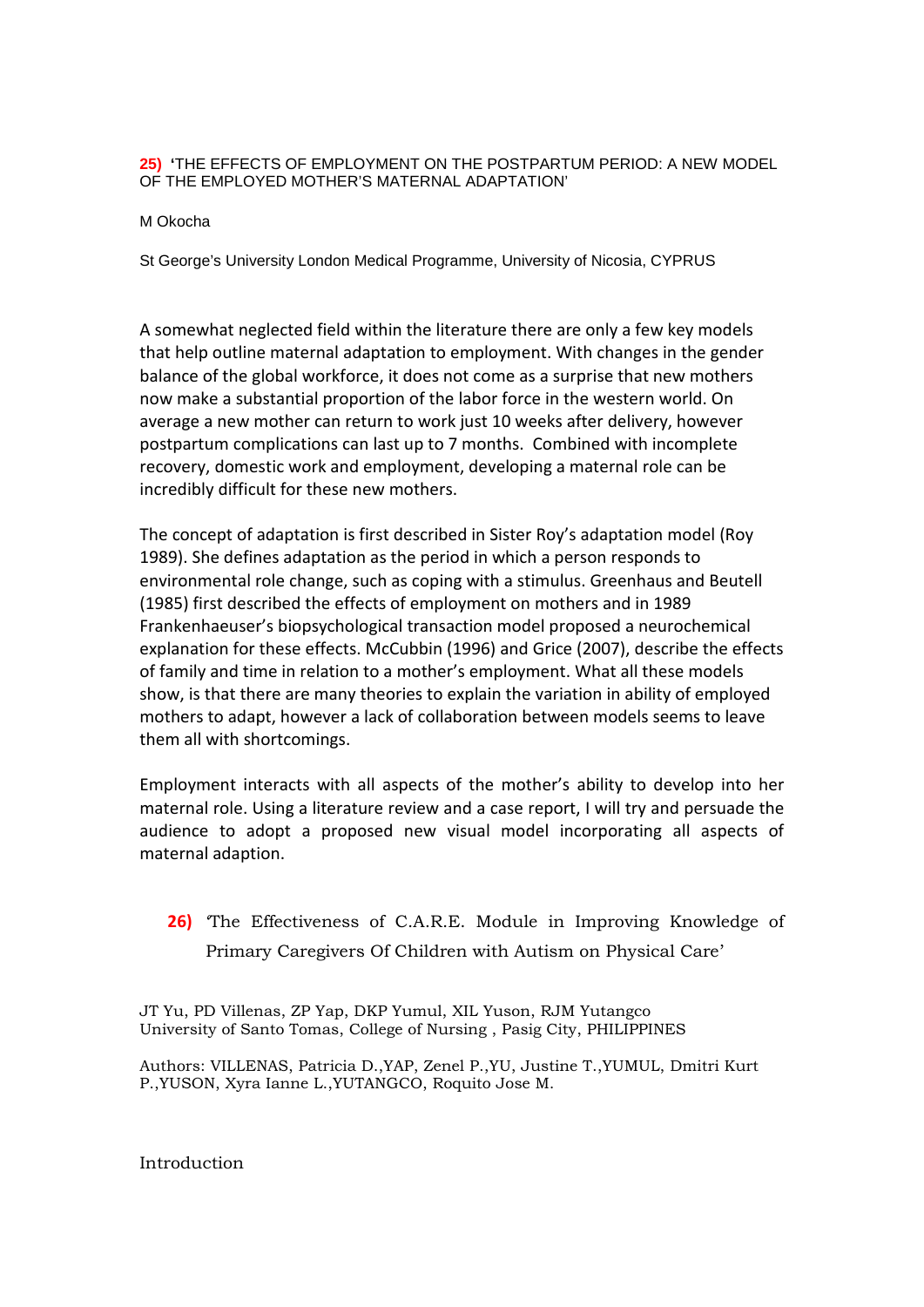Autism is one of the most common developmental disorders that severely disrupt the normal developmental process. An overriding goal for all children with Autism is to function independently on physical care. This study is focused on increasing the knowledge of primary caregivers of preschool children with Autism regarding proper physical care, through the use of C.A.R.E (Creating A Responsive Environment) module "Alagang dapat, Alagang Sapat".

#### Methodology

A Quasi-experimental non-equivalent control group design was utilized to evaluate the effectiveness of C.A.R.E module through a pre-test and post-test method. The 22 subjects from three institutions were divided equally into control and experimental groups. The pre-test was given to both groups prior to the 7-day intervention. Only the experimental group was supplemented with the C.A.R.E module. The post-test was given to both groups thereafter. The scores of the control and experimental groups were compared using Paired T-test.

#### Results

The pre-test and post-test scores of the control group did not show any significant difference. The pre-test and post-test scores of the experimental group, on the other hand, were significantly higher than the control group.

#### Conclusion

The C.A.R.E module was proven to be effective in improving knowledge of primary caregivers of preschool children with Autism on physical care.

**27)** 'Growing up with a brother or sister with autism spectrum disorders.'

Author : Georgia Pavlopoulou Phd Candidate university of London, Institute of Education

The study will address the following research questions:

- 1. What is it like to grow up with a child with autism?
	- a. What have been the experiences of siblings in living with a brother or sister with autism spectrum disorders?
	- b. What is it like to interact with a sibling with autism?
	- c. What is the siblings' understanding of autism?
	- d. What kinds of supports might be helpful?
	- e. What kinds of supports might be available?
	- f. What kind of support is not helpful or not available and why?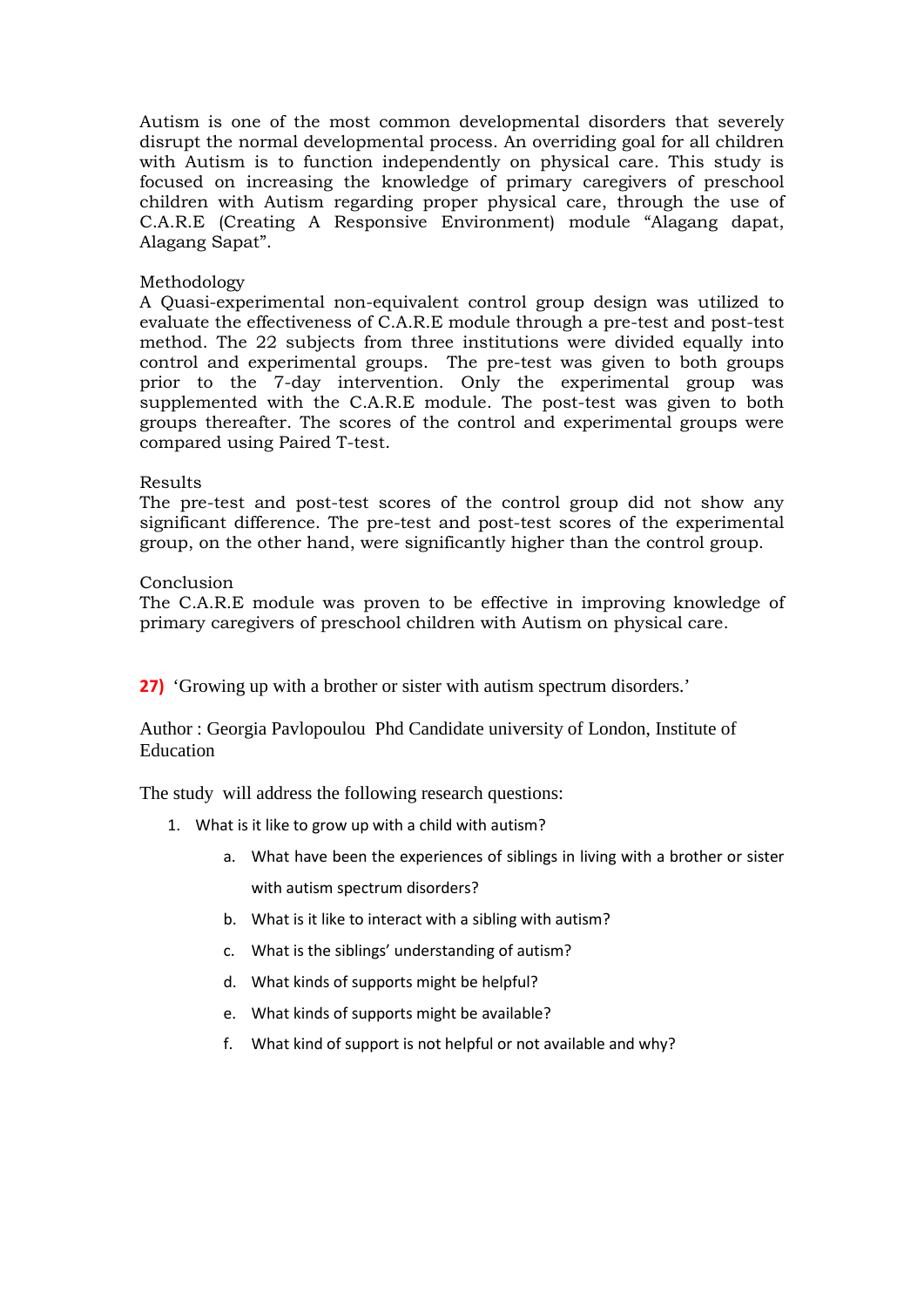The underlying concern of the current study is how as professionals we may address the needs not only of the child with autism but also the needs of the typically developed sibling which lives with the child with autism.

Recently researchers have called for more reports of siblings' accounts of their experiences growing up in families with siblings with autism and also highlighted the need to further investigate the experience of siblings of children with autism, using qualitative methodology.

By employing a human scientific approach hopefully this research will help me gain more insight into the phenomenology of experience on sibling relationship in order to develop new policies, recommend new types of family support services and clinical planning that will engage siblings of children with autism in a proactive, non pathological way under the notion of family centered intervention.

**28) '**Ways to improve reticent play behavior in children with high functioning autism'

E Kalyva, V Tsakiris, International Faculty of the University of Sheffield, UK City College, Thessaloniki, GREECE

Most children with high functioning autism experience problems with their reticent play behavior that can lead to further social skills deficits. The aim of this study was to examine the effectiveness of three interventions on changing the reticent play behaviors of children with high functioning autism. The participants were 30 children aged 4-6 years old (23 boys and 7 girls) who were diagnosed with high functioning autism from the local educational authority. They were randomly assigned to one of the following intervention groups: circle of friends, social stories, and peer video modelling with 10 children per group. Each intervention lasted approximately 3 months and there was a follow-up 3 months later. It was found that all interventions brought about some changes, with the circle of friends being the most effective. More specifically, at post-intervention and at follow-up children with high functioning autism engaged in more onlooker play and passive watching, while they wandered off less and they were also less lonely and unoccupied. The findings are discussed in relation to suggestions for interventions to target social skills deficits.

**29) '**Η ΑΠΟΤΕΛΕΣΜΑΤΙΚΟΤΗΤΑ ΤΗΣ ΨΥΧΟΘΕΡΑΠΕΙΑΣ ΣΤΟΥΣ ΣΥΓΓΕΝΕΙΣ ΤΩΝ ΑΣΘΕΝΩΝ ΜΕ ΣΚΛHΡΥΝΣΗ ΚΑΤA ΠΛAΚΑΣ (EFFECTIVENESS OF PSYCHOTHERAPY ON RELATIVES OF MULTIPLE SCLEROSIS PATIENTS)'

E Tsahagea1, G Panagopoulos2 1 Clinical Psychologist/Psychotherapist, Neurology dept., 2 Neurologist, Head of Neurology dept., Gen. Public Hospital ''G. Gennimatas'', Athens, GREECE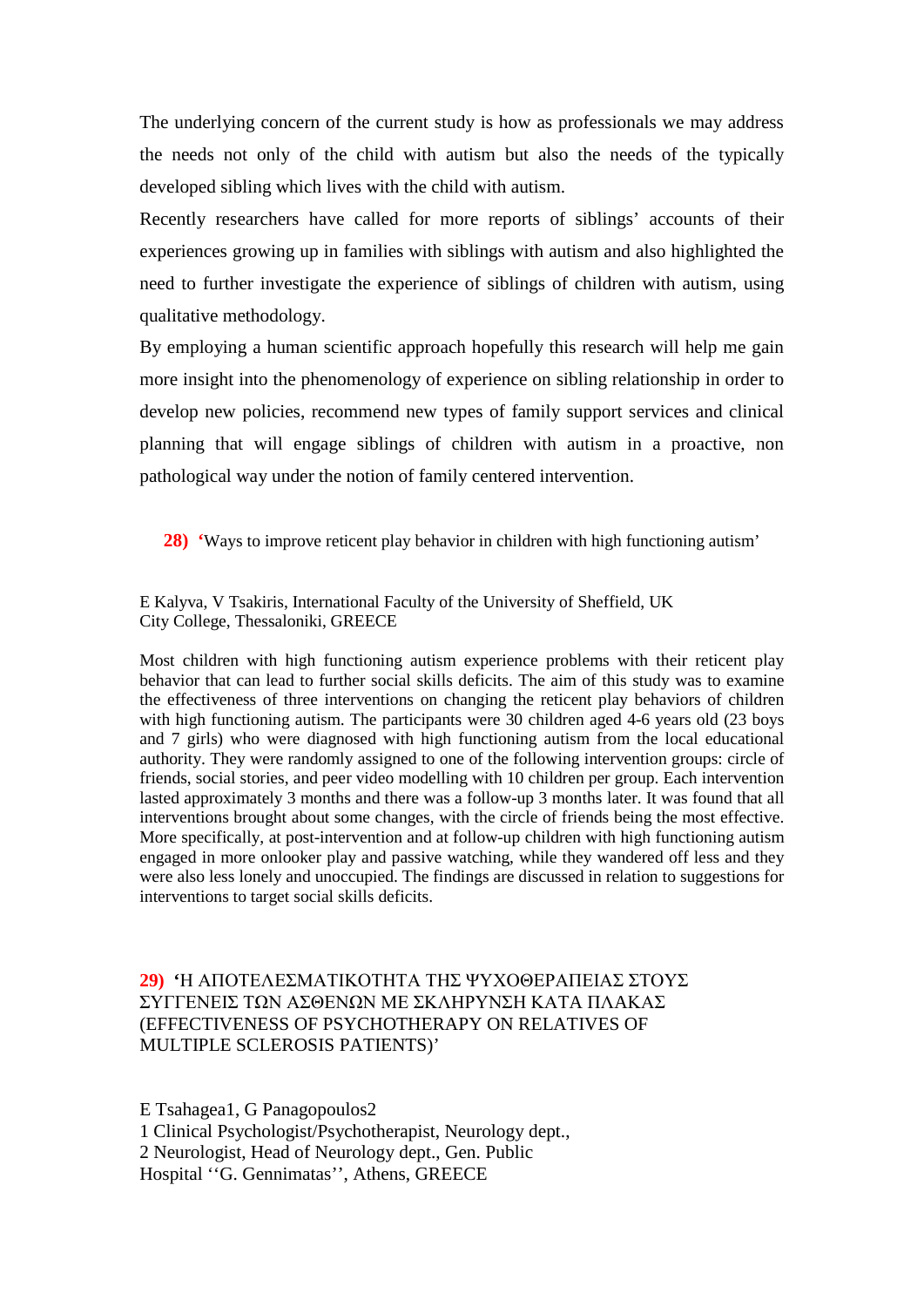Η ΣΚΠ επιδρά αρνητικά στις λειτουργίες και την επικοινωνία ολόκληρης της οικογένειας. Οι συγγενείς νοιώθουν τους ίδιους φόβους και το ίδιο αίσθημα αβεβαιότητας με τους ασθενείς. Νοιώθουν εξουθένωση, θυμό, άγχος, τύψεις για τη δική τους υγεία και κατάθλιψη. Αναφέρουν έλλειψη κοινωνικής ζωής και υποστήριξης από συγγενείς και φίλους, άγχος για το μέλλον των ασθενών, συζυγικά και οικονομικά προβλήματα, κούραση και αίσθηση φορτίου από την υπερπροστατευτική ανάληψη ευθυνών τους.

Ειδικότερα διερευνώνται οι ψυχικές διαταραχές που εμφανίζουν οι σύζυγοι, τα παιδιά, οι γονείς και τα αδέλφια των ασθενών.

Η ψυχοθεραπεία, σε ατομική ή ομαδική βάση, αποβλέπει στην εξεύρεση τρόπων αντιμετώπισης του άγχους και της κατάθλιψης που βιώνουν οι συγγενείς ώστε η νόσος να επηρεάσει όσο το δυνατόν λιγότερο τη ζωή τους.

Προτείνονται τρόποι θετικής προσαρμογής της οικογένειας, όπως η ανοιχτή επικοινωνία μεταξύ των μελών της και ο περιορισμός της κοινωνικής απομόνωσής της.

### **30) '**INTERFERENCE IN REFERENCE MEMORY OF TIMING TASKS'

Dr PC Filippopoulos, Programme Director, Counselling Psychology, Department of Psychology, City University, Northampton Square, London, UK

Auditory stimuli usually have longer subjective durations than visual ones for the same real duration, although performance on many timing tasks is similar in form with different modalities. One suggestion is that auditory and visual stimuli are initially timed by different mechanisms, but later converted into some common duration code which is amodal. The present study investigated this using a temporal generalization interference paradigm. In test blocks, people decided whether comparison durations were or were not a 400-ms standard on average. Test blocks alternated with interference blocks where durations were systematically shorter or longer than in test blocks, and interference was found, in the direction of the durations in the interference blocks, even when the interfering blocks used stimuli in a different modality from the test block. This provides what may be the first direct experimental evidence for a "common code" for durations initially presented in different modalities at some level of the human timing system. Resent findings from studies at City University London suggest that this common code not only is evident but could be manipulated by non specific modality parameters in single modality experimental procedures as well as multi- modality ones.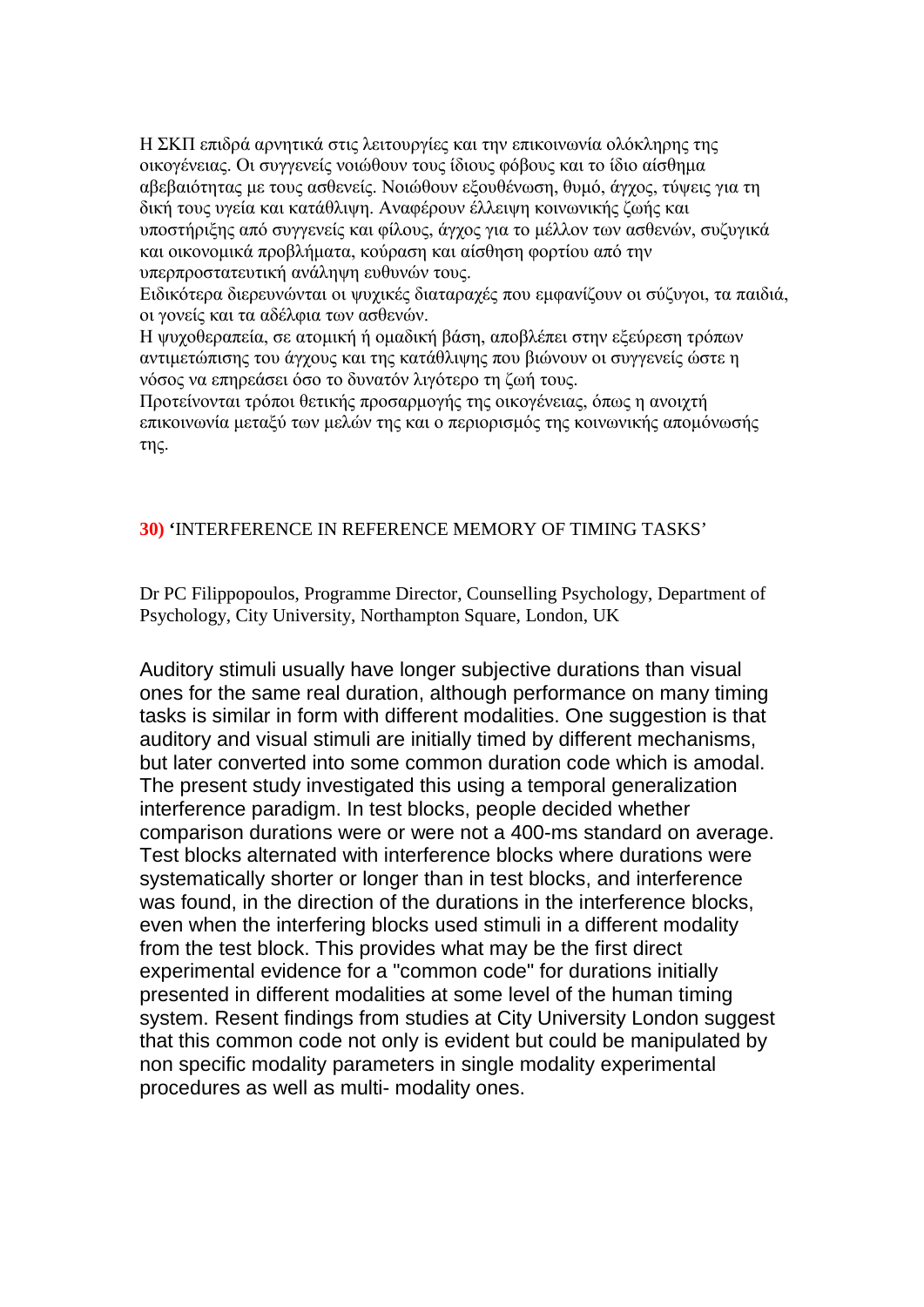**31)** 'THE SMILE OF THE CHILD. INTERACTIVE, EDUCATIONAL TOOL FOR CONFRONTING BULLYING IN SCHOOLS (ΤΟ ΧΑΜΟΓΕΛΟ ΤΟΥ ΠΑΙΔΙΟΥ. ΔΙΑΔΡΑΣΤΙΚΟ ΕΚΠΑΙΔΕΥΤΙΚΟ ΕΡΓΑΛΕΙΟ ΓΙΑ ΤΗΝ ΑΝΤΙΜΕΤΩΠΙΣΗ ΤΟΥ ΣΧΟΛΙΚΟΥ ΕΚΦΟΒΙΣΜΟΥ)'

Dr. Alevizos, Psychologist, 'The Smile of The Child' Organization, Athens, GREECE

Το διάστημα από το Νοέμβριο του 2011 έως και το Μάιο του 2012 Το Χαμόγελο του Παιδιού συντόνισε το ευρωπαϊκό πρόγραμμα e-abc με στόχο την διερεύνηση και διαχείριση του φαινόμενου του σχολικού εκφοβισμού. Στα πλαίσια αυτού του προγράμματος δημιουργήθηκε και το «Διαδραστικό Εκπαιδευτικό Εργαλείο για την Αντιμετώπιση του Σχολικού Εκφοβισμού» το οποίο είναι διαθέσιμο μέσω της ιστοσελίδας [www.e-abc.eu](http://www.e-abc.eu/). Το συγκεκριμένο cross media εκπαιδευτικό εργαλείο μπορούν να το χρησιμοποιήσουν οι εκπαιδευτικοί και να αφυπνίσουν συναισθηματικά τους μαθητές και τις μαθήτριες αναφορικά με το παιδί που εκφοβίζει, με το παιδί που εκφοβίζεται και με το παιδί που παρατηρεί. Μέσα από το εργαλείο οι μαθητές και οι μαθήτριες μπορούν αν επιλέξουν είτε την ιστορία του εκφοβισμού μέσα στο σχολικό περιβάλλον είτε την ιστορία του εκφοβισμού μέσα από το διαδίκτυο. Στη συνέχεια μπορούν να επιλέξουν τον χαρακτήρα από την οπτική του οποίου θα παρακολουθήσουν στην ιστορία και τελικά να επέμβουν στην εξέλιξη και λήξη της ιστορίας.

#### **32)**

'SOCIAL MEDIA AND RELATIONS: THE INFLUENCE OF SOCIAL NETWORKING SITES ON RELATIONSHIPS OF HETEROSEXUAL COUPLES. THE EXAMPLE OF FACEBOOK'

A Kalogeropoulou, Phd Cand., University of Athens, GREECE

Social networking sites are growing rapidly in the past ten years, especially with the emergence of Facebook, which changed the nature of social relations. Drawing on the findings of recent international literature and specialized research, we examine the positive and negative effects of Facebook on relationships of heterosexual couples, taking into account the peculiarities of the communication of this particular social networking site.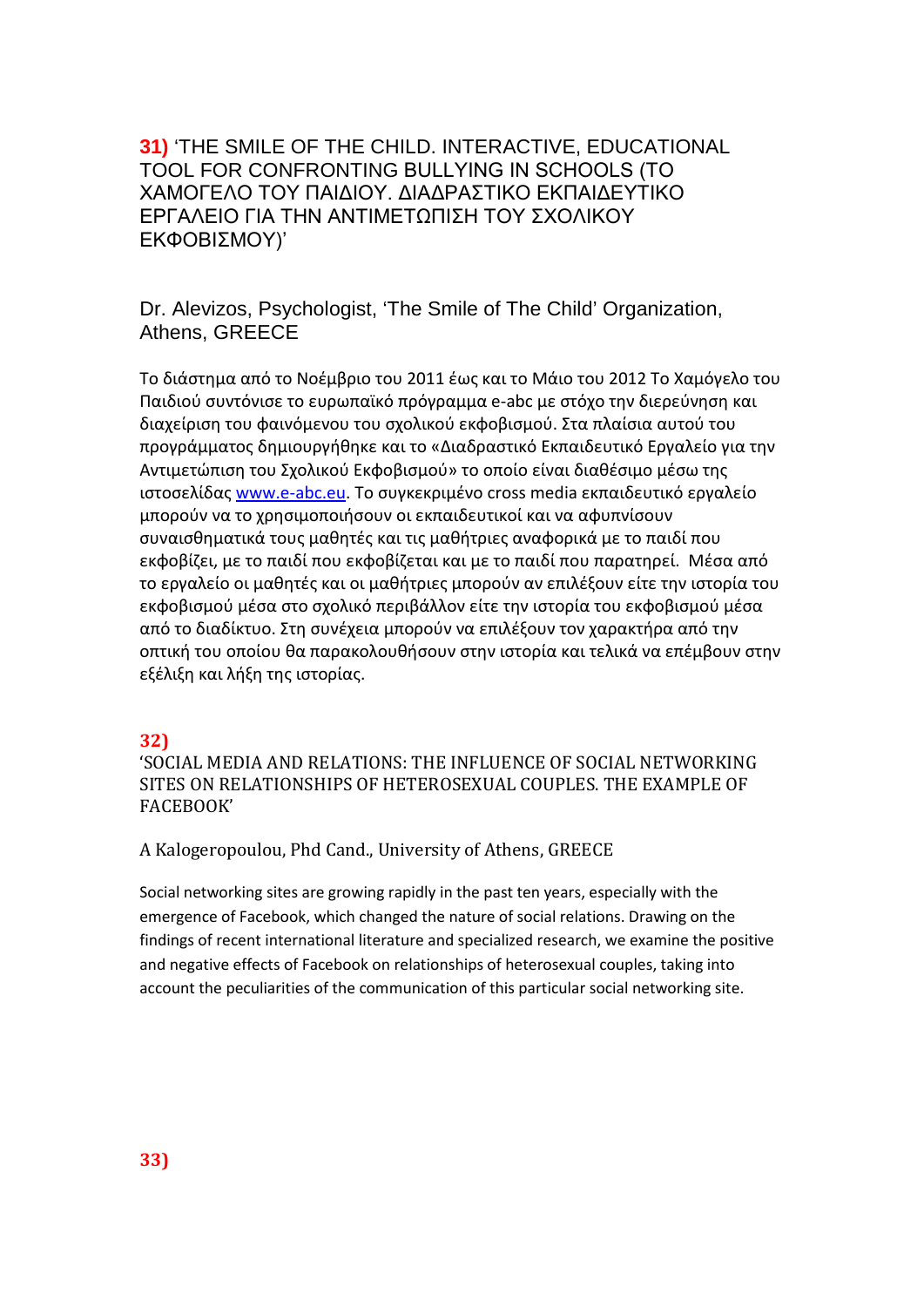### ' Η ΤΕΧΝΗ ΩΣ ΜΕΣΟ ΚΑΙ ΜΕΘΟΔΟΣ ΣΤΗΝ ΚΛΙΝΙΚΗ ΨΥΧΟΠΑΘΟΛΟΓΙΑ (ART AS MEDIUM AND METHOD IN CLINICAL PSYCHOPATHOLOGY) '

### S Michalopoulou, Clinical Psychopathologist/Psychotherapist, Athens, GREECE

Η κλινική ψυχοπαθολογία και η τέχνη θα συναντηθούν μέσα σε ένα επιστημονικό έργο με μοναδικό στόχο την αλληλεπίδραση και κύριο άξονα την διερεύνηση και την αποτελεσματικότητα αυτής της σύζευξης.

Η [Τέχνη](http://el.wikipedia.org/wiki/%CE%A4%CE%AD%CF%87%CE%BD%CE%B7) ως ανθρώπινη δημιουργία και με βάση την πνευματική κατανόηση, την επεξεργασία και ανάπλαση, κοινών εμπειριών της καθημερινής ζωής σε σχέση με το κοινωνικό, [πολιτισμικό](http://el.wikipedia.org/wiki/%CE%A0%CE%BF%CE%BB%CE%B9%CF%84%CE%B9%CF%83%CE%BC%CF%8C%CF%82), [ιστορικό](http://el.wikipedia.org/wiki/%CE%99%CF%83%CF%84%CE%BF%CF%81%CE%AF%CE%B1) και [γεωγραφικό](http://el.wikipedia.org/wiki/%CE%93%CE%B5%CF%89%CE%B3%CF%81%CE%B1%CF%86%CE%AF%CE%B1) πλαίσιο στο οποίο διέπονται, είναι ο τόπος όπου θα ασχοληθεί διαγνωστικά με την ψυχοπαθολογία και παρεμβατικά με την αντιμετώπιση / θεραπεία των ψυχικών διαταραχών. Η τέχνη θα λειτουργήσει ως το μέσο, της παρατήρησης και της εκφοράς του

συμπτώματος?

Η τέχνη μπορεί να είναι μια προτεινόμενη μέθοδος αναλυτικής – ψυχοθεραπευτικής διαδικασίας όπου πραγματώνεται, η επεξεργασία και η αλλαγή της αποκλίνουσας συμπεριφοράς?

Στόχος μας είναι να παρατηρήσουμε την λειτουργία της εικαστικής θεραπείας όπου χρησιμοποιείται η ελεύθερη έκφραση μέσα από τις εικαστικές τέχνες με την ανάλογη θεραπευτική απόσταση και την πλήρη διασφάλιση του επιστημονικού πλαισίου. Η θεραπεία μέσω των εικαστικών (**art therapy**) προέρχεται από δύο κυρίως τομείς: την εικαστική τέχνη και την ψυχολογία και σημαίνει τη χρήση των εικαστικών με θεραπευτικό σκοπό. Σε μία τέτοια είδους θεραπεία ο θεραπευτής ζητάει από τον ασθενή να εκφράσει τα συναισθήματα, τα όνειρα και τα εσωτερικά του βιώματα μέσω ποικίλων καλλιτεχνικών μέσων. Το έργο τέχνης που δημιουργεί θεωρείται αναπαράσταση του αντικειμενικού κόσμου, αλλά το άτομο που δημιουργεί το έργο προβάλλει πάνω του τμήματα του εαυτού του και του αντικειμένου. Η σχέση που αναπτύσσεται είναι τριαδική, δηλαδή θεραπευτής-θεραπευόμενος-εικόνα. Η θεραπεία μέσω των εικαστικών μπορεί να είναι ατομική ή και ομαδική, βασιζόμενη στις υποκειμενικές ανάγκες του ασθενούς και καθοδηγούμενη από τον θεραπευτή δίνοντας ασκήσεις με συγκεκριμένη θεματική.

Η Art-Therapy (ή αλλιώς Εικαστική Ψυχοθεραπεία ή Ψυχοθεραπεία μέσω Τέχνης) βασίζεται στη δύναμη της καλλιτεχνικής έκφρασης και χρησιμοποιεί διάφορες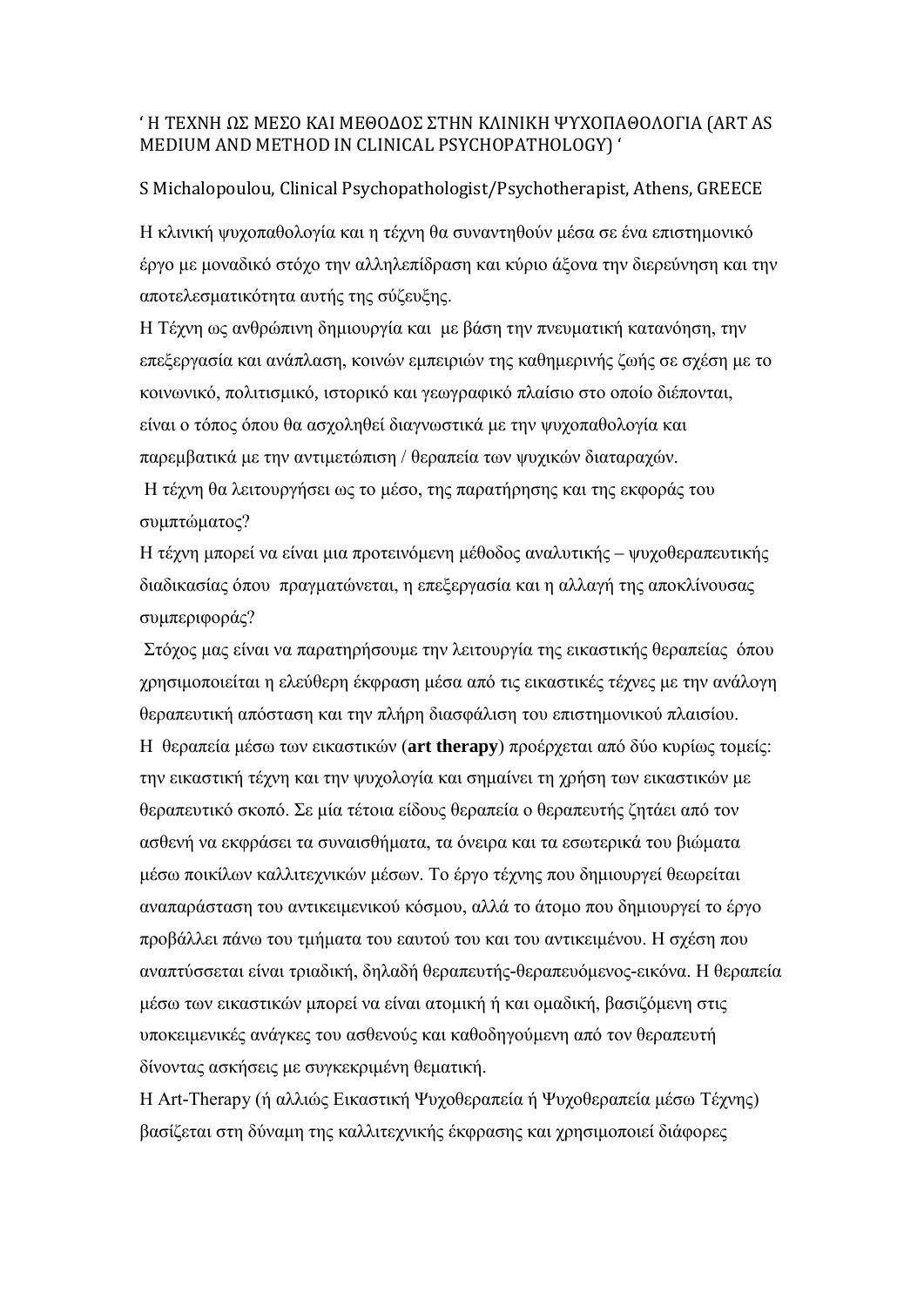μορφές τέχνης ως μέσο επικοινωνίας, όπως η ζωγραφική, ο πηλός, το κολάζ, η φωτογραφία, η δημιουργική συγγραφή, η μουσική και η θεατρική αναπαράσταση. Σε αντίθεση με την ψυχοθεραπεία που βασίζεται μόνο στο λόγο, η θεραπευτική προσέγγιση μέσα από την τέχνη αναγνωρίζει τις καλλιτεχνικές διεργασίες και τους συνειρμούς σαν καθρέφτες των συναισθημάτων, της προσωπικότητας και των δυσκολιών του κάθε ανθρώπου. Η τέχνη με αυτό τον τρόπο αποτελεί τον καταλύτη, δηλαδή το βοηθητικό εργαλείο, που ενισχύει τη δυνατότητα του ανθρώπου να εκφραστεί.

Μέσα από την πλούσια βιβλιογραφία θα κάνουμε ένα ταξίδι πληροφοριών γνώσης και ενημέρωσης, για τις ψυχικές διαταραχές και στην συνεχεία δια μέσου της τέχνης θα επιχειρήσουμε να εντοπίσουμε να μελετήσουμε και να παρέμβουμε για την ενδεχόμενη αντιμετώπιση τους, έχοντας μια εικόνα ολοκληρωμένη μέσα από τις κλινικές παρατηρήσεις της επιστημονικής ερευνάς..

### **POSTERS**

#### **1)**

### 'Ο ΙΔΕΑΤΟΣ «ΑΛΛΟΣ» ΚΑΙ Η ΕΘΝΟΚΕΝΤΡΙΚΗ ΔΙΑΠΟΛΙΤΙΣΜΙΚΟΤΗΤΑ (THE IDEAL 'OTHER' AND ETHNOCENTRIC INTERCULTURALISM)' E Karasavidou, PhD Literature, Aristotle University of Thessaloniki, GREECE

 Η μετάβαση μιας μονοπολιτισμικής κοινωνίας σε πολυπολιτισμική (ιδίως όταν συνεχίζεται σε εποχή κρίσης) κυοφορεί πλήθος διεργασιών στο κοινωνικό, οικονομικό και πολιτιστικό πεδίο, που σχετιζόμενες με την απόρριψη ή την αποδοχή αναπτύσσουν στρατηγικές δύσκολης εκ των πραγμάτων προσαρμογής ή φοβικής δυσπροσαρμογής.

 Μια τέτοια μετάβαση, και μάλιστα σε ελάχιστο ιστορικό χρόνο, συνέβη στην Ελλάδα κυρίως από την δεκαετία του '90 κι έπειτα, όταν όχι μόνο η έννοια του «άλλου» (με προεξάρχουσα την έννοια του μετανάστη) έπρεπε καταρχήν να συνδεθεί με πληθυσμούς που υποδεχόμασταν και όχι που «εξάγαμε», αλλά και η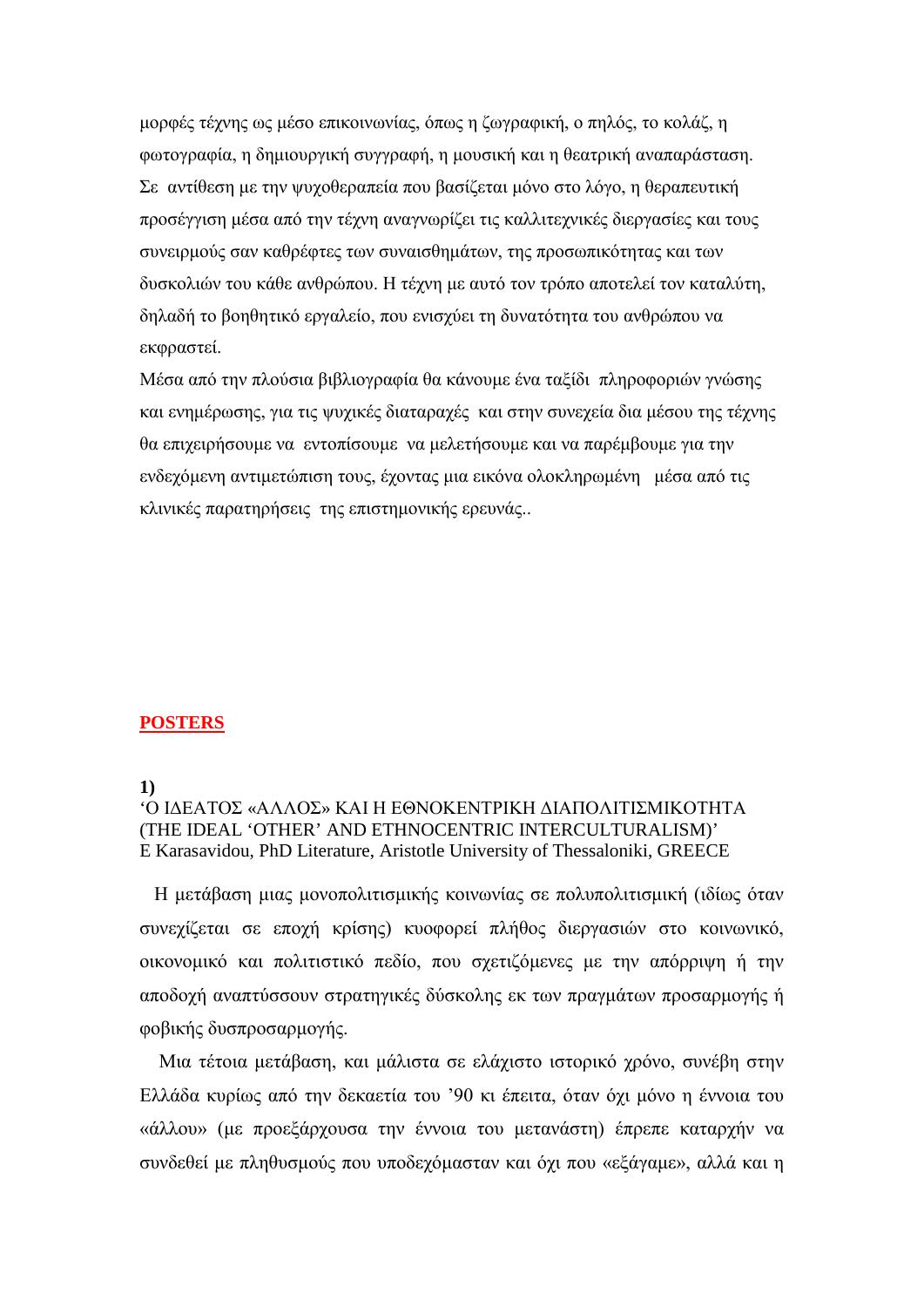(κυρίαρχη) αντίληψη του ατομικού και συλλογικού μας «εαυτού» έπρεπε να τεθεί σε μια βαθιά επαναδιαπραγμάτευση.

 Στην ανακοίνωση μας αναφερόμαστε σε μία εμβληματική στρατηγική -που εντοπίσαμε σε πολυετή διδακτορική μελέτη- και ισχυριζόμαστε ότι την εφηύρε το πολιτισμικό φαντασιακό μας ώστε να προσαρμοστεί σε μια εποχή πολύσημης μετάβασης. Η στρατηγική αυτή αποτελώντας «διάμεσο» ανάμεσα στην ασφάλεια του μονοπολιτισμικού μας κόσμου και στις ανασφάλειες μιας πολυπολιτισμικής πραγματικότητας, προσδοκά να μη θιγεί ο συλλογικός ναρκισσισμός μας, είτε αφορά έναν «εγγενή ανθρωπισμό» είτε την «πολιτισμική πρωτοκαθεδρία» μας. Βασίζεται, έτσι, σε έναν «πολιτισμικά συναφή άλλον» (πχ ομόδοξο, όχι μουσουλμάνο, μικροαστό οικογενειάρχη όχι κοινωνικό ακτιβιστή κλπ) που μπορεί να γίνει πιο εύκολα αποδεκτός, αλλά και στην επαναεπιβεβαίωση των «δικών μας» πολιτισμικών προτύπων και πολιτισμικών εκφάνσεων ως των ανώτερων ουσιαστικά ανθρώπινων «καθολικοτήτων». Αποτελεί, έτσι, μονοπολιτισμική έκφανση μιας δύσπεπτης πολυπολιτισμικότητας. Μία, με άλλα λόγια, εθνοκεντρική διαπολιτισμικότητα. Ο εντοπισμός και η αξιολόγηση/αξιοποίηση αυτής της λειτουργίας στην παρούσα συγκυρία ενδέχεται να αποτελέσει ένα ακόμη εργαλείο στην κατεύθυνση μιας αντιφασιστικής παιδείας.

**2)**

'EFFECTS OF ROUTINE SPIRITUALITY PRACTICE ON MENTAL HEALTH OF OLDER POPULATION IN 3 YEAR OLD AGE HOMES IN KOLKATA, INDIA'

Dr. D Pan, Consultant Psychiatrist, Dr. A Mallik, Dr. S Chakraborty Department of Psychiatry, University of Kolkata, INDIA

### **INTRODUCTION**

Spiritual Practice has long been in vogue in different parts of the world. There have been several studies demonstrating its beneficial effects on mind and body. This study is an attempt to determine its impact on mental well being.

### **AIM**

To assess the effectiveness of Spirituality Practice on Mental Health of a Geriatric Population selected from 3 different old age homes.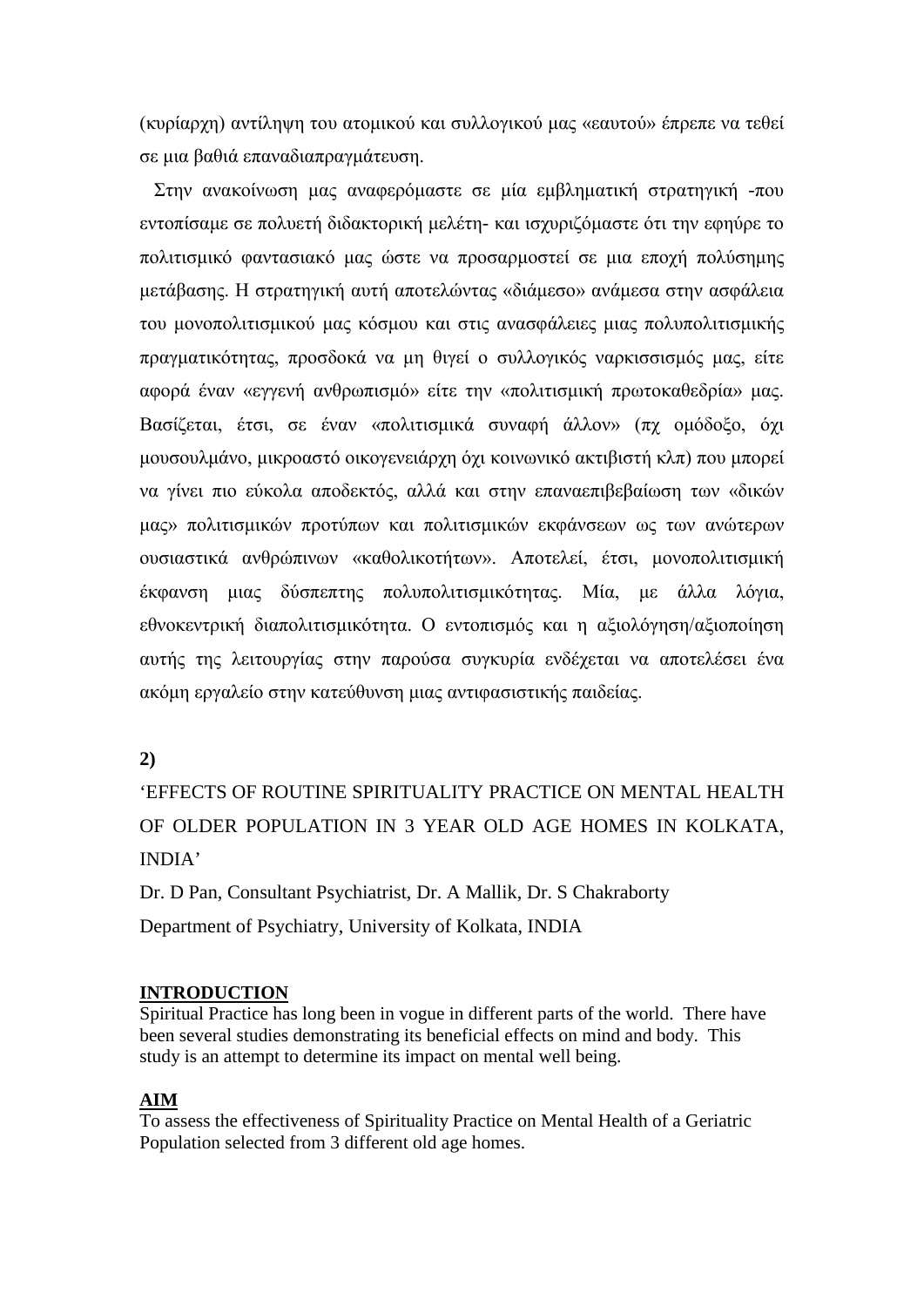### **METHODS:**

**Study Type** Observational Mode.

### **Study Period**

From 01.09.2012 to 30.11.2012 .

**Country of Recruitment** 

India.

### **Study Domain**

Mental Health of an Elderly group of population after exposure to spiritual practice.

### **Participant - Inclusion Criteria**

60 Geriatric Inmates, 20 each from 3 different old age homes in North Kolkata, India.

- 1. Age 65 yrs. 75 yrs.
- 2. Gender 30 Male & 30 Female (10 each from 3 Centers).
- 3. Existence of an Informed Consent of each participant of the study.

### **Participant - Exclusion Criteria**

1. Blindness / Deafness.

2. Dementia (excluded by MMSE screen, although old age related Minimal Cognitive Impairment-MCI could not be excluded.

- 3. Any Psychological /Neurological problem by detailed thorough examination.
- 4. Any prior H/O regular spirituality practice

### **Intervention**

3 old age homes were selected randomly in the northern part of the city of Kolkata, India. 30 Male inmates, 10 each from each Center and 30 Female inmates, again 10 each from each Center were selected, meeting the inclusion and exclusion criteria.

Trained Spirituality practitioner was introduced who advocated daily Spirituality practices in the form of Yoga,Meditation and regular Prayers.The chosen participants were served with religious books in consistency with their own personal religious beliefs. Periodic Assessment was done at 0, 6 weeks & 12 weeks from the date of ommencement of the study , using WEMWBS (Warwick - Edinburgh Mental Wellbeing Scale).

### **RESULT**

The baseline WEMWBS score improved considerably after third assessment in about 70% of the participants which is quite significant because none of the participant had been regular follower of spirituality practices in their lives before being enrolled into the present study.

Statistically there was overall marginal increase in WEMWBS score among the female participants, male candidates over and above the increase in score although the significance of which is beyond the purview of the present study.

### **DISCUSSION**

It is an well established fact that spiritual practice helps in mental well being. The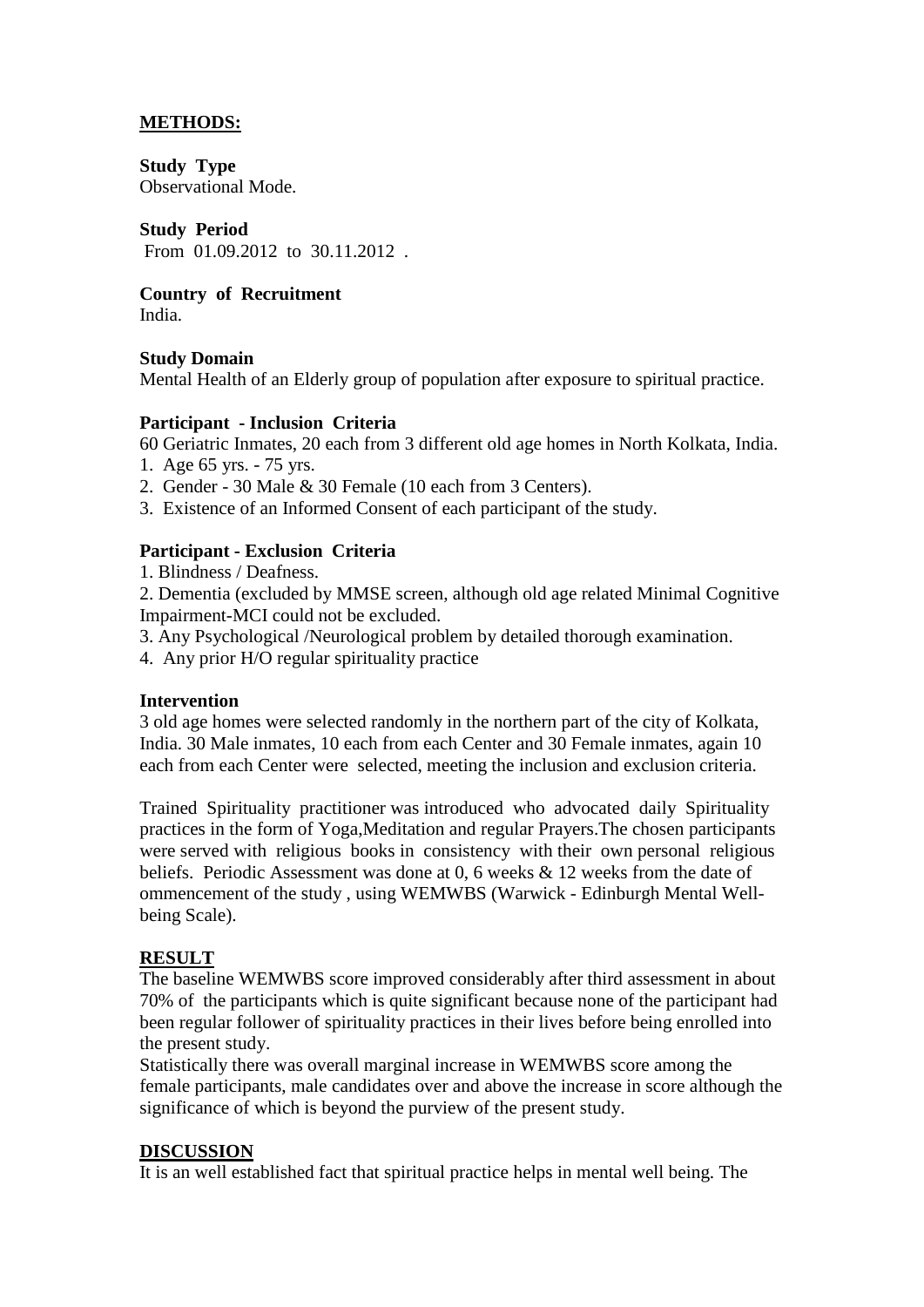present study reinforces this belief. Routine and regular spiritual practices, even if pursued at a later age in life, can have a demonstrable positive effect on mental well being. So it could be concluded with reasonable certainty that in a society stiffened with stress ,spirituality should be a regular practice.

#### **3)**

'PSYCHIATRIC SYMPTOMS OF INTERNET GAME ADDICTION PATIENTS IN THE CHILD AND ADOLESCENT PSYCHIATRIC CLINIC'

 $\underline{\mathrm{Eun\hbox{-}Jeong\thinspace Oh}^{1}}$ , Soo-Young Bhang $^1$ , Joon-Ho Ahn $^1$ , Soon-Ho Choi $^1$ , Mi-Ran Hwang $^1$  $\overline{\text{Sam-Wook Choi}^2}$  and Hae-Kook Lee<sup>3.</sup>

*1 Departments of Psychiatry, Ulsan University Hospital, University of Ulsan College of Medicine, 2 Departments of Addiction Rehabilitation and Social Welfare, Eulji University, 3 Departments of Psychiatry, Uijeongbu St. Mary's Hospital, The Catholic University of Korea.*

**Introduction and Aims :** The prevalence of internet game use among children and adolescents has been increased in the recent years. Internet addiction has been found to cause various psychiatric symptoms and psychological problems. But there are a few studies about psychiatric symptoms along with internet addiction in Korea. The aim of this study was to examine the association between problematic internet game use and psychiatric symptoms in a sample of the Child and Adolescent Psychiatric Clinic, Ulsan University Hospital.

**Methods** : We analyzed data from 447 subjects who first visit the Child and Adolescent Psychiatric Clinic of the Ulsan University Hospital. Self-report Questionnaire consisted of demographic characteristics, AHI(Adolescent Happiness Index), BDI, BAI, K-ARS(Korean ADHD Rating Scale-parent version) and Kscale(Korean Internet Addiction Self-scale). The level of Internet addiction was categorized as either high-risk( $\geq$ 108; group 3), potential risk(95 to 107; group 2), or no risk(≤94, group 1) based on the total score. Data were analyzed using SPSS version 17.0 and one-way ANOVA and multiple logistic regression method were used. **Results :** Thirteen adolescents met the criteria for high risk group of internet game addiction. In the high risk group, 10 were male and 3 were female adolescents. There was an mean difference among group 3(high risk)<1(no risk),2(potential risk) in AHI; whereas group 3(high risk)>1(no risk), 2(potential risk) in BDI, BAI, inattention, hyperactivity/impulsivity and K-ARS score. With multiple logistic regression analysis, K-scale was significantly related with male sex, BDI, ARS-hyperactivity/impulsivity score.

**Discussions** : We conclude that having male sex, happiness and depressive symptoms is associated with the risk of developing internet use disorders. Identification of psychiatric comorbidities may be useful in facilitating rational development of therapeutic and preventive strategies.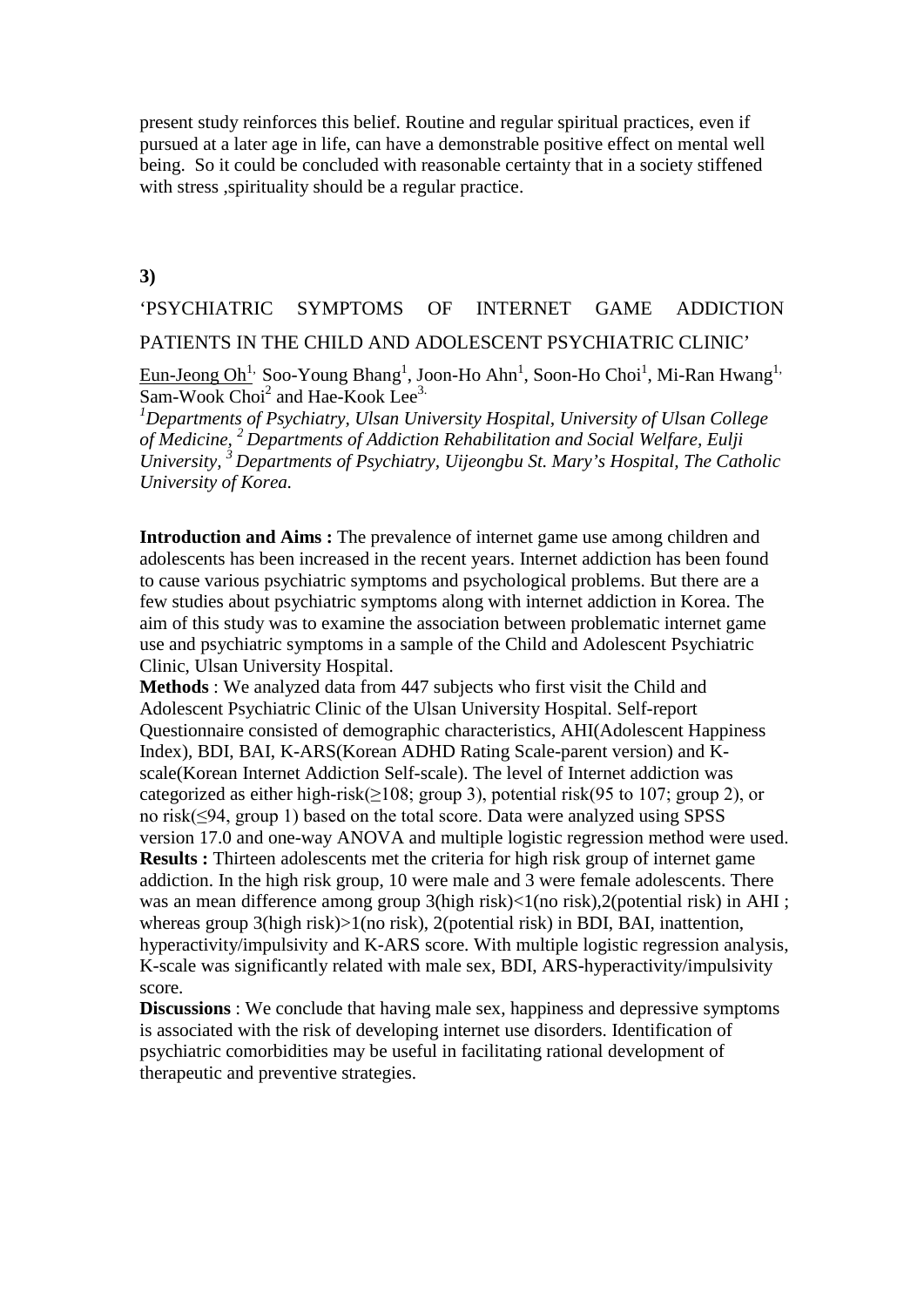### **4)**

### 'PSYCHOLOGICAL ENVIRONMENT IN LATIN AMERICAN'

### PAM Chavez

Department of Psychology, Central University of Ecuador, ECUADOR

The characteristic of this branch of psychology is the study of the relationship of their environment and the impact of that environment on their behavior, to talk about the SER, we refer to all biotic elements of nature and its relation to abiotic water, air, earth, fire, as part of living things, man, as an individual and your relationship with your partner, family, community, society, environment is the nature, the elements and built by this Being as affecting behavior.

This approach is relevant to the study of the structure of daily life, which addresses issues such as the effects of the environments in which we live and work, the environmental requirements of the crush and noise, the spatial dimension in interpersonal relationships, as feature of the physical environment or to a related problem.

In Latin America is of great interest to the study and research of environmental and ecological raised for specific situations, such as the emergence of environmental conflicts by mining, oil and forestry, but also the impact of external movements about the quality of life in the planet, the risks of destruction and involvement such as high levels of water pollution, air and soil of which we are victims daily.

In practice outlining procedures are to contribute effectively to that, being part of the problem, we are also part of the solution, with viable answers to help improve the quality of life on the planet.

Think globally and act locally, from different professional approaches considering the differences between cultural and ecological environments, with their behavioral changes.

### **5)**

# 'A REVIEW OF STRATEGIES FOR MANAGEMENT OF BEHAVIORAL AND PSYCHOLOGICAL SYMPTOMS OF DEMENTIA'

P Mansoori, Researcher

Department of Psychiatry, Psychiatry and Behavioral Sciences Research Center,

Mazandaran University of Medical Sciences, Sari, IRAN

Introduction: Behavioral and psychological symptoms of dementia (BPSD) represent a group of non-cognitive symptoms and behaviors occurring in patients with dementia. They mainly include agitation, psychosis, and mood disorders. The treatment of BPSD is one of the main therapeutic challenges, with >90% of demented individuals experiencing at least one of the symptoms through the course of their illness.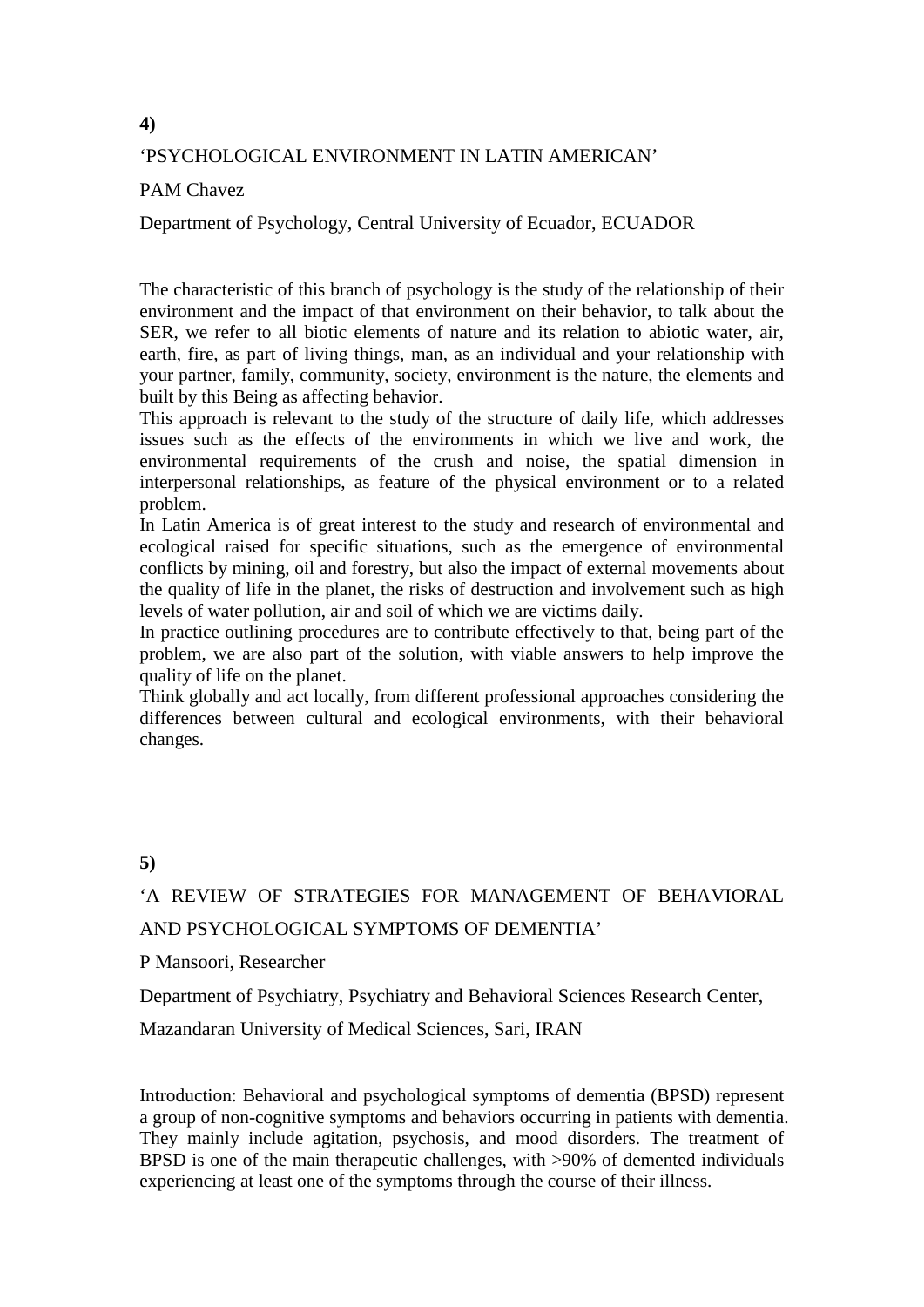Aims/Methods: A comprehensive literature review on current treatments of BPSD was performed in order to recommend the best strategies for management of BPSD.

Results: No pharmacological therapy is approved by the FDA for the treatment of BPSD. A variety of medications are used for BPSD as their off-label indication, such as antipsychotics, antidepressants, Acetylcholinesterase Inhibitors, antiepileptics which at best have a modest efficacy while having a high risk in demented patients. There is emerging evidence that a variety of non-pharmacological interventions are significantly effective for improving BPSD.

Discussion: clinicians must approach BPSD on a case-by-case basis. Due to the growing number of elderly population in the world which will be followed by an increase in the population of demented patients there is an urgent need for further investigation to find effective treatments for troublesome consequences of this disease, including BPSD.

### **6)**

# 'DEVELOPMENT OF A SELF-REPORTED SCALE FOR ADHD IN CHILDHOOD: DELPHI STUDY AND PRELIMINARY DATA'

S. San Nicolás, Ph.D.c<sup>1</sup>; Ioseba Iraurgi, Ph.D.<sup>1</sup>; Ana Estévez, Ph.D.<sup>1;</sup> Fernando González, Ph.D<sup>2;</sup> Mertxe Rodríguez, Psychologist<sup>3;</sup> Iban Onandia, Psychologist<sup>4;</sup> José Cáceres, Ph.D.<sup>1,5;</sup> Manuel Hernanz, Ph.D.<sup>1,2</sup>; Maite Urizar, Psychiatrist<sup>2</sup>.

1-DeustoPsych R+D+I in Psychology and Health, University of Deusto, Bilbao. SPAIN; 2-Osakidetza-Health Department of the Basque Government. SPAIN; 3- Goizberri Psychotherapy Center; 4-AHIDA Association, Bizkaia. SPAIN 5-Navarra Health Service, Pamplona. SPAIN.

Introduction and aims: Although several psychometric instruments are widespread used to assess ADHD symptoms in childhood, none of them is designed to be completed by children themselves. The purpose of this study is to develop a self reported scale specifically designed to assess ADHD symptoms and signs (EA-TDAH). Methods: A preliminary scale was generated based on DSM–IV criteria for ADHD and related signs. The Delphi technique was used due to analyze content and apparent validity. A pilot study was conducted using a normative sample compound by 384 children and adolescents aged nine to 17 (51.7%, males). Participants also completed Rescorla and Achenbach's YSR, chosen as gold standard criteria for validation. Results: The EA-TDAH scale was rated by experts as clinically useful. According to YSR's DSM correspondences, participants were classified as possible ADHD cases (19.4%) and not ADHD cases. As expected, it was the first group that showed higher ratings in the new scale. Regarding psychometric properties it showed an adequate internal consistency  $(\alpha = 0.87)$  and an acceptable structural validity (three factor components: Inattention, Hyperactivity and Mixed symptoms related to ADHD). Discussion: Although further investigation with clinical samples is needed, EA-TDAH seems to be an adequate scale for assessing ADHD symptoms and signs.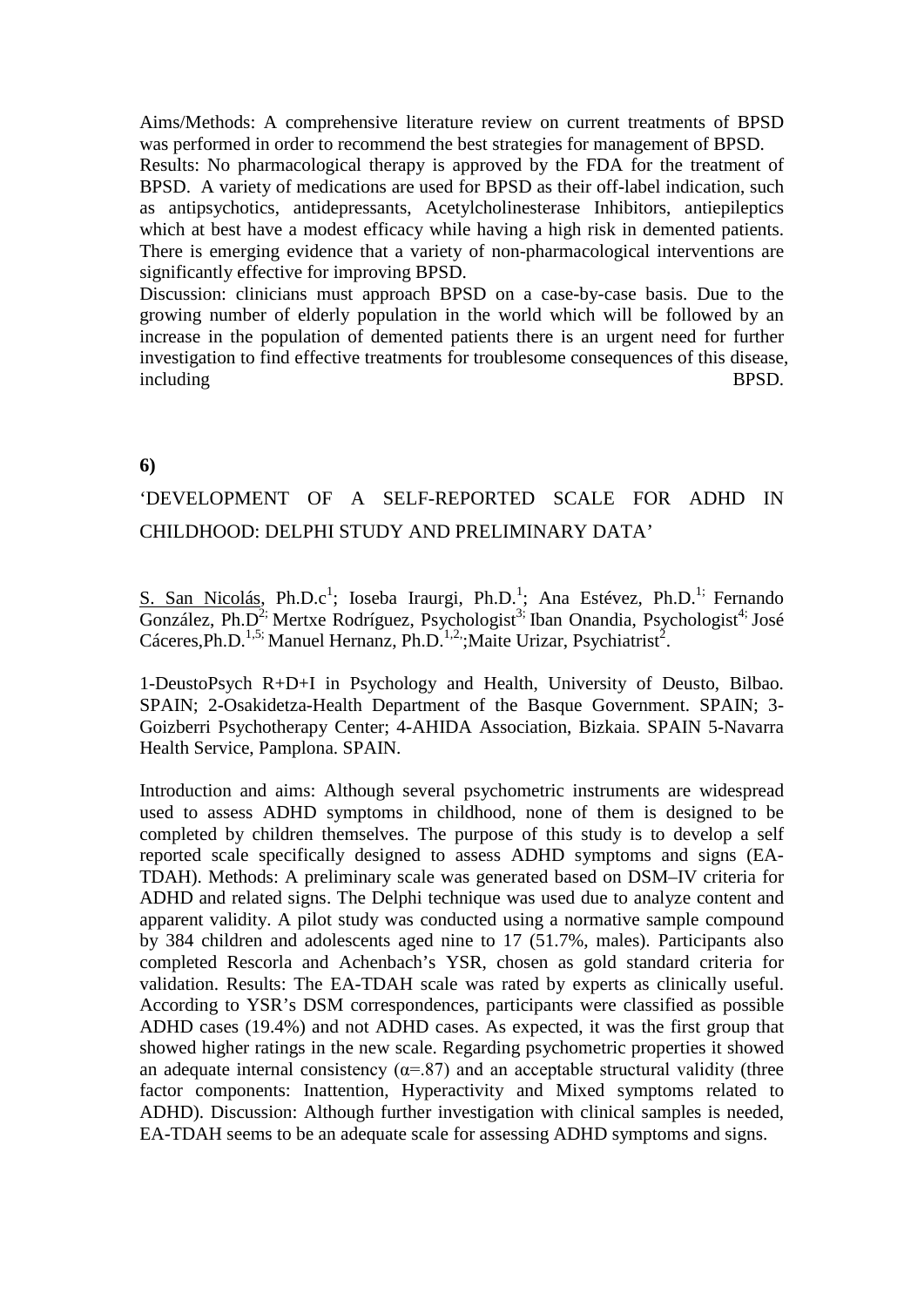### **7)** ' SOCIAL IMPAIRMENTS AND COMORBIDITY IN ADHD SYMPTOMS'

S San Nicolás Phd Candidate, I Iraurgi Phd DeustoPsych R+D+I in Psychology and Health, University of Deusto, Bilbao, SPAIN

Introduction and aims: Children and adolescents diagnosed with ADHD commonly present impairments in social functioning, probably as which may be a consequence of the core dimensions of the disorder. These behaviors can lead to rejection by peers and may trigger symptoms of anxiety, depression, and withdrawal. The aim of this study is to analyze whether the inattentive characteristics are also associated to impairments in socialization and, subsequently, to anxiety and depression symptoms. Methods: A normative sample of 382 children and adolescents (51.6%, males) with ages between nine and 17 was analyzed. The Achenbach and Rescorla's Young Self Report was applied to participants in order to assess clinical and social characteristics. Self reported number of close friends, relationship with peers, and clinical variables anxiety-depression, withdrawal-depression, and social problems were considered. Results: According to YSR's DSM correspondences, participants were valued as possible ADHD cases (19.4%) and not ADHD cases. T-test for mean differences showed significant differences in number of close friends ( $t = 2.03$ ), anxietydepression (t= -6.54), withdrawal-depression (t= -4.56), and social problems (t= -6.22). Significant and positive correlations were found between clinical variables. Discussion: Results suggest that children and adolescents who show inattentive characteristics are more likely to present social problems and anxiety-depression symptoms.

**8)** 'ΨΥΧΟΔΙΑΓΝΩΣΤΙΚΗ ΠΡΟΣΕΓΓΙΣΗ ΤΗΣ ΕΠΙΘΕΤΙΚΗΣ ΕΠΙΚΙΝΔΥΝΟΤΗΤΑΣ ΚΑΙ Η ΨΥΧΟΛΟΓΙΚΗ ΑΝΑΛΥΣΗ ΤΗΣ ΨΥΧΙΚΗΣ ΚΑΤΑΣΤΑΣΗΣ ΕΝ ΒΡΑΣΜΟΥ ΨΥΧΗΣ (PSYCHODIAGNOSTIC APPROACH TO AGGRESSIVENESS RISK AND PSYCHOLOGICAL ANALYSIS OF THE IMPULSIVE AGGRESSIVE STATE)'

S Menelaou, Clinical Psychologist

Mental Health Service of Cyprus, CYPRUS

# Περίληψη

Ιστορικά, η επιθετικότητα και η επιθετική επικινδυνότητα, είναι ένα πρόβλημα το οποίο απασχόλησε σοβαρά τους ειδικούς λόγο της ιδιαιτερότητας τους. Η ψυχοδιαγνωστική προσέγγιση στην αξιολόγηση, την διερεύνηση και την πρόγνωση της επιθετικής συμπεριφοράς καθώς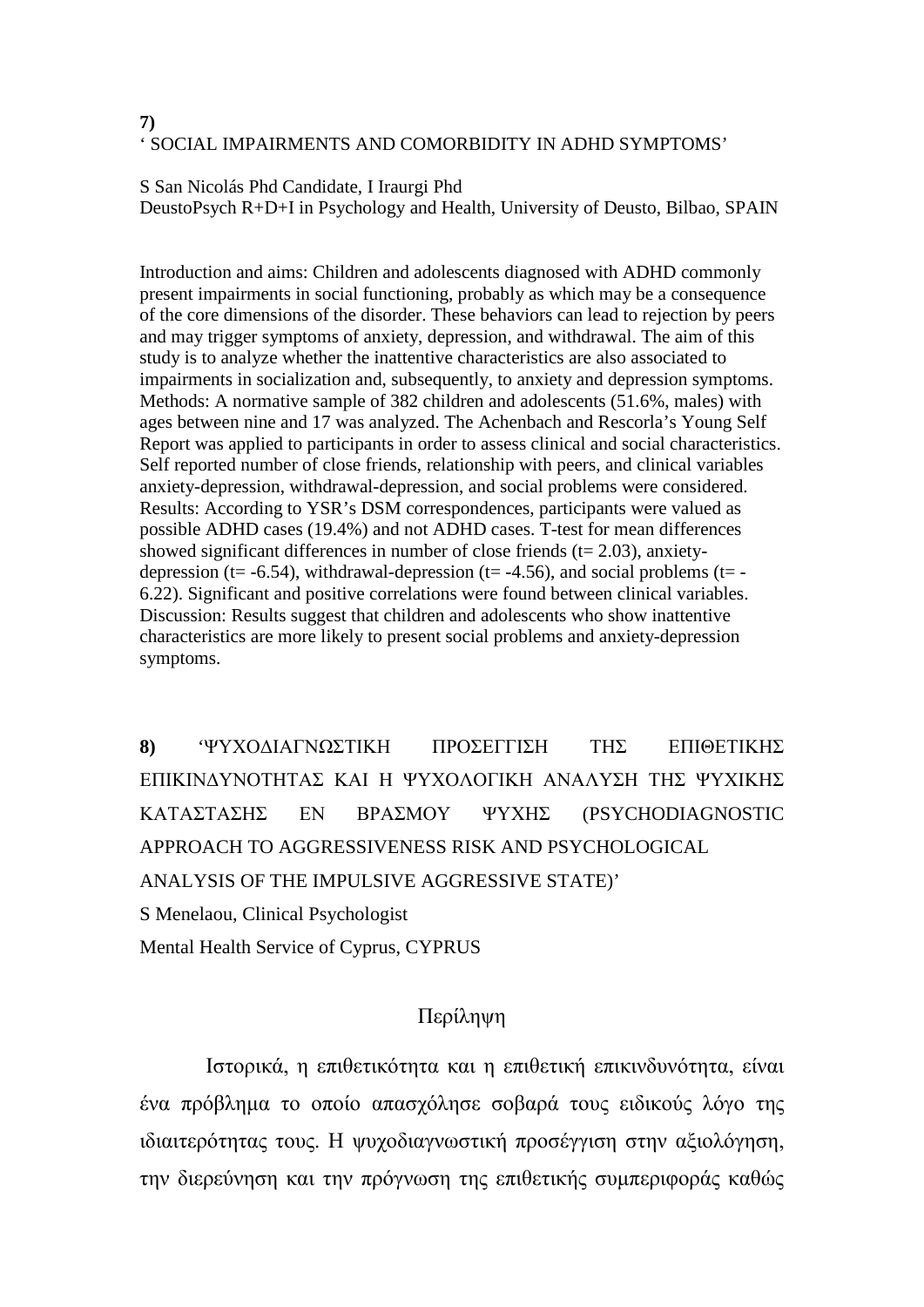και την πρόβλεψη για ασφάλεια, είναι τα στοιχεία τα οποία μέσα από την ανάλυση τους θέτουν την επικινδυνότητα, η οποία από την κλασσική άποψη εκφράζεται από την ψυχική κατάσταση εν βρασμού ψυχής.

Η ψυχική κατάσταση εν βρασμού ψυχής ως επιθετική αντίδραση έχει απασχολήσει ιδιαίτερα τους ειδικούς στον χώρο της δικανικής. Η ιδιαιτερότητα αυτής της ψυχικής κατάστασης είναι τέτοια, η οποία φέρει περισσότερο από μία μορφή. Το εκ βρασμού ψυχής και το εν βρασμού ψυχής είναι περισσότερο νομικοί όροι, προσδιορισμένοι για την φύση του εγκλήματος. Από ψυχολογικής και ψυχιατρικής πλευράς, το εν βρασμού ψυχής ως μία μορφή συναισθηματικής αντίδρασης και κατάστασης, εσωκλείει πολλά στοιχεία τα οποία μπορούν να μας δώσουν απαντήσεις για την δυναμική αυτής της κατάστασης.

### Abstract

Historically, aggressiveness and aggressive dangerousness, is a problem which has been studied excessively and thoroughly by experts due to the particularity of the problem. The psychodiagnostic approach in evaluation, exploration and prognosis of aggressive behavior, as well as safety prediction, are all elements from which we can analyse the expression of the dangerousness, as an emotional state of affection.

The mental state in anger as an aggressive reaction has particularly interested the specialists in the juridical field. The particularity of this mental state is such that presents more than one form. Out of anger and in anger are more of legal terms, defined for the nature of the crime. From a psychological and psychiatric point of you, in anger (affect) as a form of emotional reaction and state, encloses many elements, which can provide answers for the dynamic of this state.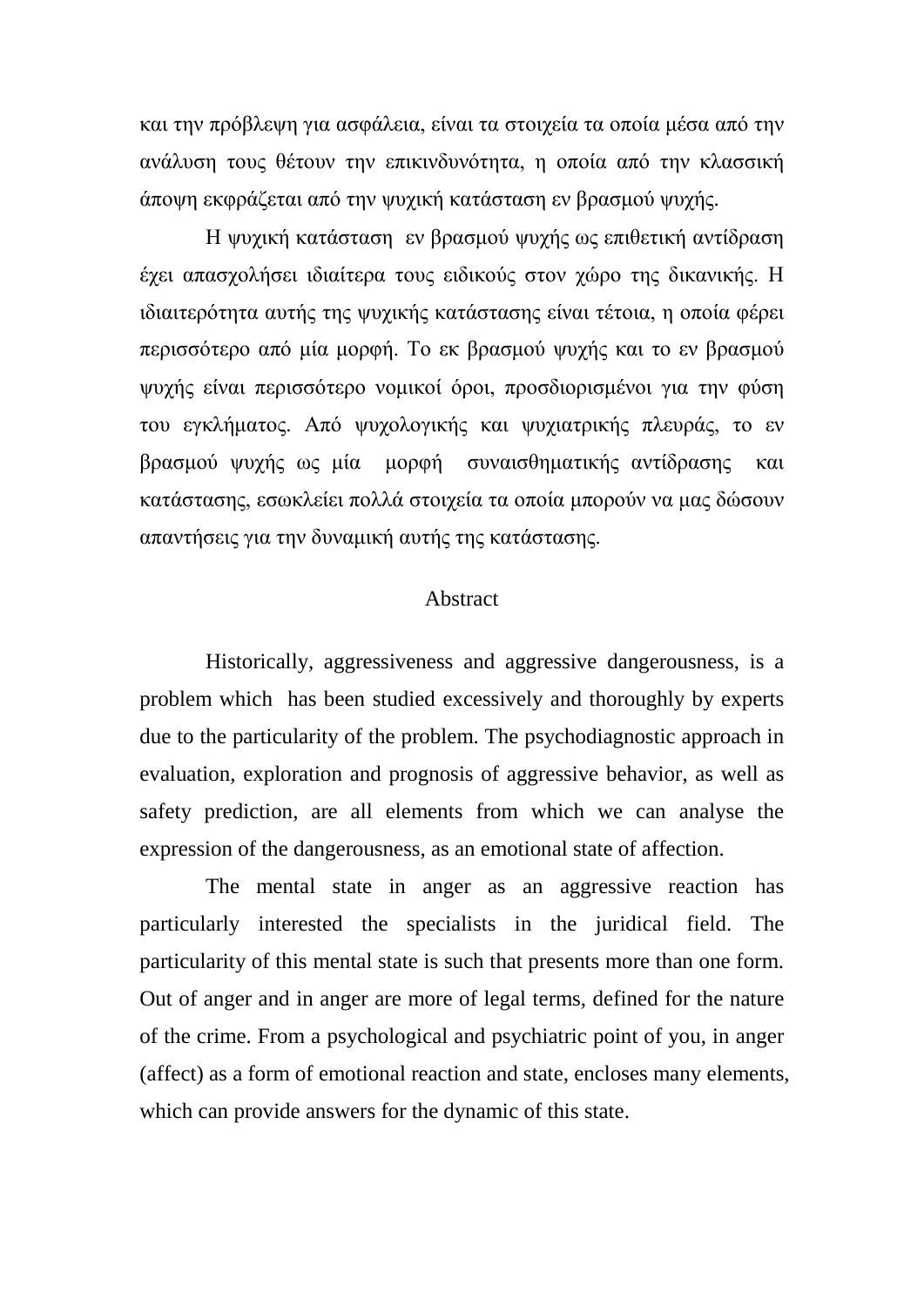**9)**

# 'THE USE OF PHOTOGRAPHY IN PSYCHOTHERAPY AND CONFLICT RESOLUTION'

E Hounta PhD Candidate, Prof. A Chatjoulis National Kapodistrian University, Athens, GREECE

Στην παρούσα εργασία κατ' αρχήν γίνεται μια εισαγωγική παρουσίαση του θέματος που αφορά στη χρήση της φωτογραφίας στην ψυχοθεραπεία αλλά και στην επίλυση ενδοπροσωπικών και διαπροσωπικών συγκρούσεων. Πιο συγκεκριμένα παρουσιάζεται ένα μοντέλο επίλυσης δια-προσωπικών συγκρούσεων με τη χρήση της φωτογραφίας μέσα από την ομάδα, όπου η φωτογραφία παίζει το ρόλο του διαμεσολαβητή. Αντλώντας από το γεγονός ότι η φωτογραφία χρησιμοποιήθηκε για πρώτη φορά στην ψυχιατρική το 1856 από τον Dr. Hugh Diamond, καθώς και το ότι σήμερα γίνεται χρήση της φωτογραφίας ευρέως στην ψυχοθεραπεία υπό τον όρο φωτοθεραπεία, γίνεται συζήτηση για τα πλεονεκτήματα μιας τέτοιας διαδικασίας. Ελέγχεται το γεγονός ανάδυσης συναισθημάτων κατά τη διαδικασία αλλά και η αλλαγή αντίληψης όσον αφορά την διαφορετικότητα του άλλου. Καθώς η φωτογραφία χρησιμοποιείται ως ένα μέσο που διεγείρει και επιτρέπει την ελεύθερη ροή του νου, ώστε να διευκολυνθεί η θεραπευτική διαδικασία, παρατηρούνται επιπλέον συμπεριφορές, όπως η ανάδυση και συζήτηση υπαρξιακών ζητημάτων. Τέλος, υποστηρίζεται ότι τέτοιου είδους διαδικασίες είναι απαραίτητες και αρκετά βοηθητικές, ιδιαίτερα σε άτομα που αντιμετωπίζουν δυσκολίες στην έκφραση ή τη λεκτική επικοινωνία.

### **10)**

# **'**EATING DISORDERS AND BORDERLINE PERSONALITY CO-OCCUR – TREATMENT'

### MD Sinanidou**,** School and Clinical Psychologist/Psychotherapist, Athens, GREECE

Eating disorders characterized by severe problems with eating behavior. The [Fourth](http://bpd.about.com/od/glossary/g/DSM.htm)  [Edition \(DSM-IV\),](http://bpd.about.com/od/glossary/g/DSM.htm) the official guidebook to the diagnosis of psychiatric disorders used by mental health providers, recognizes two specific types of eating disorders: [anorexia nervosa](http://bpd.about.com/od/glossary/g/AN.htm) and [bulimia nervosa.](http://bpd.about.com/od/glossary/g/BN.htm) The central feature of anorexia nervosa is a refusal to maintain a minimally normal body weight (body weight greater than 85% of that expected for the individual's age and height). In contrast, the central feature of bu limia nervosa is the presence of binge eating, followed by behaviors that are attempts to compensate for the binge eating, such as self-induced vomiting, overuse of laxa tives, excessive exercise, etc). Eating disorders and borderline personality frequently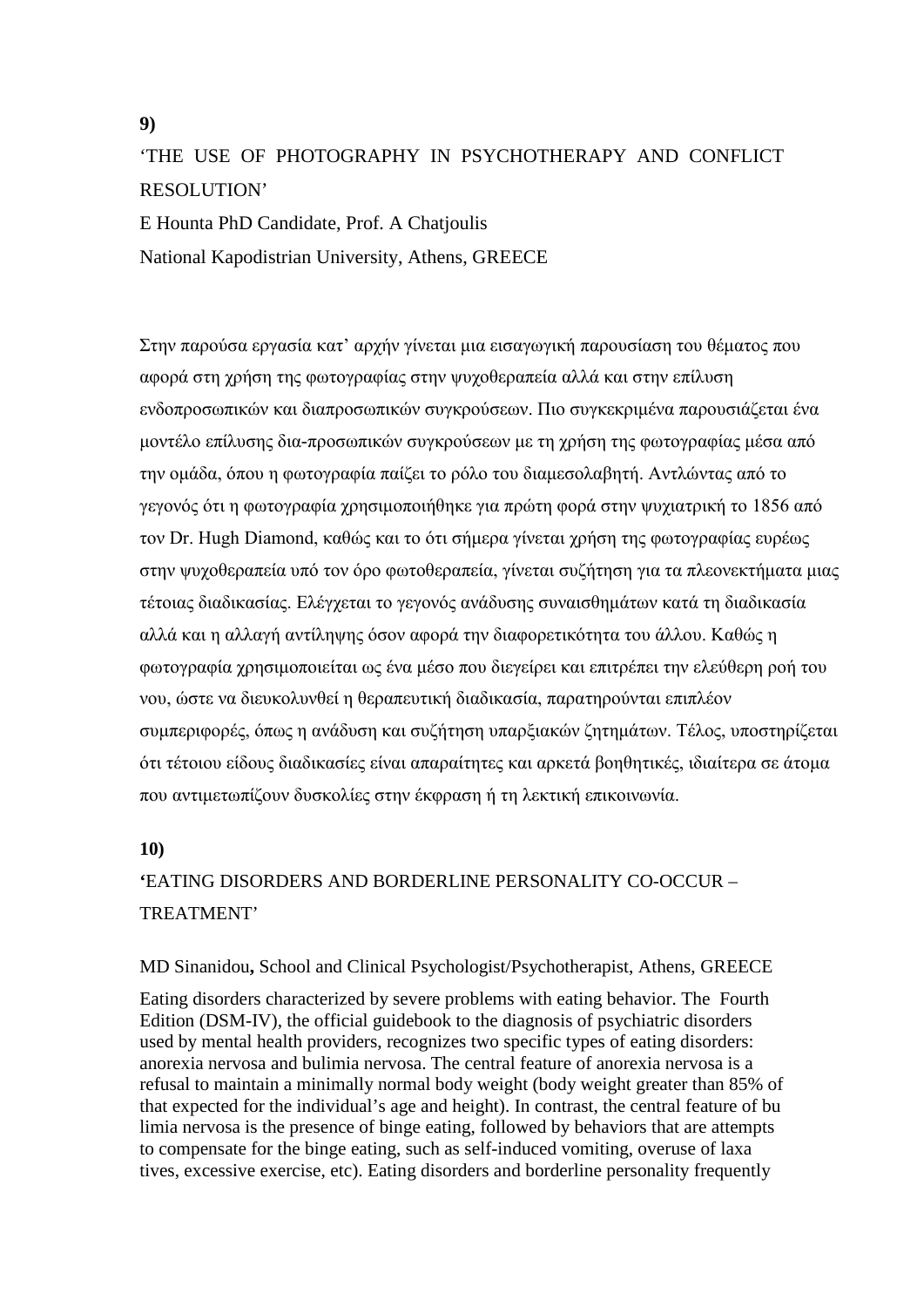occur together, but until recently, very little was known about the relationship betwe en borderline personality disorder (BPD) and eating disorder conditions.. People with borderline personality disorder have a greater prevalence of eating disorders than peo ple in the general population. Experts have noted that one possible explanation is that BPD and eating disorders (particularly bulimia nervosa) share a common risk factor: both are associated with histories of [childhood trauma,](http://bpd.about.com/od/causesofbpd/a/Abuse_ar.htm) such as physical, sexual and emotional abuse). It could be that having a history of childhood trauma puts one at greater risk for both BPD and eating disorders. Which problem should be treated first? It may be that both the eating disorder and the BPD symptoms can be treated at the same time, but this may be decided on a case-by-case basis. Alternatively, in someone with very severe BPD symptoms that are either life-threatening or threaten to reduce their ability to engage in treatment, the BPD symptoms may be treated first.

#### **11)**

#### `SOMATIZATION DISORDER – TREATMENT`

#### MD Sinanidou

School and Clinical Psychologist/Psychotherapist, Athens, GREECE

Somatization disorder is characterized by multiple physical complaints (eg, pain; GI, sexual, and neurologic symptoms) over several years that cannot be explained fully by a physical disorder. Symptoms usually begin before age 30 and are not intentionally produced or feigned. Diagnosis is based on his tory after excluding physical disorders. Treatment focuses on establishing a consistent, supportive physician-patient relation ship that avoids exposing the patient to unnecessary diagnostic testing and therapies. Somatization disorder is often familial, although the etiology is unknown. Somatization disorder occurs more often in women. Male relatives of affected wo men have an increased risk of antisocial personality and substance-related disorders. Specific diagnostic criteria include the following: Onset of multiple physical symptom ms before age 30. Symptoms occurring over several years. Treatment seeking or impaired functioning. Pain affecting  $\geq$  4 body parts.  $\geq$  2 GI symptoms other than pain (eg, nausea, bloating, food intolerance).  $\geq 1$  sexual or reproductive symptom other than pain (eg, sexual indifference, erectile dys function).  $\geq 1$  neurologic symptom other than pain (eg, weakness, imbalance, loss of sensation).The diagnosis is suppor ted by the dramatic nature of the complaints and the patient's sometimes exhibition nistic, dependent, and suicidal behavior. Treatment is usually difficult. Drug treatm ent of concurrent mental disorders (eg, depression) may help. Psychotherapy, particularly cogniti ve-behavioral therapy, may also help.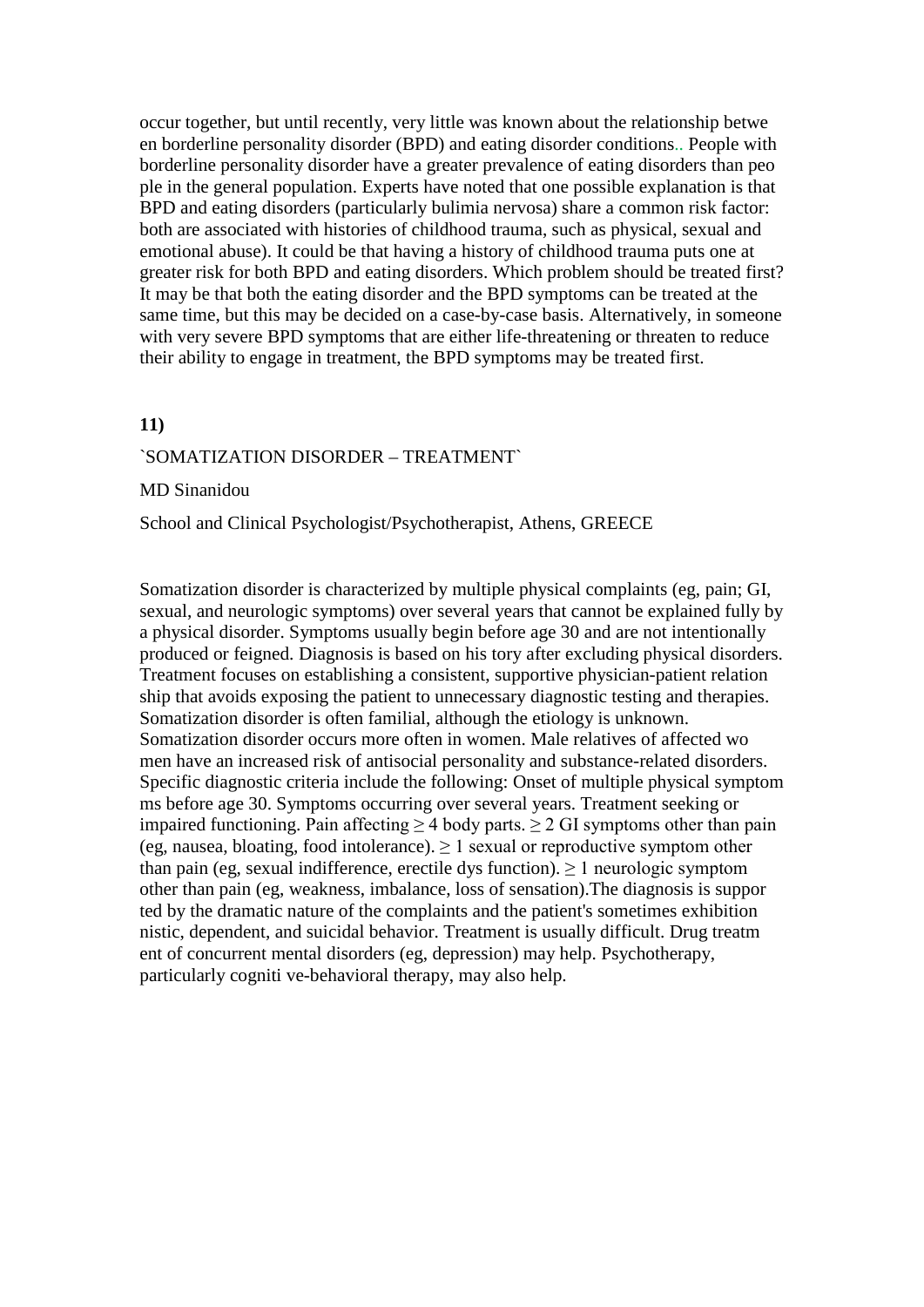**12)**

### `ΣΥΓΚΡΙΤΙΚΗΠΑΡΟΥΣΙΑΣΗΤΗΣΨΥΧΟΚΟΙΝΩΝΙΚΗΣΠΡΟΣΑΡΜΟΓΗΣΤΩΝΓΥ ΝΑΙΚΩΝΣΤΗ ΔΙΑΡΚΕΙΑΤΗΣΚΥΗΣΗΣ (COMPARATIVE STUDY OF PSYCHOSOCIAL ADJUSTMENTS MADE BY WOMEN DURING PREGANCY)`

### Ευτυχία Σταματίου<sup>1</sup> & Ζαΐρα Παπαληγούρα<sup>2</sup>

<sup>1</sup>Phd Candidate, Department of Psychology, Aristotle University of Thessaloniki, **GREECE** 

<sup>2</sup>Associate Professor, Department of Psychology, Aristotle University of Thessaloniki, **GREECE** 

ΕΙΣΑΓΩΓΗ & ΣΤΟΧΟΣ: Η ψυχο-συναισθηματική κατάσταση των γυναικών κατά την εγκυμοσύνη αποτελεί παράγοντα μείζονος σημασίας για το βίωμα της μητρότητας καθώς και την υγεία, ευημερία και ανάπτυξη του παιδιού. Στην παρούσα ανακοίνωση παρουσιάζεται μέρος των αποτελεσμάτων μιας ευρύτερης μελέτης που αφορά στην ψυχο-κοινωνική προσαρμογή των γυναικών κατά την περιγεννητική περιόδο. Συγκεκριμένα, μελετήθηκαν: α) τα επίπεδα κατάθλιψης και άγχους των εγκύων στη διάρκεια των τριών τριμήνων της κύησης και β) οι επιδράσεις μεταβλητών (δημογραφικών, προγραμματισμού της κύησης, ατομικού και οικογενειακού ιστορικού) στην εμφάνιση υψηλών επιπέδων συμπτωματολογίας.

ΜΕΘΟΔΟΣ: Το δείγμα αποτέλεσαν 138 γυναίκες, ηλικίας 20–43 ετών (Μ=30.14, SD=4.306), στην περιοχή της Θεσσαλονίκης. Τα εργαλεία που χορηγήθηκαν είναι: ένα ερωτηματολόγιο για κοινωνικο-δημογραφικά στοιχεία και μαιευτικού, ιατρικού και ψυχιατρικού ιστορικού, η Κλίμακα Επιλόχειας Κατάθλιψης του Εδιμβούργου (Edinburgh Postnatal Depression Scale, EPDS) και το Ερωτηματολόγιο *Άγχους Εξαρτώμενου από την Κατάσταση ή την Προσωπικότητα* του Spielberger (State-Trait Anxiety Inventory, STAI).

ΑΠΟΤΕΛΕΣΜΑΤΑ: Ένα σημαντικό ποσοστό γυναικών παρουσιάζουν ανησυχητικά υψηλά επίπεδα συμπτωμάτων καθ' όλη τη διάρκεια της κύησης, με ιδιαιτέρως επιβαρυμένα να εμφανίζονται το 1<sup>°</sup> και το 3<sup>°</sup> τρίμηνο. Η εικόνα μεταβάλλεται σημαντικά ανάλογα με την οικογενειακή κατάσταση, το εκπαιδευτικό επίπεδο, τον προγραμματισμό της κύησης και το ατομικό ιστορικό των εγκύων.

ΣΥΜΠΕΡΑΣΜΑΤΑ: Τα αποτελέσματα της παρούσας εργασίας παρουσιάζουν μια ιδιαιτέρως ανησυχητική κατάσταση, ενισχύοντας την ανάγκη για έγκαιρη και έγκυρη ανίχνευση των γυναικών που χρήζουν άμεσης στήριξης ήδη από την αρχή της κύησης και το σχεδιασμός προληπτικών προγραμμάτων.



**This research has been co-financed by the European Union (European Social Fund – ESF) and Greek national funds through the Operational Program "Education and Lifelong Learning" of the National Strategic Reference Framework (NSRF) - Research Funding Program: Heracleitus II. Investing in knowledge society through the European Social Fund.** 

**13)**

` ΚΕΘΕΑ ΣΤΡΟΦΗ: ΜΙΑ ΘΕΡΑΠΕΥΤΙΚΗ ΚΟΙΝΟΤΗΤΑ ΓΙΑ ΕΦΗΒΟΥΣ ΧΡΗΣΤΕΣ ΠΟΥ ΜΑΘΑΙΝΟΥΝ ΤΗ ΖΩΗ. ΠΑΡΟΥΣΙΑΣΗ ΤΟΥ ΠΡΟΦIΛ ΤΩΝ ΕΦΗΒΩΝ ΠΟΥ ΣΥΜΜΕΤΕΙΧΑΝ ΣΤΗ ΘΕΡΑΠΕΥΤΙΚΗ ΚΟΙΝΟΤΗΤΑ ΤΟ 2012 (KETHEA STROFI: A THERAPEUTICCOMMUNITY FOR ADOLESCENTSDRUG USERSWHOLEARNHOWTOLIVE. A PRESENTATION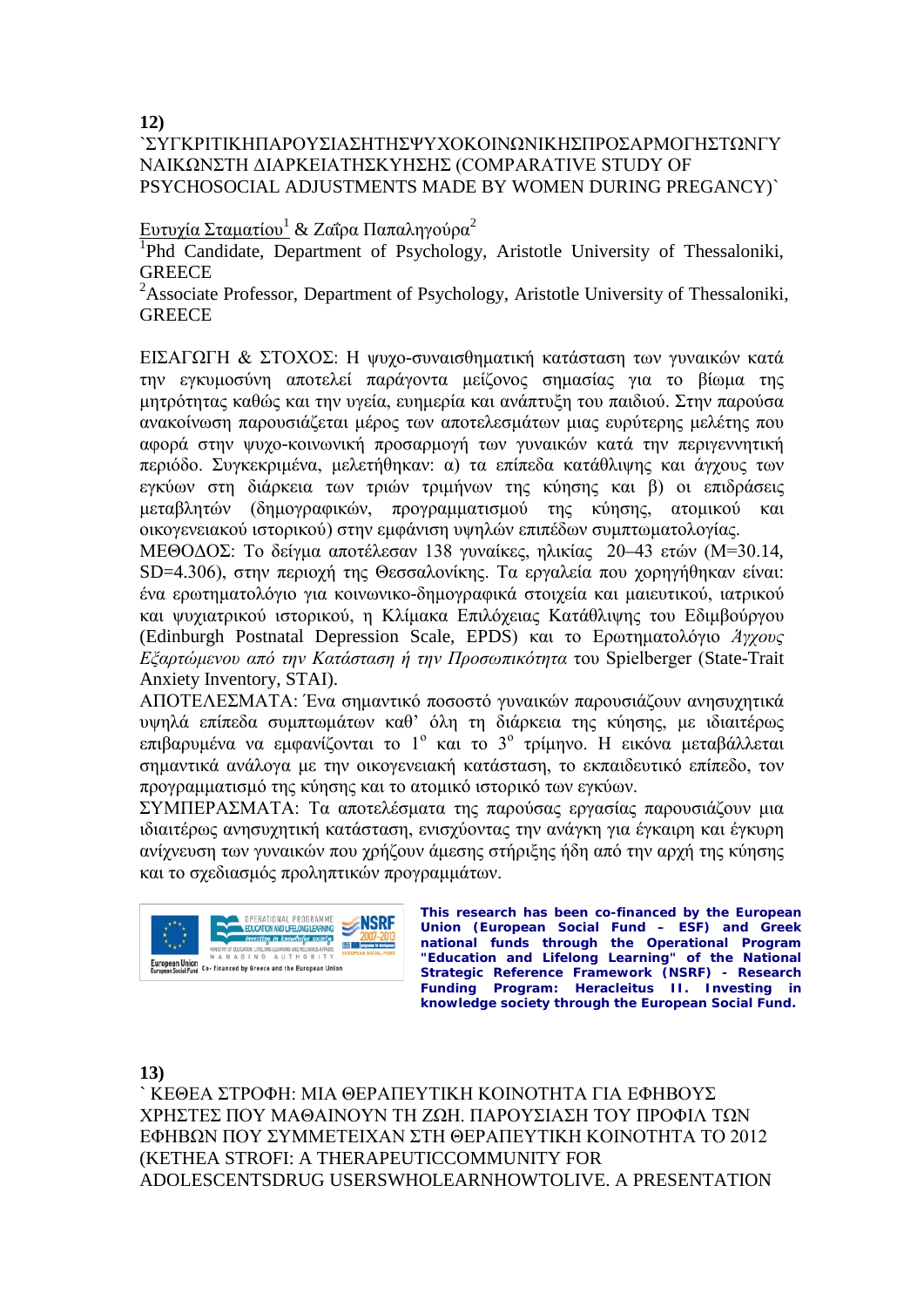### OF THE CHARACTERISTICS OF THE ADOLESCENTS WHO PARTICIPATED IN THE THERAPEUTIC COMMUNITY IN 2012)`

#### S Zotou, Head of the Research Department of KETHEA STROFI, GREECE

Το ΚΕΘΕΑ ΣΤΡΟΦΗ είναι το πρώτο θεραπευτικό πρόγραμμα για έφηβους χρήστες ουσιών, το οποίο λειτουργεί στην Αθήνα από το 1988. Παρέχει εντατική εξωτερική φροντίδα σε εφήβους και νεαρούς ενήλικες που αντιμετωπίζουν πρόβλημα κατάχρησης ή εξάρτησης και, συνήθως, έχουν εγκαταλείψει το σχολείο και έχουν παραβατική συμπεριφορά. Η απεξάρτηση των εφήβων, συντελείται μέσα από ένα πρόγραμμα ποικίλλων ψυχοκοινωνικών δραστηριοτήτων, αξιοποιώντας κυρίως τις αρχές του μοντέλου των Θεραπευτικών Κοινοτήτων, που προάγουν τη ζωή και ενισχύουν την ενεργή συμμετοχή των μελών στην θεραπεία, με θεραπευτικές, εκπαιδευτικές, ψυχαγωγικές και αθλητικές δραστηριότητες, ενθαρρύνοντας παράλληλα την ανάληψη πρωτοβουλιών από τους ίδιους με στόχο την ενίσχυση της αυτοεκτίμησης και αυτοπεποίθησής τους.

Η μελέτη του προφίλ των εφήβων που προσεγγίζουν το ΚΕΘΕΑ ΣΤΡΟΦΗ αποτελεί ένα μέσο καταγραφής των αναγκών των έφηβων χρηστών. Στόχος της παρουσίασης αυτής είναι η ανάδειξη των ιδιαίτερων χαρακτηριστικών των εφήβων που συμμετείχαν στη θεραπευτική κοινότητα του προγράμματος κατά το έτος 2012. Η διερεύνηση του προφίλ πραγματοποιήθηκε με το ερωτηματολόγιο First Treatment Demand Indicator, το οποίο χορηγείται στους εφήβους κατά την πρώτη τους επαφή με το πλαίσιο.

Τα αποτελέσματα δείχνουν τις ιδιαίτερες ανάγκες των εφήβων, το οικογενειακό τους ιστορικό καθώς και τη πορεία τους στη χρήση.

#### **14)**

### `ATTENTION DEFICIT HYPERACTIVITY DISORDER (ADHD) - MEDICATION AND BEHAVIORAL TREATMENT`

#### MD Sinanidou

School and Clinical Psychologist/Psychotherapist, Athens, GREECE

ADHD is a problem with inattentiveness, over-activity, impulsivity, or a combination. For these problems to be diagnosed as ADHD, they must be out of the normal range for a child's age and development. ADHD is the most commonly diagnosed behavio ral disorder of childhood. It affects about 3 - 5% of school aged children. ADHD is diagnosed much more often in boys than in girls. ADHD may run in families, but it is not clear exactly what causes it. Whatever the cause may be, it seems to be set in mo tion early in life as the brain is developing. Imaging studies suggest that the brains of children with ADHD are different from those of other children. Depression, lack of sleep, learning disabilities, tic disorders, and behavior problems may be confused with, or appear with ADHD. The symptoms of ADHD fall into three groups: Lack of attention (inattentiveness)-Hyperactivity-Impulsive behavior (impulsivity). Children should have at least 6 attention symptoms or 6 hyperactivity/impulsivity symptoms, with some symptoms present before age 7.The symptoms must be present for at least 6 months, seen in two or more settings, and not caused by another proble m. The symptoms must be severe enough to cause significant difficulties in many settings, including home, school, and in relationships with peers. A combination of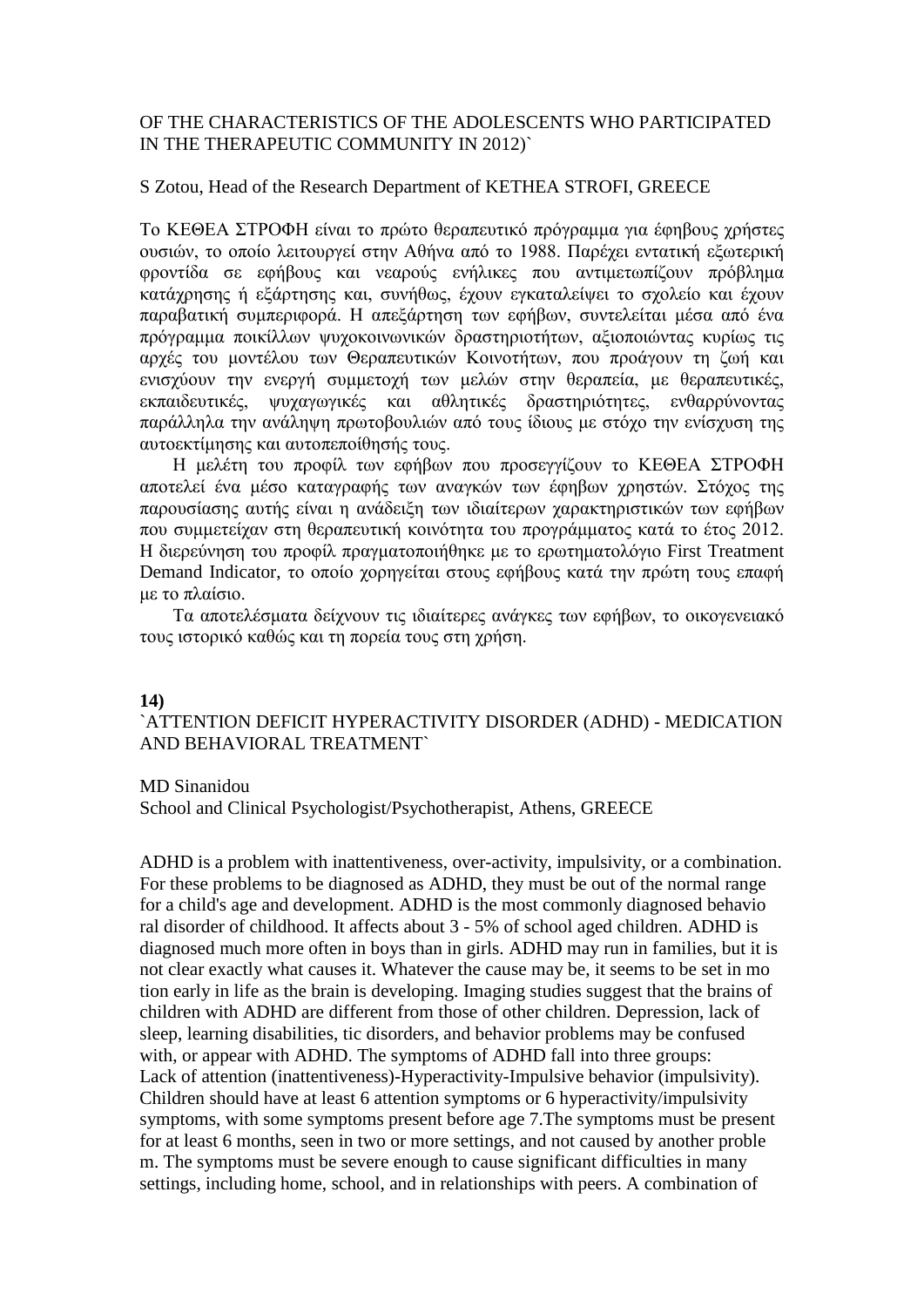medication and behavioral treatment works best. There are several different types of ADHD medications that may be used alone or in combination.

### **15)**

### **`**INSOMNIA - CIRCADIAN RHYTHM SLEEP-TREATMENT` MD Sinanidou School and Clinical Psychologist/Psychotherapist, Athens, GREECE

Insomnia means that the person is not able to fall asleep; this is a very common sleep problem experienced by millions on occasion. An [insomnia sleep disorder](http://www.isityourneed.com/health/insomnia/index.html) results in disruption of normal daily life, with the person is feeling tired for most of the time and often ends up worrying about this lack of sleep. There are a number of factors that may cause insomnia sleep disorder, including excessive intake of caffeine or alcohol, emotional difficulties, stress and other underlying diseases..Circadian rhythm sleep disorders occur when people's internal sleep-wake schedule (clock) does not align wi th the earth's cycle of darkness (night) and light (day). Jet lag and shift work common ly disturb the usual rhythms of sleep and waking. People cannot awaken or go to sleep when they need or want to. Doctors base the diagnosis on symptoms, sometimes using information from a sleep log and sleep laboratory testing. Good sleep habits and expo sure to bright light can help people readjust their sleep-wake cycle. Circadian means around (*circa*) the day (*dies*). Circadian rhythms are the regular changes in mental and physical states that occur in about a 24-hour period—a person's internal clock. These rhythms are controlled by an area of the brain that is influenced by light (called the circadian pacemaker). After entering the eye, light stimulates cells in the back of the eye (retina) to send nerve impulses to this area. These impulses signal the brain to stop producing melatonin, a sleep-promoting hormone. Developing good sleep habits can help. Exposure of the eyes to bright light at appropriate times may be the most helpful strategy. Such exposure helps reset the internal clock.

### **16)**

### `ANOREXIA NERVOSA: PREVENTION AND TREATMENT ATPRIMARY HEALTH CARE`

Eleni Fourlani1, Theodora Syriopoulou2, Eleni Karachanidi3, Anastasios Koukouletsos3, Ioanna Argyri2, Spyridonas Zisimopoulos2, Vaios Katsaros2

- 1. Pediatric Department, Children's Hospital "Mitera", Athens, Greece
- 2. Pediatric Department, General Hospital of Kalamata, Kalamata, Greece
- 3. Pediatric Department, University General Hospital of Patras, Patras, Greece

**Introduction&Aims**: Anorexia nervosa is a feeding behavior's disorder in relation to weigh control that substantially harms physical and psychosomatic health. Highlighting Primary Health Care's (PHC) contribution at disorder's prevention and treatment, through a teenage girl's case description, is this study's aim. **Methods:** Thorough personal and familial history, clinical evaluation, laboratory tests (blood, biochemical serological), radiological test, electrocardiogram were done.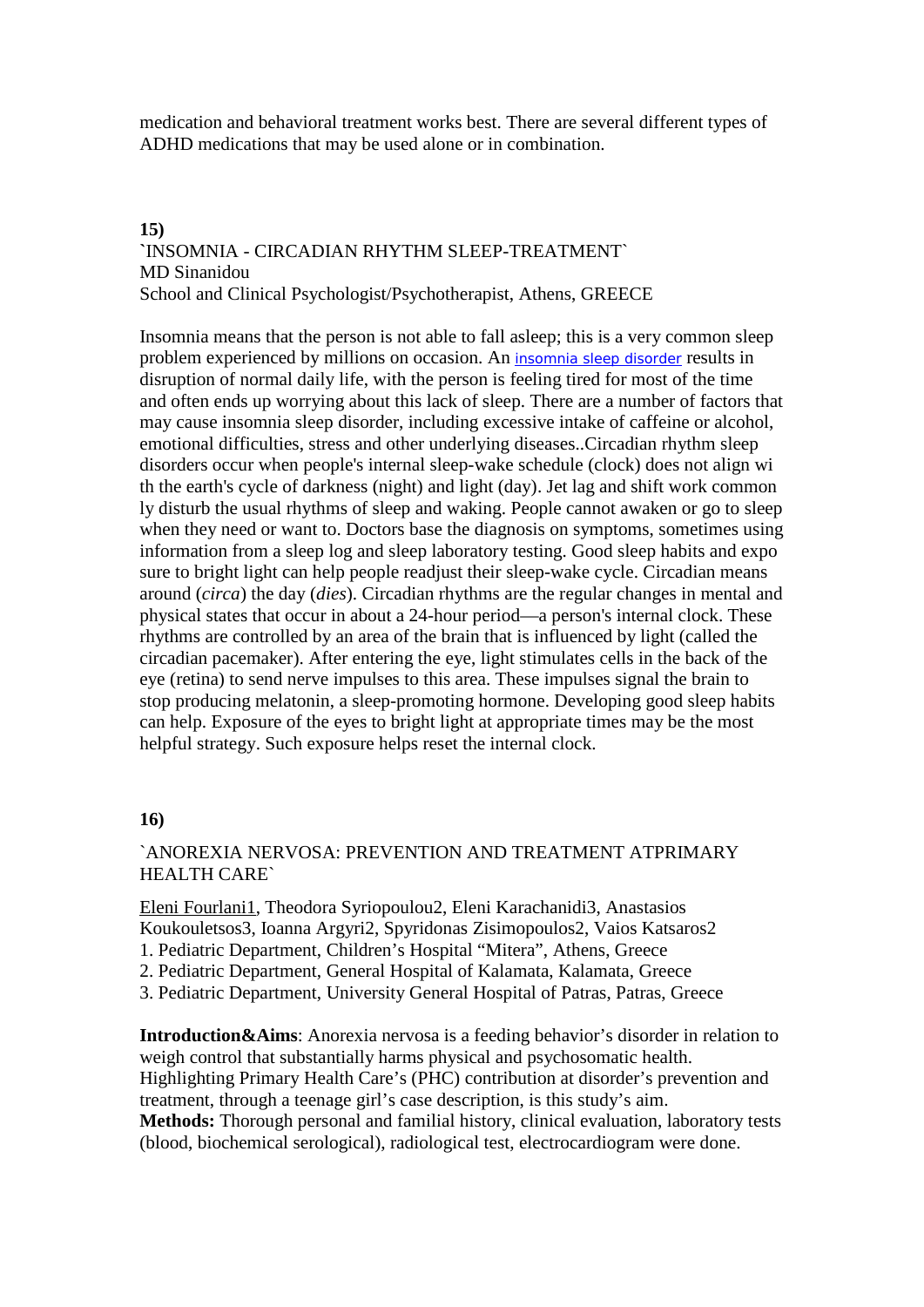**Results:** 14years-old girl appears reduced for her age weight&height (46kg, 1.65m), along with body loss~10kg during last month. No menstrual disturbances mentioned. The teenager appeared behavioral disorders, insufficient feeding lately (mainly yogurts and fruits), extremely dealing with her appearance and difficulty in interpersonal (with peers) relationships. Intense family problems are referred (recent parental separation). Physical examination: underweight, muffled heart sounds, no other pathological signs. B.P: 108-67mmHg.EKG: sinus rhythm, pulses: 60/min.Τ3:71.14 ng/dl (normal ranges-n.r:80-180), Τ4:5.35μg/dl (n.r:5-14.5), FΤ3: 1.95pg/ml (n.r:2.48-5.1), FT4:8.89pg/ml (n.r:9-16.7),TSH: 1.72 μU/ml (n.r:0.3-5). The relevant bradycardia as well as hypothyroidism were attributed to patient's malnutrition. Laboratory&radiological tests: within normal limits. The patient was referred to a Secondary Care Center and underwent a. psychiatric evaluation: teenager with elements of adaption's reaction and depression-like feeling without perception's disorders- and b. social worker's evaluation :patient improperly fed in an effort to manipulate her familial environment. The girl was referred to a Tertiary Center and was evaluated by child psychiatrist who diagnosed anorexia nervosa with depression's coexistence. She received treatment and reacted positively. **Discussion:** Early action and recognition of disease's first signs as well as quick combined treatment's start by PHC's carriers have positive results in reducing disease's impact.

#### **17)**

`GENETIC MARKERS FOR VITAL EXHAUSTION (EPIDEMIOLOGICAL AND GENETICS STUDY OF PROGRAM WHO "MONICA, SUBPROGRAM "MONICA-PSYCHOSOCIAL")`

V Gafarov1,2, Professor; E Gromova1,2, Assistant Professor; V Maximov2,3 Professor; N Judin3, Assistant Professor; T Mishakova3, Assistant Professor; I Gagulin1,2, Assistant Professor; M Voevoda2,3, Director

1 Collaborative laboratory epidemiology cardiovascular diseases SB RAMS,

2 Institute of Internal Medicine SB RAMS,

3 Institute of Cytology and Genetic RAS, Novosibirsk, RUSSIA

Introduction. Vital exhaustion (VE) can be caused by the abnormal dopamine synthesis.

Aim. To study associations between vital exhaustion (VE) and VNTR polymorphism in the DRD4 and DAT genes.

Methods: as part of the WHO program «MONICA» in 1994 surveyed a random representative sample of men aged 25-64 years (628 men). We used MONICA's scale for estimation of VE. Genotyping of VNTR polymorphisms studied gene DRD4, DAT was conducted according to published methods: gene DRD4 (Lichter JB et al., 1993; Schmidt D. et al., 2001), gene DAT (Mitchell RJ et al., 2000; Kang M. et al.,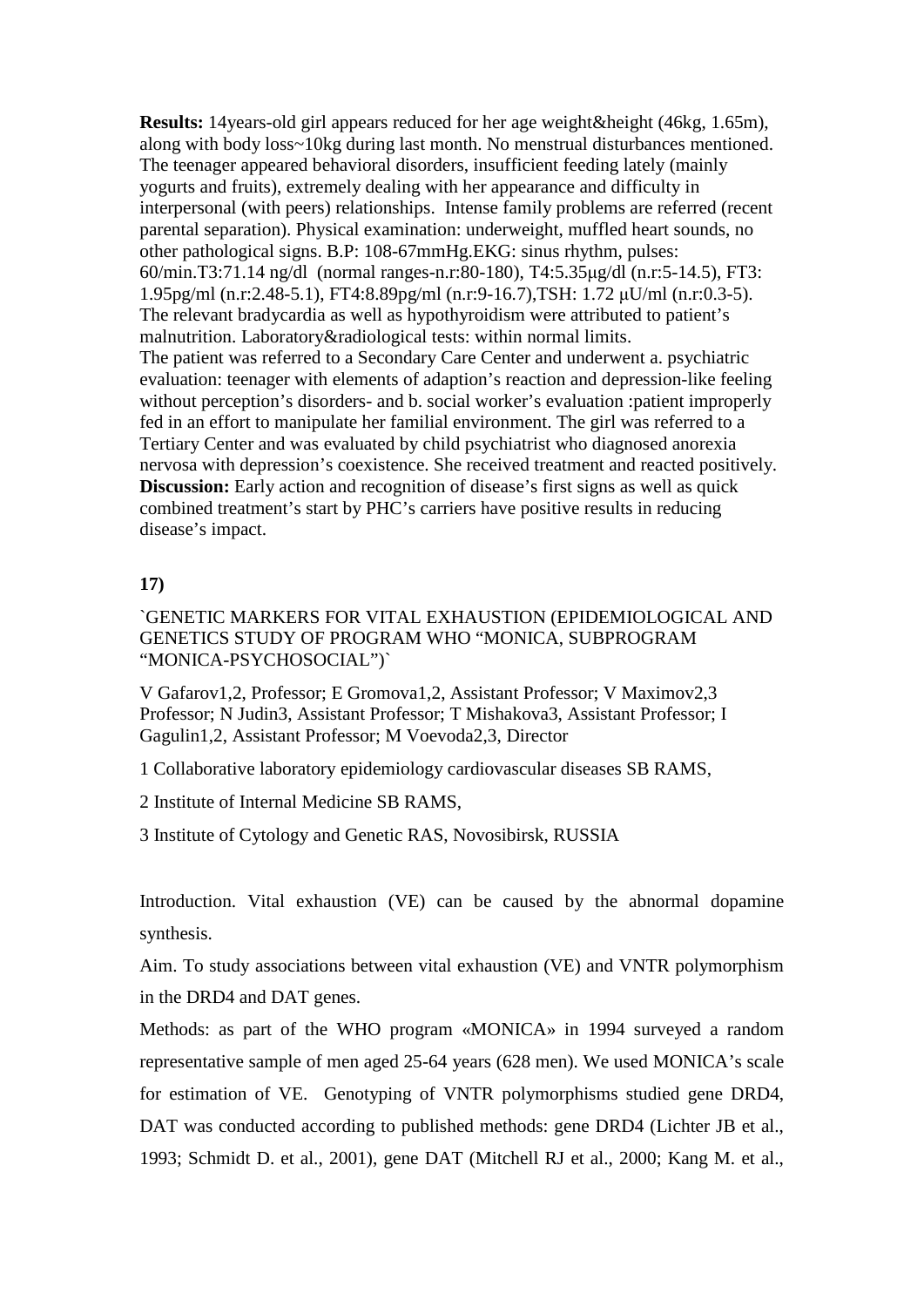1999; Stöber G. et al., 1998). Statistical analysis was used software package of SPSS 11.5. Chi square  $(\gamma 2)$  statistic was used to investigate whether distributions of categorical variables differed from one another in between the groups.

Results. The level of VE in a population of men aged 25-64 years was – 66.8%. With a VE significantly associated genotype, allele containing 7 dopamine receptor gene subtype 4 (DRD4)  $(\chi^2=4.848 \text{ v}=1 \text{ p}<0.05)$  and genotype 9/9 VNTR gene dopamine transporter protein DAT (OR=7.4 95%CI 2.4-22.6;  $\chi^2$  = 16.238 v=1 p<0.0001).

Discussion: In the population of men aged 25-64 VE were significantly associated with specific polymorphisms VNTR gene DRD4, DAT.

Keywords: vital exhaustion, the gene DRD4, a gene DAT

#### **18)**

`RELATION OF DEPRESSION WITH ATTITUDE TOWARD THE HEALTH IN FEMALE POPULATION 25-64 YEARS IN RUSSIA: WHO PROGRAM MONICA-PSYCHOSOCIAL STUDY`

Gafarov V.V.<sup>1,2</sup>, MD, Professor, the head of laboratory; Panov D.O.<sup>1,2</sup>, PhD, Doctor; Gromova  $E.A^{1,2}$ , PhD, MD, Doctor; Gagulin I.V.  $^{1,2}$ , assistant professor; Gafarova A.V.<sup>1,2</sup>, PhD, Doctor. 1Collaborative laboratory of cardiovascular diseases epidemiology SB RAMS, Novosibirsk, Russia; 2FSBI Institute of internal medicine SB RAMS, Novosibirsk, Russia

**The aim:** To study the relationship of depression (D) as cardiovascular risk factor and awareness and attitude towards the health in female population of 25-64 years in Russia.

**Methods:** Under the third screening of the WHO "MONICA-psychosocial" (MOPSY) program random representative sample of women aged 25-64 years (n=870) were surveyed in Novosibirsk. D was measured at the baseline examination by means of test "MMPI".

**Results:** The prevalence of depression (D) in the female population was 55.2%; major D was 12%. Positive self-rated health estimation decreased in women with major D. 100% women with major D had health complaints but 80% of them believe their healthcare is not enough ( $\chi$ 2=17.69 df=4 p<0.01). Women with major D significantly extended negative behavioral habits: smoking and unsuccessful attempts to give it up, low physical activity, they were less likely to follow a diet. Major D associated with high job strain and family stress, 70% of those had increased number of serious conflicts in the family during the year ( $p<0.05$ ).

**Discussion:** Major D related to poor self-rated health, low level of awareness, unhealthy lifestyle and high levels of job and family stress.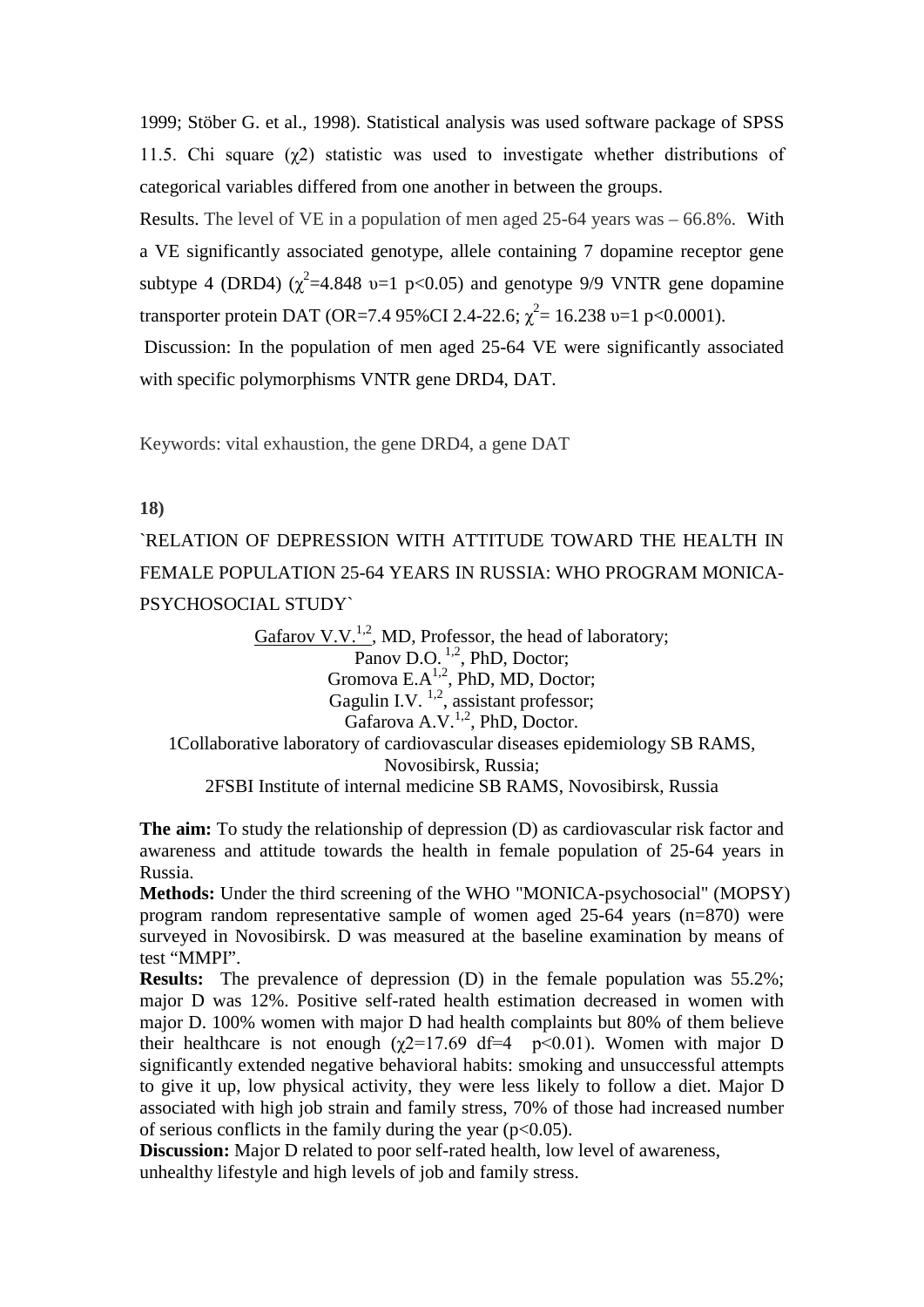### **19) `**ΜΕΛΕΤΗ ΠΕΡΙΠΤΩΣΗΣ EΦΗΒΗΣ ΜΕ ΙΔΕΟΨΥΧΑΝΑΓΚΑΣΤΙΚΗ ΔΙΑΤΑΡΑΧΗ (Α CASE STUDY OF AN ADOLESCENT WITH OBSESSIVE-COMPULSIVE DISORDER)`

### P Nikiforou, Clinical Psychologist, ΜSc, PhD(c), GREECE

Η ΙΨΔ στα παιδιά και στους εφήβους αποτελεί μια πιο συχνή διαταραχή από ότι είχε θεωρηθεί στο παρελθόν. Η κατανόηση της διαταραχής έχει αυξηθεί σημαντικά τα τελευταία χρόνια κυρίως λόγω της κλινικής και ερευνητικής σημασία που δόθηκε.

Παρουσιάζεται ατομική περίπτωση έφηβης 14 ετών, η οποία προσήλθε σε θεραπεία συνοδευόμενη από τους γονείς της. Κύριο αίτημα των γονέων ήταν η αντιμετώπιση του έντονου άγχους που βίωνε η έφηβη συνοδευόμενο από ιδεοληψίες μόλυνσης και ψυχαναγκασμούς πλυσίματος των χεριών με αποτέλεσμα να καταφεύγει σε τακτικό πλύσιμο/απολύμανση διάφορων σημείων του σώματος και του χώρου που θεωρούσε εστία μόλυνσης. Οι εν λόγω ιδεοληψίες προκαλούσαν έντονη δυσφορία, με αποτέλεσμα να εμφανίζει αποφευκτική συμπεριφορά σε πληθώρα συνθηκών. Επιπλέον διαπιστώθηκαν ελλείμματα στις συναισθηματικές και κοινωνικές δεξιότητες, κοινωνική απόσυρση, δυσκολίες στη συγκέντρωση, έκπτωση στη σχολική επίδοση και στις κοινωνικές δραστηριότητες της έφηβης.

Βάση της λήψης οικογενειακού ιστορικού, η μητέρα ανέφερε έντονη ανησυχία για τη εξελικτική πορεία της κατάστασης καθώς η έφηβη παρουσίαζε τοξική δερματίτιδα και αυξημένη κατανάλωση σαπουνιού/οινοπνεύματος με αποτέλεσμα να υπάρχουν συχνοί καβγάδες στην οικογένεια και σημαντικές οικονομικές επιπτώσεις (π.χ. υψηλοί λογαριασμοί νερού, σημαντική αύξηση ρούχων για πλύσιμο).

Περιγράφονται συνοπτικά οι κύριες ψυχοθεραπευτικές τεχνικές (συμβουλευτικούυποστηρικτικού και γνωστικού-συμπεριφοριστικού τύπου) που χρησιμοποιήθηκαν στις ατομικές συνεδρίες και στη συμβουλευτική γονέων.

Η συγκεκριμένη περίπτωση είναι ενδιαφέρουσα καθώς διαφαίνεται η σημασία της έγκαιρης και σωστής διάγνωσης, η συμβολή της καλά εδραιωμένης θεραπευτικής σχέσης και η αποτελεσματικότητα της γνωστικής-συμπεριφοριστικής θεραπείας ως μονοθεραπείας (χωρίς τη λήψη φαρμακευτικής αγωγής).

**20)**

### `ΠΑΡΟΥΣΙΑΣΗ ΠΕΡΙΠΤΩΣΗΣ EΦΗΒΗΣ ΜΕ ΜΕΤΑΙΧΜΙΑΚΗ ΔΙΑΤΑΡΑΧΗ ΠΡΟΣΩΠΙΚΟΤΗΤΑΣ ΚΑΙ ΣΥΝΥΠΑΡΧΟΥΣΑ ΔΙΑΣΧΙΣΤΙΚΗ ΔΙΑΤΑΡAΧΗ ΤΗΣ ΤΑΥΤΟΤΗΤΑΣ (A CASE STUDY OF AN ADOLESCENT WITH BORDERLINE PERSONALITY DISORDER WITH CO-OCCURENCE OF DISSOCIATIVE IDENTITY DISORDER)`

### P Nikiforou, Clinical Psychologist, ΜSc, PhD(c), GREECE

Παρουσιάζεται ατομική περίπτωση έφηβης, 16 ετών, που τα τελευταία χρόνια ζει σε ανάδοχη οικογένεια λόγω αφαίρεσης της επιμέλειας από τους βιολογικούς γονείς. Η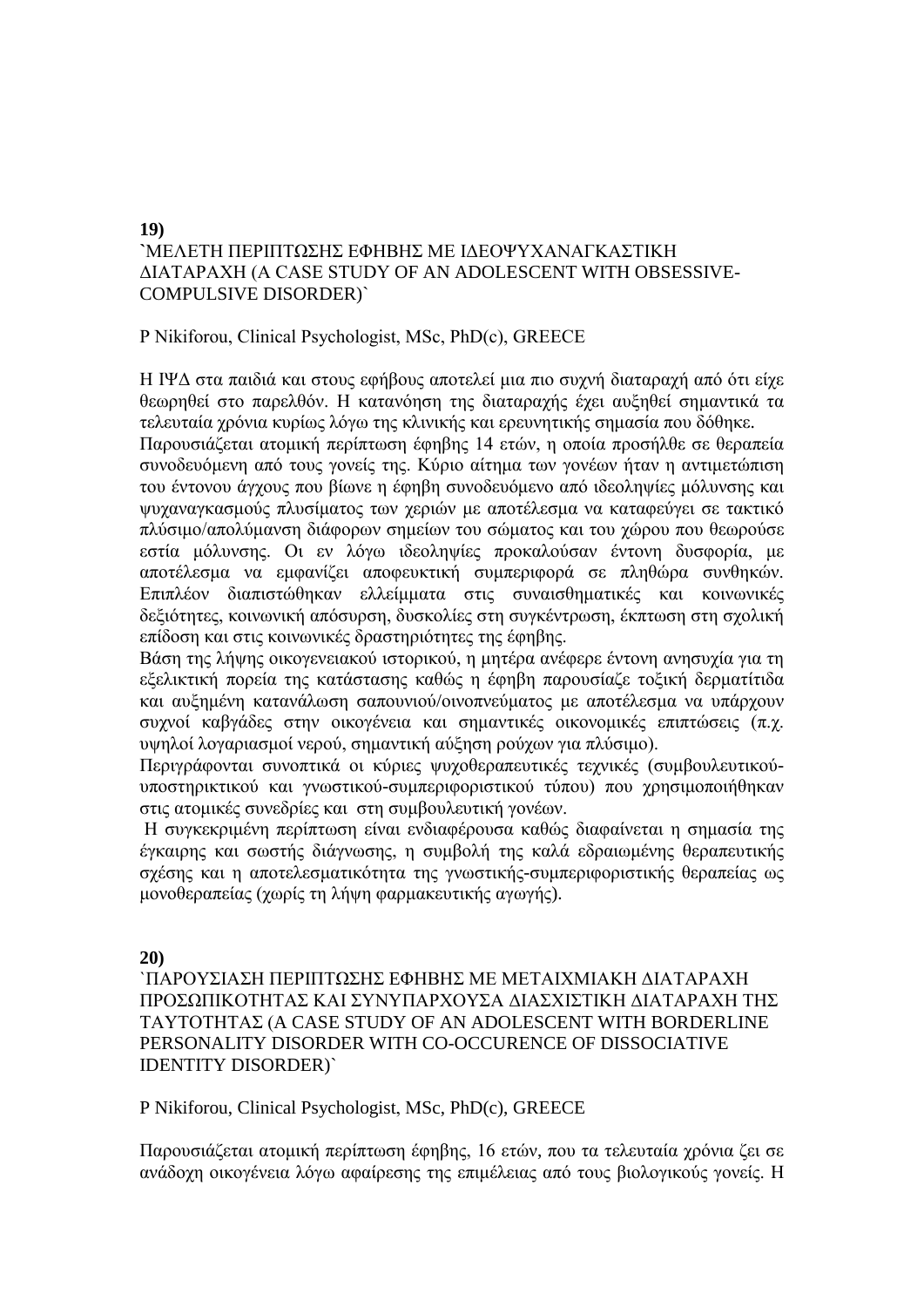ανάδοχη οικογένεια προσήλθε με κύριο αίτημα τη συμβουλευτική και ψυχοθεραπεία της έφηβης η οποία παρουσίαζε αρχικά τα ακόλουθα συμπτώματα: συνεχής προσπάθεια να αποφύγει φανταστική/πραγματική εγκατάλειψη συνοδευόμενη από επαναλαμβανόμενους αυτο-τραυματισμούς, ασταθείς και έντονες διαπροσωπικές σχέσεις με εναλλαγές μεταξύ ακραίων περιπτώσεων εξιδανίκευσης και υποτίμησης των "σημαντικών άλλων", έντονη ανάγκη επικέντρωσης της προσοχής των άλλων, παρορμητικότητα, έντονο άγχος και χρόνια αισθήματα κενού και μοναξιάς. Τα παραπάνω συμπτώματα συνοδεύονταν από τη συνύπαρξη δύο ξεχωριστών προσωπικοτήτων μέσα στην ίδια την έφηβη. Οι προσωπικότητες αυτές ήταν συνήθως διαφορετικές και εξέφραζαν αντίθετες πλευρές της ταυτότητας της. Η έφηβη είχε επίγνωση των διαφορετικών προσωπικοτήτων και κάποιες φορές προσέρχονταν στη θεραπευτική συνεδρία άλλοτε σαν "*Πηγή*" και άλλοτε σαν "*Έλενα*" (ονόματα διαφορετικών προσωπικοτήτων).

Από το οικογενειακό ιστορικό διαπιστώθηκε σοβαρή ψυχική νόσος στη μητέρα, ιστορικό σωματικής και σεξουαλικής κακοποίησης, ασταθής και ασυνεπής οικογενειακή φροντίδα με αποτέλεσμα την αφαίρεση της επιμέλειας της έφηβης από τους βιολογικούς γονείς.

Το θεραπευτικό πλάνο περιλάμβανε ατομικές συνεδρίες με την έφηβη σε εβδομαδιαία βάση και συμβουλευτική οικογένειας στην ανάδοχη οικογένεια. Γίνεται συνοπτική παρουσίαση του οικογενειακού ιστορικού, των ψυχοθεραπευτικών τεχνικών που χρησιμοποιήθηκαν αλλά και της έκβασης της ψυχοθεραπείας.

#### **21)**

### `BURNOUT SYNDROME IN THE WORK PLACE FOR TEACHERS OF BASIC EDUCATION IN A PART OF THE PERUVIAN HIGH LANDS`

#### LN Zarazu, Professor, National Univ Santiago Antunez de Mayolo, Huaraz, PERU

The objective of this study was to describe the Burnout Syndrome in the work place and its associated factors and consequences. The study was transversal with a sample of 414 teachers from public elementary schools located at The Callejon de Huaylas, Ancash-Peru. The data collection included The Maslach Burnout Inventory (MBI) for educators. The sample selection was randomly done. Results: 7% of the teachers presented the syndrome in the work place and 56% presented one or two signs of burnout. The emotionally fatigued, the depersonalization and the low personal achievement were average. The risk factors included were: holding other jobs, teaching a lot of classes, being in a relationship, and working far away from home. Thus, they did not participate in developmental workshops, and lacked professional satisfaction. There were protection factors: To live in the same town were the work place was, to have tenure, and to work in a country side school. The consequences of the syndrome were: Lack of pride with their work and the desire to leave the teaching profession. Therefore, it is necessary to enhance the studies regarding the mental health of the Peruvian teachers in order to provide programs of promotion, prevention and rehabilitation.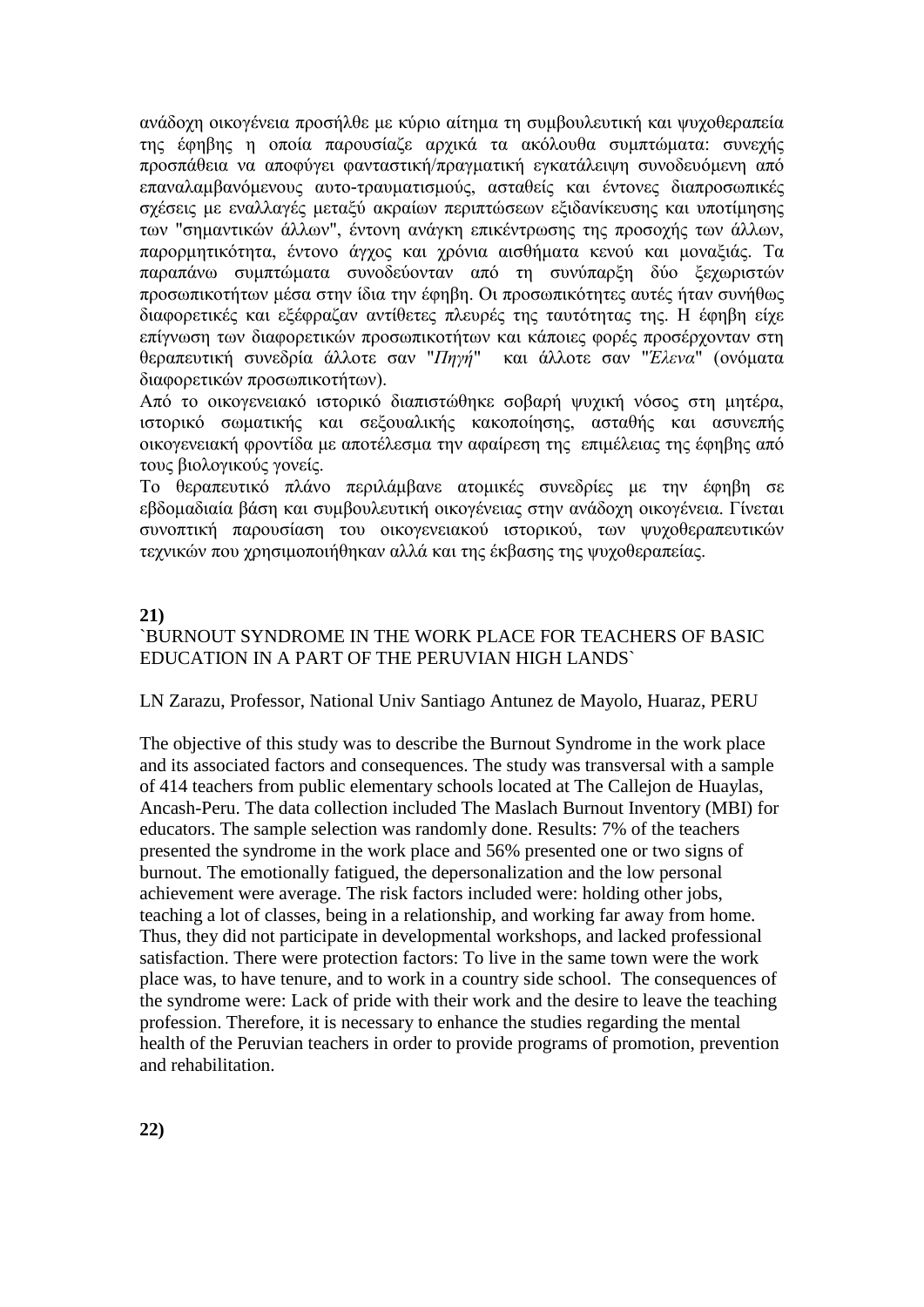### **EPIDIMIOLOGICAL STUDY OF THE CLINICAL DATA AND MMPI RESULTS OF PERSONS WHO VISITED A.P.P.A.C. FOR THE PERIOD 2009- 2012**

<u>Dr J Kouros<sup>1</sup>,</u> M Konsolaki<sup>2</sup>, R Tsochantari<sup>3</sup> <sup>1</sup>Director of the A.P.P.A.C., Psychiatrist, Child Psychologist (University of Athens, University of Paris), 'Hygia' Hospital of Athens, E.F.T.A., E.P.A. Member; <sup>2</sup>A.P.P.A.C. Psychologist; <sup>3</sup>A.P.P.A.C. Assistant

### **INTRODUCTION**

The Association of Psychology & Psychiatry for Adults & Children (A.P.P.A.C.) offers out-patient mental health care nationally, since 1986, serving both the public and mental health care professionals. It mainly offers individual and group psychotherapy for children and adults, couples and families. Further, for almost 25 years now, A.P.P.A.C. actively promotes education with the objective to raise awareness for mental health matters and also embraces scientific research in order to impove diagnostics and therapeutic interventions in Greece.

The variety of cases received by the A.P.P.A.C. over the years has formed an important epidemiological database, on which we based our study. The aim of the present study is to present the epidemiological characteristics of the people who visited the association, striving to improve A.P.P.A.C. services as well as reach some useful conclusions for the mental health field. Additionally, the purpose of the research is the examination of the patterns of mental disorders during the 2009-2012 period, as follow-up to previous research for the period 2006-2008.

In the current study, the basic criteria for patient investigation was diagnosis using the internationally recognized personality test MMPI. We aimed to determine the proportion of patients and risk factors and correlate these with epidemiological factors such as gender, marital status and education level. We also investigated suicide risk, since it is a current phenomenon.

### **METHODOLOGY**

111 patients were examined during the three-year period 2009-2011. We examined MMPI results, such as basic diagnosis, G.I., three most elevated scales and suicide risk. Also, demographics taken from each patient's history were noted, such as age, education, family status, hereditary predisposition and whether they were taking medication.

### **RESULTS**

The mean age of patients was 32 years, 70 men and 41 women, with a rate of 71% and 37% respectively. Marital status examination, found that the majority were single - 78 patients corresponding to a rate of about 79%. Regarding the latter sample, 55 of them were male. Twenty-three percent (23%) of these patients were diagnosed with schizophrenia. Married patients constituted 16%, divorced 8% and widowed just 1% of the total sample.

The education level of most patients was post-graduate who amounted to 57% of the total sample, secondary schooling constituted 26% and primary schooling only 3%. Based on the research, the most common clinical diagnosis of patients presenting to the A.P.P.A.C. in the past years was within the range of schizophrenic disorders (paranoid schizophrenia, schizoaffective, schizoid type), a rate of 22% of the total sample. In our previous research it was depression with 36%. This was followed by anxiety neurosis with a rate of 20%, depression 19%, passive-aggressive personality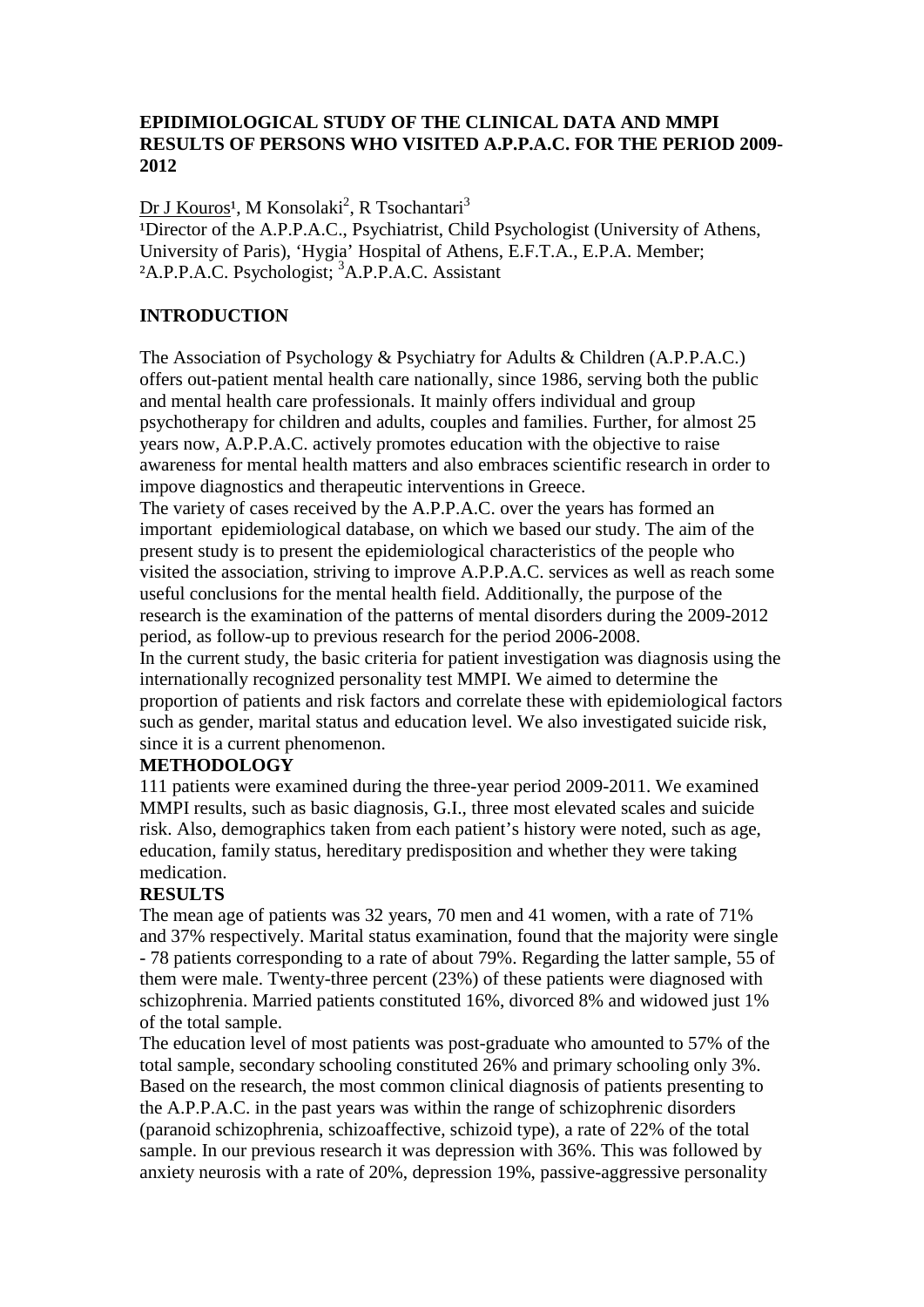15%, hysteria 7%, emotionally unstable personality 5% and finally manic depression 3%.

According to our results, there was no suicide risk for about 48% of patients while 26% had suicidal ideation and thus a possibility of an attempt. Of these, 22% exhibited a possibility for a successful suicide attempt, and for 4% this probability was even greater. A recent example is Mr. Sotiris P., a 30-year old single, male university graduate, who committed suicide...

### **CONCLUSIONS**

From the study results, it appears that most patients who visited A.P.P.A.C. during the 2009-2011 period, suffered from schizophrenia and a general increase in clients with psychosis was noted. Factors that seemed to be related to this increase was male gender, marital status and highest level of education.

#### **ΕΠΙΔΗΜΙΟΛΟΓΙΚΗ ΕΡΕΥΝΑ ΕΠΙ ΤΩΝ ΚΛΙΝΙΚΩΝ ΔΕΔΟΜΕΝΩΝ ΚΑΙ MMPI ΤΩΝ ΕΠΙΣΚΕΨΕΩΝ ΣΤΗΝ APPAC 2009-2012**

<u>Dr J Kouros</u><sup>1</sup>, M Konsolaki<sup>2</sup>, R Tsochantari<sup>3</sup>

<sup>1</sup>Director of the A.P.P.A.C., Psychiatrist, Child Psychologist (University of Athens, University of Paris), 'Hygia' Hospital of Athens, E.F.T.A., E.P.A. Member; <sup>2</sup>A.P.P.A.C. Psychologist; <sup>3</sup>A.P.P.A.C. Assistant

#### **Εισαγωγή:**

Η Ε.Ψ.Ψ.Ε.Π από το 1986 αποτελεί φορέα εξωνοσοκομειακής παροχής υπηρεσιών Ψυχικής Υγείας σε πανελλήνιο επίπεδο για την εξυπηρέτηση κοινού και ιατρών στον τομέα της Ψυχικής Υγείας. Προσφέρει κυρίως ατομική και ομαδική ψυχοθεραπεία για παιδιά, ενήλικες, ζευγάρια και οικογένειες. Επίσης, για σχεδόν 25 χρόνια τώρα, η Ε.Ψ.Ψ.Ε.Π. προωθεί ενεργά την εκπαίδευση με στόχο να αυξήσει την ευαισθητοποίηση σχετικά με ψυχολογικά ζητήματα στην Ελλάδα και αγκαλιάζει την επιστημονική έρευνα προκειμένου να ανεβάσει το επίπεδο στους τομείς της διάγνωσης και θεραπευτικής παρέμβασης.

Το εύρος των περιστατικών που δέχεται η Ε.Ψ.Ψ.Ε.Π έχει δημιουργήσει με την πάροδο των ετών μια σημαντική βάση επιδημιολογικών δεδομένων, όπου και βασίσαμε την έρευνά μας. Στόχος της παρούσας έρευνας είναι να παρουσιάσει τα επιδημιολογικά χαρακτηριστικά των ατόμων που δέχονται τις υπηρεσίες της Ε.Ψ.Ψ.Ε.Π αποσκοπώντας στην βελτίωση των υπηρεσιών αυτών αλλά και στο να βγουν γόνιμα συμπεράσματα όσον αφορά τις επιστήμες της Ψυχικής Υγείας. Επιπρόσθετα, σκοπός της έρευνας είναι η απόδοση της διαμόρφωσης των ψυχικών νόσων κατά την περίοδο 2009-2012, εν συνεχεία της προηγούμενης έρευνας, περιόδου 2006-2008. Αυτή τη φορά με βασικό κριτήριο οι υπό έρευνα ασθενείς να έχουν διαγνωσθεί μέσω του διεθνούς αναγνωρισμένου τεστ προσωπικότητας MMPI. Το ζητούμενο και εδώ ήταν να προσδιορίσουμε το ποσοστό των πασχόντων και ποιοι είναι οι παράγοντες κινδύνου, να συσχετιστούν με επιδημιολογικούς παράγοντες όπως το φύλο, η οικογενειακή κατάσταση και το επίπεδο εκπαίδευσης. Εδώ διερευνήθηκε και το ποσοστό της τάσης αυτοκτονίας, μιας και είναι ένα φαινόμενο επίκαιρο.